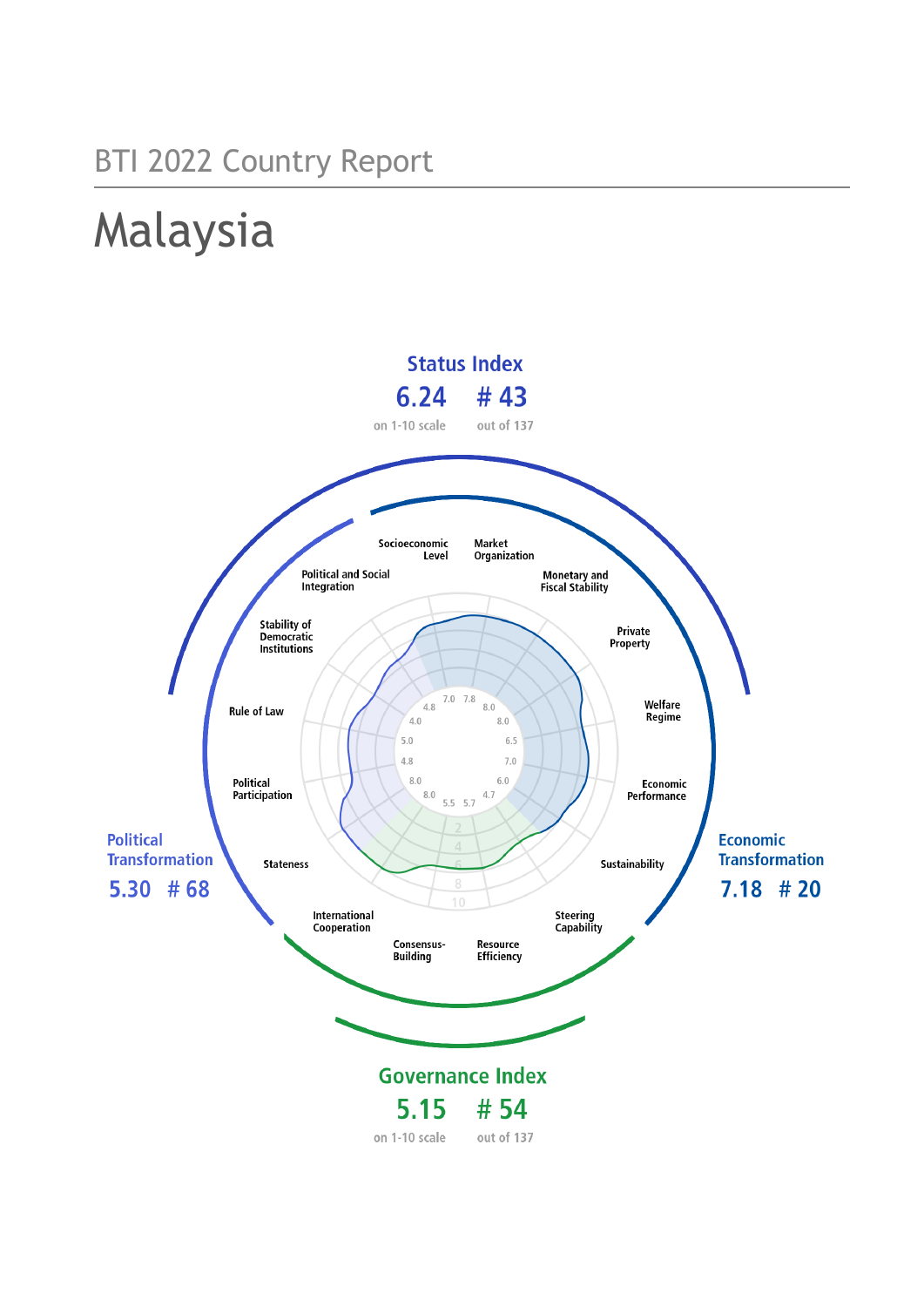This report is part of the **Bertelsmann Stiftung's Transformation Index (BTI) 2022**. It covers the period from February 1, 2019 to January 31, 2021. The BTI assesses the transformation toward democracy and a market economy as well as the quality of governance in 137 countries. More on the BTI at [https://www.bti-project.org.](https://www.bti-project.org/)

Please cite as follows: Bertelsmann Stiftung, BTI 2022 Country Report — Malaysia. Gütersloh: Bertelsmann Stiftung, 2022.

This work is licensed under a **Creative Commons Attribution 4.0 International License**.

### **Contact**

Bertelsmann Stiftung Carl-Bertelsmann-Strasse 256 33111 Gütersloh Germany

**Sabine Donner** Phone +49 5241 81 81501 sabine.donner@bertelsmann-stiftung.de

**Hauke Hartmann** Phone +49 5241 81 81389 hauke.hartmann@bertelsmann-stiftung.de

**Claudia Härterich** Phone +49 5241 81 81263 claudia.haerterich@bertelsmann-stiftung.de

### **Sabine Steinkamp** Phone +49 5241 81 81507 sabine.steinkamp@bertelsmann-stiftung.de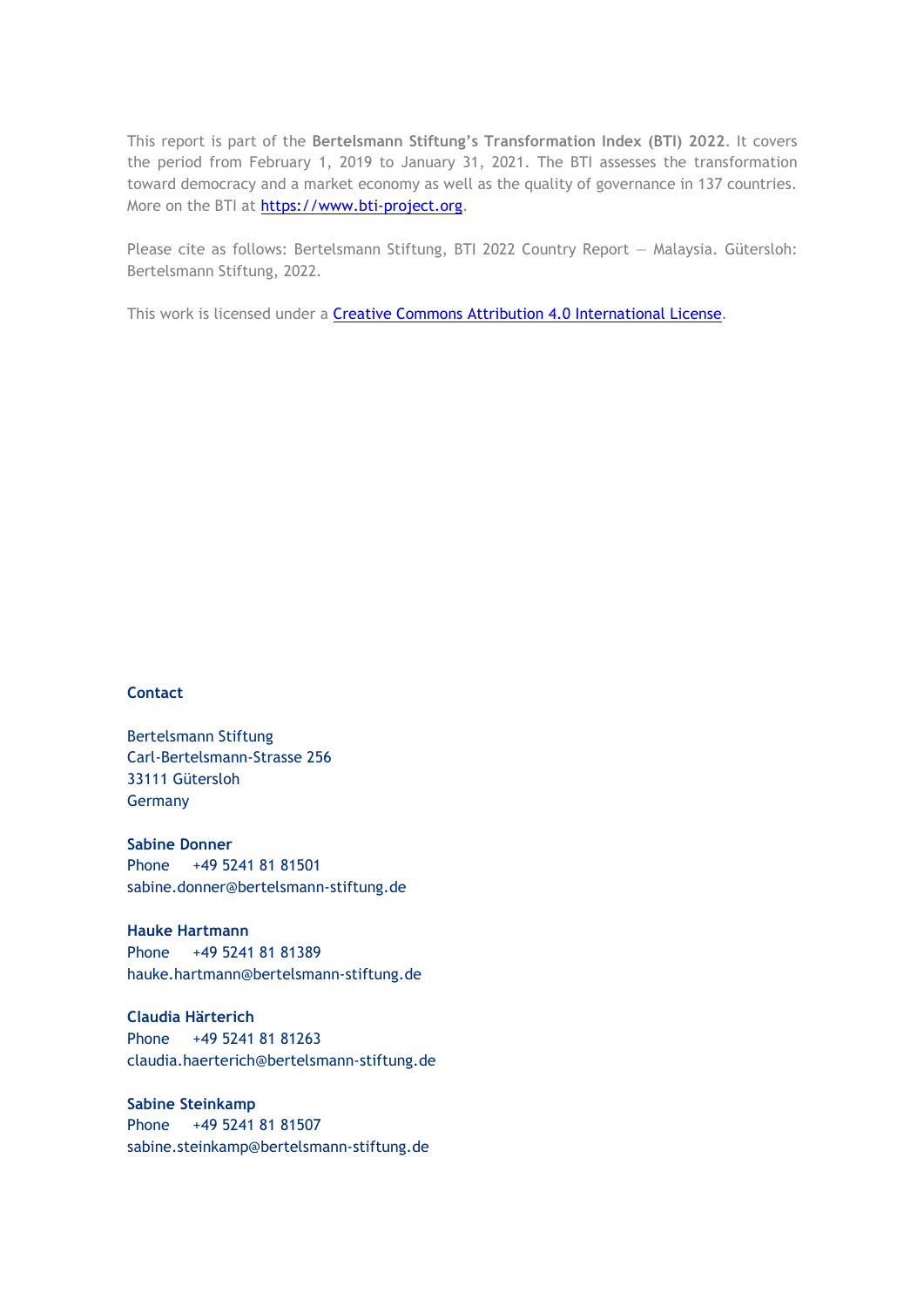#### **Key Indicators**

| Population               | M      | 32.4 | <b>HDI</b>                     | 0.810 | GDP p.c., PPP $\sqrt{5}$   | 27887    |
|--------------------------|--------|------|--------------------------------|-------|----------------------------|----------|
| Pop. growth <sup>1</sup> | % p.a. | 1.3  | HDI rank of 189                | 62    | Gini Index                 | 41.1     |
| Life expectancy          | vears  | 76.2 | UN Education Index             | 0.726 | Poverty <sup>3</sup>       | %<br>0.3 |
| Urban population %       |        | 77.2 | Gender inequality <sup>2</sup> | 0.253 | Aid per capita $\mathsf S$ | 0.2      |
|                          |        |      |                                |       |                            |          |

Sources (as of December 2021): The World Bank, World Development Indicators 2021 | UNDP, Human Development Report 2020. Footnotes: (1) Average annual growth rate. (2) Gender Inequality Index (GII). (3) Percentage of population living on less than \$3.20 a day at 2011 international prices.

# Executive Summary

Malaysia's democratic liberalization came to an abrupt end between 2019 and 2021. The political turmoil caused by the resignation of former Prime Minister Mahathir Mohamad and the subsequent breakup of the Pakatan Harapan (Alliance of Hope, PH) government in February 2020 paralyzed the country amid a historical pandemic.

Even one year later, the country faces political uncertainty. The appointment of former Minister of Home Affairs, Muhyiddin Yassin, as the 8th prime minister of Malaysia by the Yang di-Pertuan Agong, the monarch and head of state in Malaysia, on March 1, 2020 did not stabilize the Southeast Asian nation. The power struggle that led to the formation of the new ruling Perikatan Nasional (PN) government, a coalition of mainly Malay parties from both sides of the aisle, is symbolic of the deep divisions between the political parties and the current high volatility of the Malaysian political landscape.

After his appointment, Prime Minister Muhyiddin Yassin successfully avoided several attempts to bring down his government by his former political allies and strengthened his position with the passing of the budget thanks to the support of the longtime ruling United Malays National Organization (UMNO) in November 2020. However, the withdrawal of support by three members of parliament for the PN coalition in January 2021 left Prime Minister Muhyiddin Yassin with only 109 out of 222 members of parliament in his corner. Without a majority in parliament at the federal level, the PN coalition clings to power due to the suspension of parliament after the national emergency proclamation under Article 150 of the Malaysian constitution to contain the COVID-19 pandemic made by the Malaysian monarch at the request of Prime Minister Muhyiddin Yassin on January 12, 2021. With the proclamation being valid until August 1, 2021, Muhyiddin Yassin will remain prime minister for the time being. However, the political power struggle will slow down any momentum for a profound democratic transformation in the country.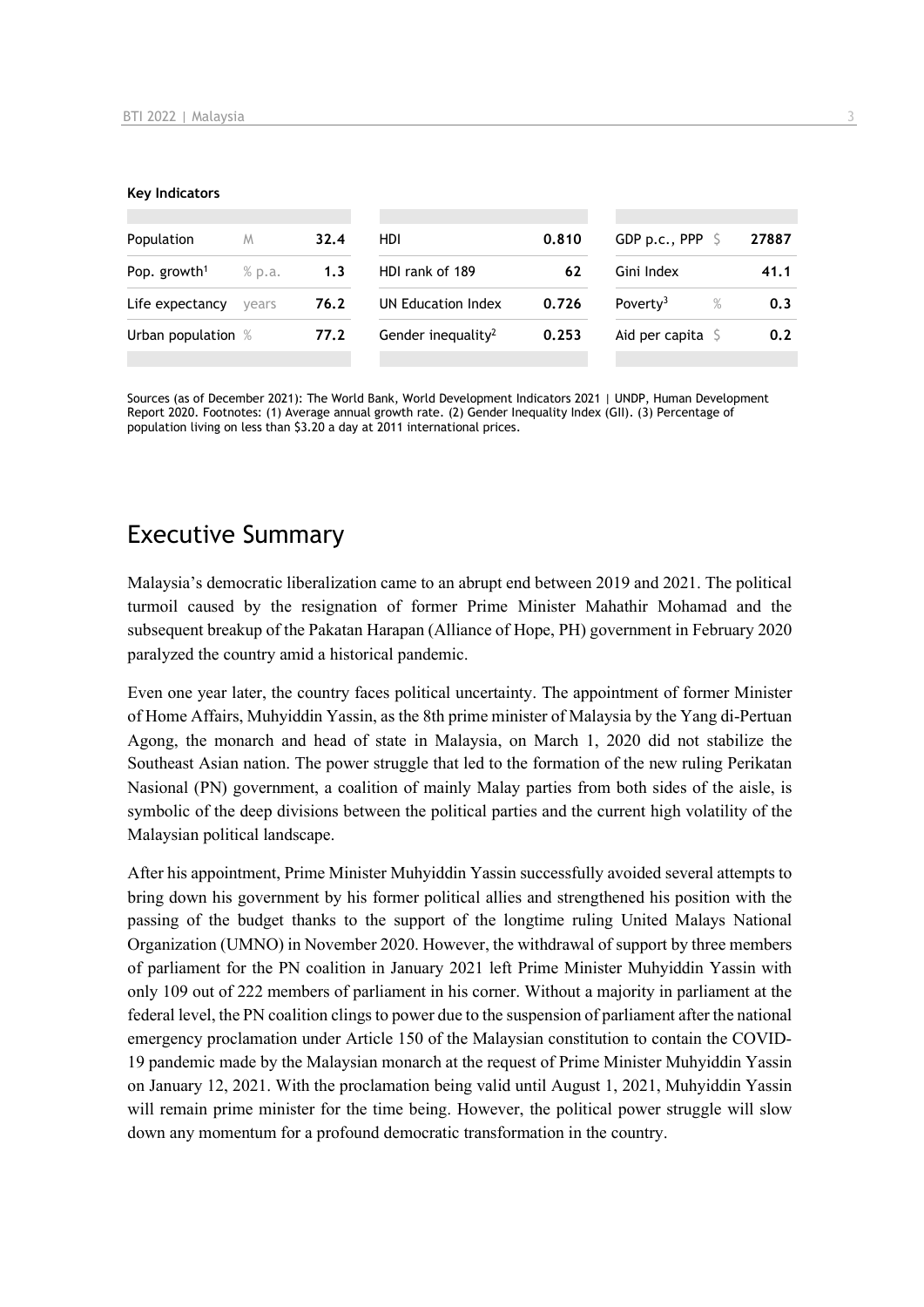Malaysia's economic transformation from 2019 to 2021 was strongly affected by the political turmoil and the economic hardship caused by the COVID-19 pandemic. Since the outbreak of the pandemic, the government concentrated its effort to soften the economic consequences for the Malaysian population. In 2020 alone, the government announced stimulus packages worth 21.2% of GDP or approximately MYR 305 billion. As a result, overall public debt was the equivalent of 60.7% of GDP in 2020, up from 57.2% in 2019. Due to the COVID-19 pandemic, the inflation rate contracted 1.2% in 2020, the first deflation since 1969. In addition, the overall GDP shrank by 5.6% in 2020, the biggest contraction since the 1998 Asian Financial Crisis. The Malaysian economy is still grappling with the middle-income trap and the lack of adequate technological innovation and upgrading. The release of the 12th Malaysia Plan  $(2021 - 2025)$ , originally scheduled for 2020, was postponed after the outbreak of the COVID-19 pandemic. According to government officials, the PN government will take into consideration the policy adjustments and economic reforms needed due to the pandemic before releasing the economic blueprint. However, the new PN government will not change Bumiputera affirmative action policies, which still strongly influence Malaysia's market economy.

# History and Characteristics of Transformation

The Federation of Malaysia was established in 1963. Today, it consists of 13 states and three federal territories. It has adopted forms of constitutional monarchy based on the Westminster model, a legacy of British colonialism. At the federal level, there is a bicameral legislature. Executive power lies with the prime minister and cabinet. Each of the 13 states has its own legislature.

Politically and officially, the country's population is divided into two categories: Bumiputera and non-Bumiputera. The Bumiputera community is made up of Malays and other indigenous peoples, while the non-Bumiputera group consists mainly Malaysians from Chinese and Indian descent. This divide is evident in every facet of Malaysian life, from politics to food to university admissions. Most of the country's Chinese and Indians originally came during colonial times, actively recruited by the British to help in developing a commodities-based economy. After independence, the British left political power largely in the hands of the indigenous Malays. The Malay leaders organized the United Malays National Organization (UMNO), then forged a perennially victorious electoral coalition with the major Chinese and Indian parties, the Malaysian Chinese Association (MCA) and Malaysian Indian Congress (MIC). This coalition was labeled the National Front (Barisan Nasional, BN) after the May 13, 1969 incident (described below). This established a pattern in which the office of the prime minister was always occupied by a Malay from UMNO.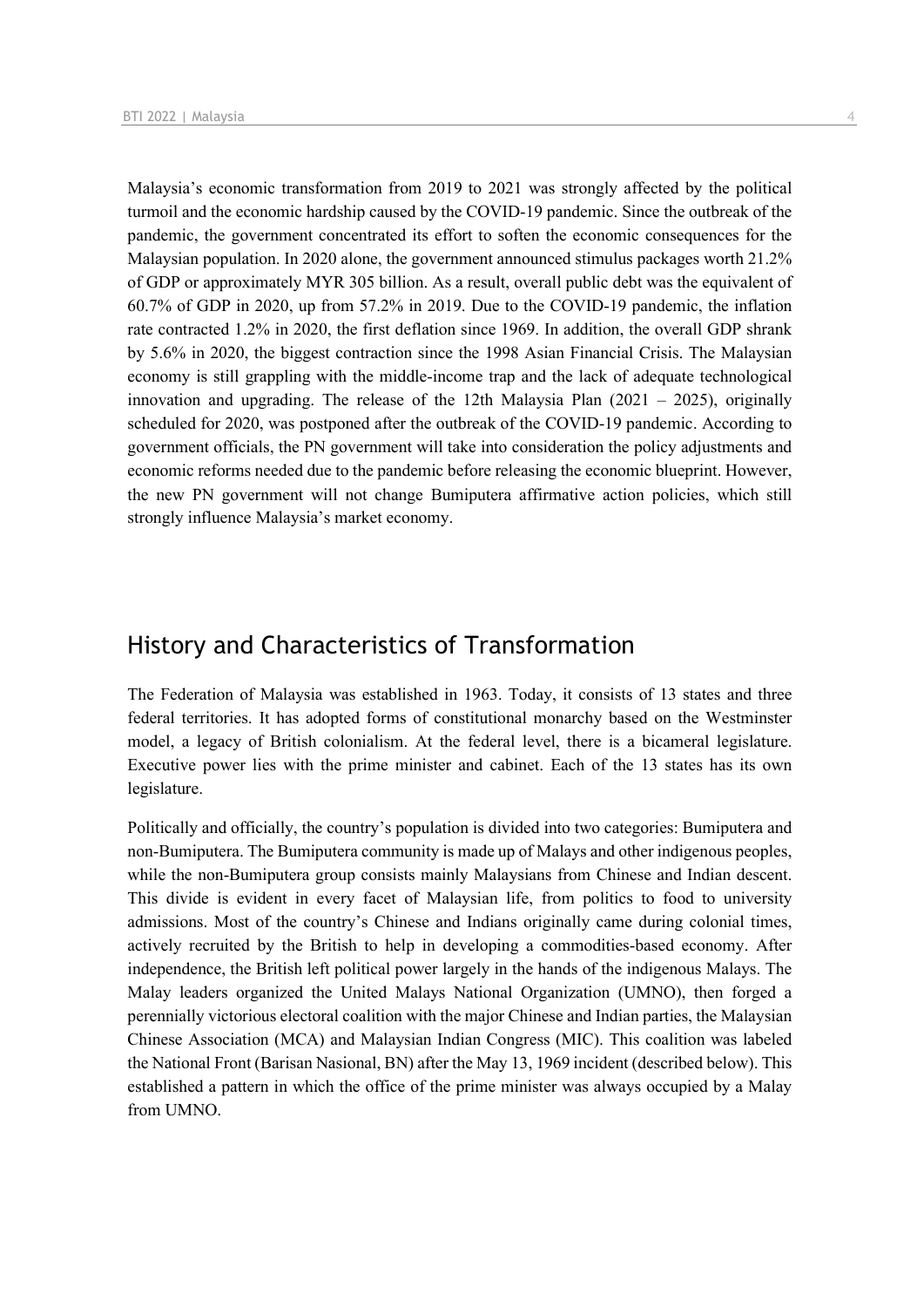This alliance was transformed in May 1969 when emergency rule was declared and the constitution was suspended after "race riots" broke out between the Malays and Chinese in the wake of a bitterly fought election. When the constitution was reinstituted in 1971, new legislation was passed ensuring Malay political supremacy. This, in turn, allowed the UMNO to enhance its powers and aggressively promote its main supporters, the Malay population. The New Economic Policy (NEP) was promulgated, providing extensive benefits to the Bumiputera (i.e., Malay) community through quotas, bank loans, scholarships, special licenses and so on. The government justified the affirmative action character of the NEP, claiming that the wide economic gap between the Malay and non-Malay populations had prompted the May 1969 riots and therefore threatened racial harmony. Although the NEP discriminated against the non-Bumiputera, the UMNO-led government was careful to allow a market economy to develop. The government left the non-Bumiputera with a free hand in many economic sectors so long as positions and ownership stakes were allocated on a quota basis to Malays. This strategy, which emphasized economic growth with ethnic redistribution, was funded by significant foreign direct investment during the 1970s and early 1980s. Indeed, this strategy was so successful that Malaysia was recognized as one of the "Asian Tiger" economies.

Although the NEP officially ended in 1991, economic policies have changed little in character since that time. They continue to include special rights for the Bumiputera, while also promoting rapid economic growth to ensure that all ethnic groups receive a share of the economic pie. Until the general elections in 2018, the government had been headed by the UMNO since independence and the ruling coalition, the BN, had won every general election since its formation. Before 2008, the BN regularly achieved more than a two-thirds majority in parliament, allowing it to amend the constitution at will and giving the executive the leeway to pursue policies without significant opposition. In May 2018, the Pakatan Harapan (PH) coalition took power at the federal level. These elections were a watershed moment in Malaysia's history and ended UMNO's rule after 61 years. However, the multiethnic PH coalition broke up in February 2020, leading the country into an unprecedented political crisis. Nevertheless, Malaysia is generally regarded as a success story among developing countries with regard to maintaining a stable and growing economy. However, this economic success has been diminished in recent years by long-term middle-income entrapment.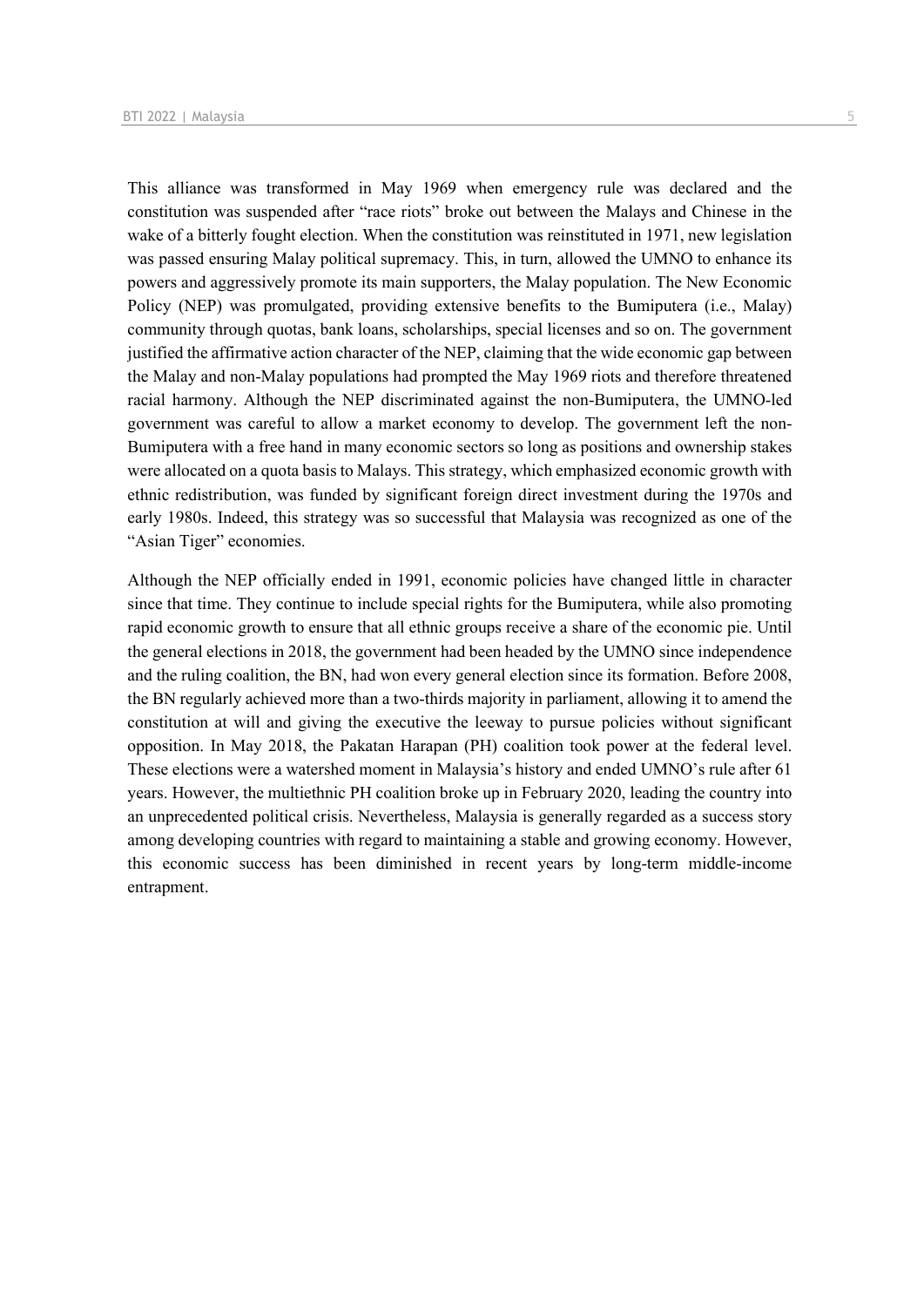The BTI combines text analysis and numerical assessments. The score for each question is provided below its respective title. The scale ranges from 1 (worst) to 10 (best).

# Transformation Status

# I. Political Transformation

### **1 | Stateness**

The Malaysian state's monopoly on the use of force is established nationwide in principle, though it is challenged by minor guerilla groups active off the coast of Borneo. During the period under review, piracy cases in the Singapore Straits remained a challenge for the Malaysian state. On January 16, 2020, gunmen, believed to have links to the militant Abu Sayyaf group, kidnapped five Indonesian fishermen in Malaysian waters near Lahad Datu, Sabah. In response, the Eastern Sabah Security Command (ESSCOM) issued a monthlong curfew in the waters off seven districts in the Eastern Sabah Security Zone (ESSZone) to ensure the safety of inhabitants and tourists in the region. Malaysian authorities cooperated with Indonesia and the Philippines in the search mission. In September 2020, one of the five fishermen was found dead in the southern Philippine province of Sulu, during a failed rescue mission conducted by the Philippine military. The other four fishermen remain in captivity. According to government officials, Malaysian security forces have thwarted 40 kidnapping attempts in the waters off the ESSZone since 2018, highlighting potential threats by guerilla groups and pirates active off the coast of Borneo. Due to the COVID-19 pandemic, border control efforts were significantly increased during the period under review. According to police officials, cross-border crime on the island of Borneo decreased by 50% in 2020 compared to the previous year.

Most Malaysians accept the nation-state as legitimate and the legitimacy of the political community is rarely questioned. However, the realization of citizenship rights varies across ethnic and religious communities – to some extent due to the Bumiputera policies –, with non-Bumiputera communities confronted by systematic political discrimination in the distribution of state benefits. Ethnic Malays dominate the country's key political institutions, including the parliament, bureaucracy, and security forces. The head of state (the Yang di-Pertuan Agong) must be Malay. This Malay predominance draws criticism from ethnic Indians and Chinese, who make up 30% of the population and report feeling like second-class citizens. Chinese and Indian Malaysians enjoy full citizenship and secure property rights and are widely

### **Question** Score

Monopoly on the use of force 9  $\frac{22}{10}$  10

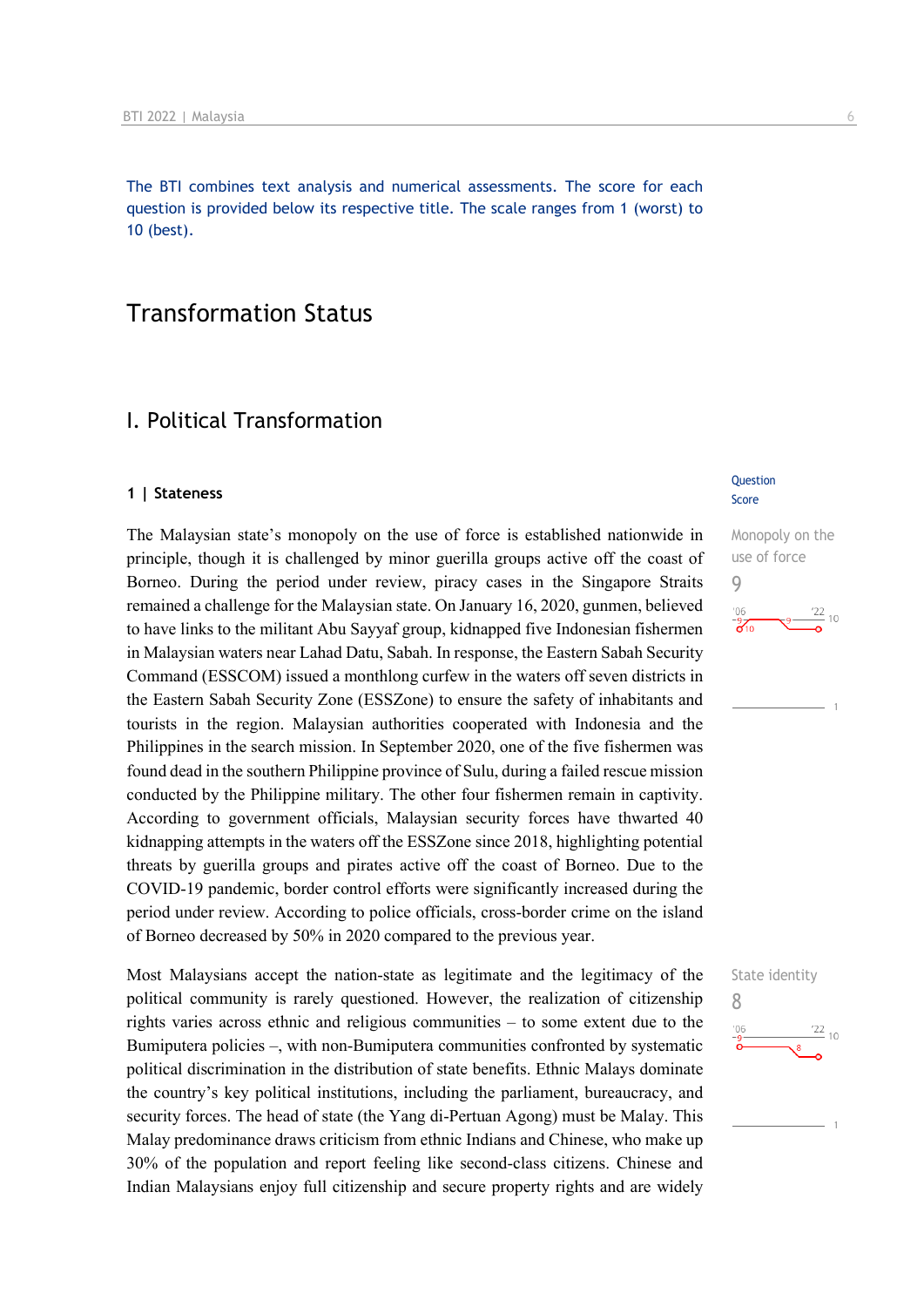accepted as being members of the Malaysian nation. However, the 1957 interethnic bargain that institutionalized an ethnic division of roles – with political leadership in state, politics and the military in the hands of the Malay community and economic rights (and dominance) in the hands of Chinese (and, less so, Indians) is still valid until today.

In addition, indigenous groups in Sabah and Sarawak, although classified as Bumiputera, have repeatedly voiced discontent with Malay dominance in their states. Still and in contrast to other Southeast Asian countries such as Thailand, Philippines, Indonesia or Myanmar, there never has been an autonomy or separatist movement and no conflict between competing ethnic nationalisms in Malaysia, neither on the peninsula, nor in Borneo. In April 2019, the then PH-led government tried to accommodate the indigenous groups' discontent by tabling an amendment to the first article of the Malaysian constitution. The amendment would have brought the wording in Article 1 (2) back to the original phrasing of 1963 which did not mention the Eastern Malaysian states of Sabah and Sarawak in the same sentence as the Western Malaysian states of the federation. Back in 1976, when the first article was amended in order to list every state in the same sentence, most indigenous groups in Sabah and Sarawak felt neglected and criticized the government for failing to acknowledge the cultural and historical differences between West and East Malaysia. Reverting back to the original wording would have symbolically restored the status of Sabah and Sarawak as equal partners with Western Malaysia. However, the amendment failed to pass the needed two-thirds majority in parliament as the opposition parties did not vote against the amendment but abstained from voting for the constitutional amendment. Significant shares of the Malay population continue to reject any change to Malay dominance.

The Malaysian government still has not ratified the United Nations' International Convention on the Elimination of All Forms of Racial Discrimination (ICERD). Back in 2018, the PH government stopped its plan to ratify the ICERD last minute to avoid criticism by the opposition parties for not being "pro-Malay." The fall of the PH coalition in February 2020 and the subsequent formation of the new PN coalition can be seen as symbolic of the dominance of the ethnic Malays in Malaysian politics since ethnic Chinese and ethnic Indians parties are marginalized in the newly formed federal government.

The Malaysian constitution defines the state as secular, but Islam has considerable influence on the Malaysian legal system and the country's political institutions. Although Malaysian law is mainly based on the common law legal system, state Shariah courts operate alongside civil courts in civil matters. Though the Shariah courts have jurisdiction only over matters involving Muslims, they remain highly influential in general, because their decisions frequently involve conversions to Islam, which in turn affect such matters as child custody, burial sites, and inheritance.

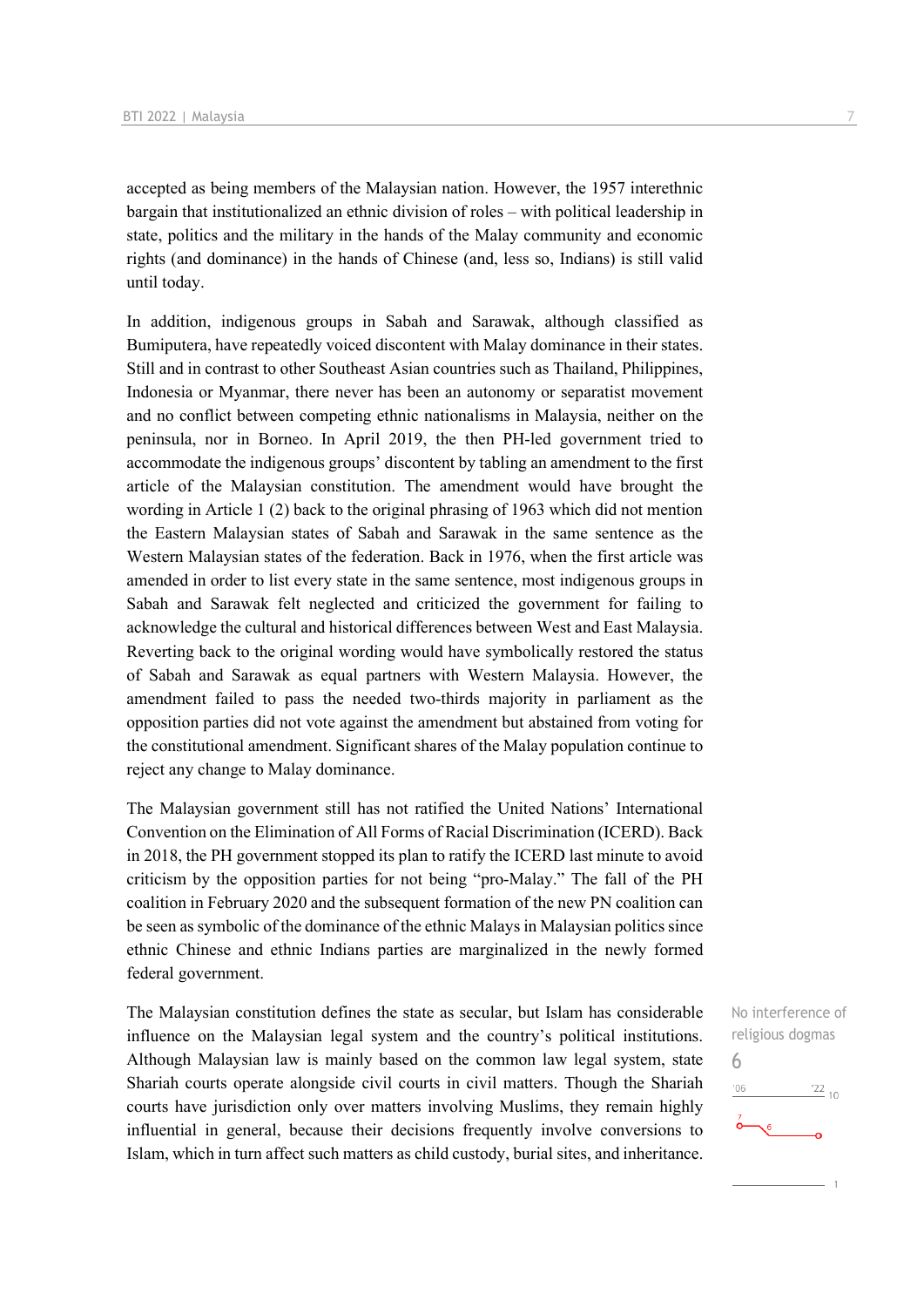During the period under review, members of the LGBTQ+ community were targeted several times under Shariah laws. In July 2020, the minister of religious affairs, Zulkifli Mohamad, publicly encouraged officers of the Federal Territory Islamic Department to arrest transgender people so that they would "return to the right path." In October 2020, a raid against an event organized by transgender women in the state of Kedah led to the arrest of 30 people. In January 2021, a cosmetics entrepreneur was arrested and brought before a Shariah court for an offense he allegedly committed at his beauty center back in February 2018. The entrepreneur was accused of bringing contempt to the religion of Islam by dressing in clothing typically associated with women during a religious event. Since the new PN government took office in March 2020, boundaries for members of the LGBTQ+ community were further narrowed. In January 2021, the government discussed plans to amend the Shariah Courts (Criminal Jurisdiction) Act 1965 to criminalize gender changes and the creation of online media content that could be deemed as controversial. The amendments, if passed in parliament, would further indicate the growing influence of religious dogmas on the Malaysian legal order and the current government's agenda to form a more conservative social order in Malaysia.

The Malaysian state has a differentiated administrative structure throughout the country and provides all basic public services. A reasonably well-trained and professional administration implements the policies of the elected governments at the state and federal levels. However, outside technical departments, the civil service recruits few non-Malays/Muslims. Malaysia's basic public services were not disproportionally affected due to COVID-19 compared to other countries in the world. There were no service disruptions noted according to data provided by UNICEF.

The government responded to the higher usage of broadband services during the first movement restrictions beginning on March 18, 2020 by passing a stimulus package that included a collaboration with telecommunication companies to offer their subscribers additional free data. The government's quick response to secure broadband services was helped by the National Fiberisation and Connectivity Plan (NFCP) which was announced in 2019 by the then-ruling PH coalition. The plan aims at improving the national digital infrastructure, especially in rural areas such as in Sabah and Sarawak.

However, infrastructure in the states of Sabah and Sarawak remains underdeveloped compared to the peninsular states. Only 96% and 98% of the Malaysian population have access to sanitation and to water sources, indicating that while nearly all citizens have access to a water source in West Malaysia, infrastructure problems continue to persist in East Malaysia.

Basic administration 9 $\frac{22}{10}$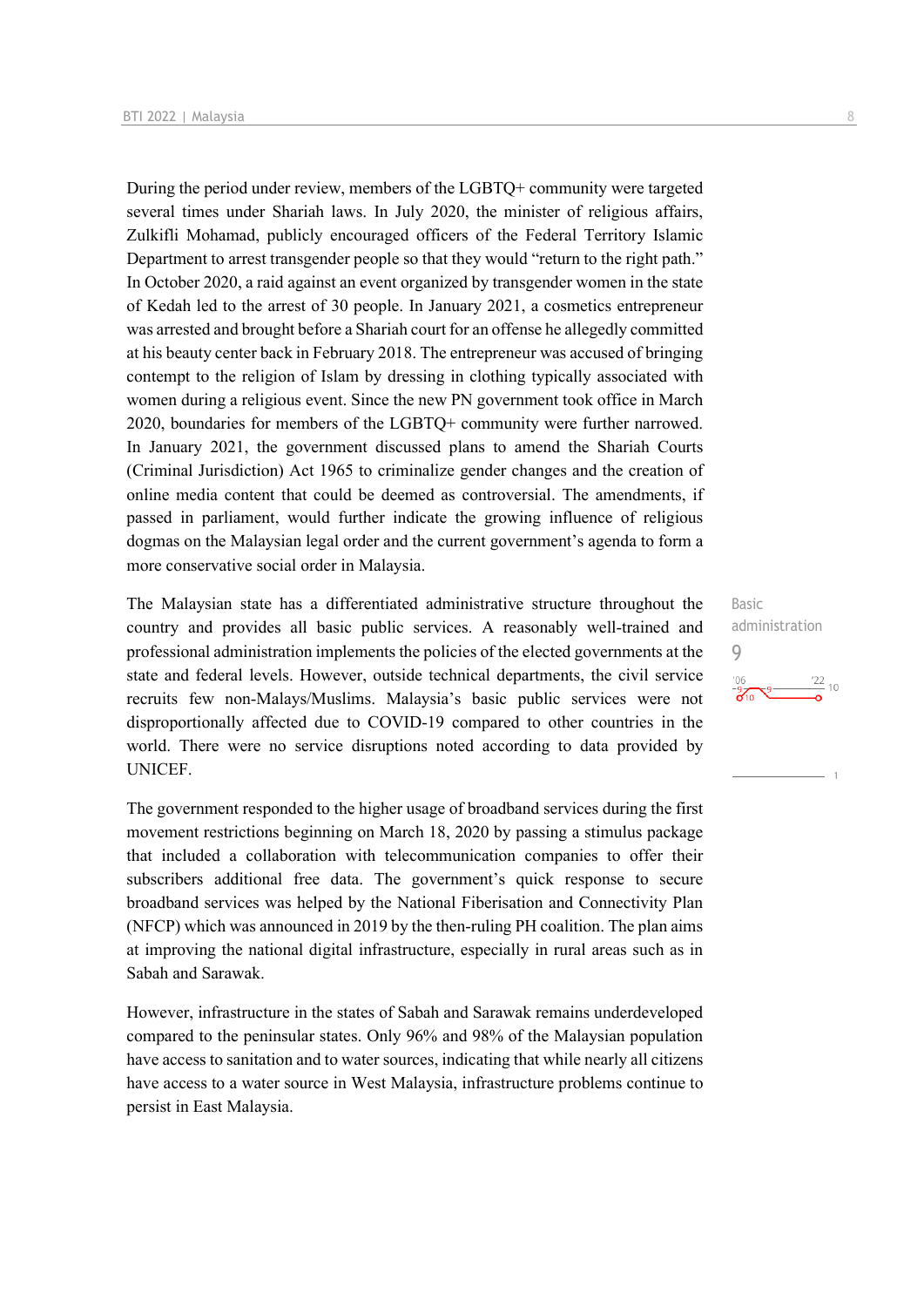### **2 | Political Participation**

Malaysia has established universal suffrage (age 21 and over) and regularly holds general elections at the state and federal levels at intervals required by the constitution. Opposition parties can run in the country's elections, and political posts are generally filled according to electoral outcomes. With opposition parties winning the last general elections at the federal level in May 2018 for the first time since independence, general multiparty elections are accepted as the means of filling political posts in Malaysia.

However, elections in Malaysia cannot be considered completely fair. The electoral system continues to overemphasize the rural areas, which are mostly inhabited by Malays. Urban-based constituencies, where the ethnic Indian and ethnic Chinese electorate is primarily based, account for only 36% of the seats in the federal parliament although three-quarters of the Malaysian population live in urban areas. The most obvious example of the electoral weighting toward rural areas in Malaysia is found in the state of Sabah, where a single vote in one constituency (Igan) carries the same weight as nine in the constituency of Bangi in the state of Selangor.

After the outbreak of COVID-19, a state election in Sabah and four by-elections at the federal and the state level were held. The state election in Sabah was necessary since the political crisis at the federal level spilled over to the state of Sabah as the then-ruling Chief Minister Shafie Apdal and Musa Aman, leader of the opposition, both claimed that they have a majority in parliament. As a result, the governor of Sabah dissolved parliament on July 30, 2020 at the request of the Chief Minister. By law, elections had to been held within 60 days after the dissolution of parliament. The governor's decision to dissolve parliament was confirmed by the High Court of Sabah and the Federal Court, which dismissed an application by the opposition parties to stop the state election. Consequently, state elections were held on September 26, 2020 under the special conditions of Malaysia's Recovery Movement Control Order (RMCO). The ruling WARISAN coalition narrowly lost the elections, with the United Alliance for Sabah taking power. The United Alliance for Sabah supports Prime Minister Muhyiddin Yassin, meaning that the electoral victory stabilized the PN coalition at the federal level and was seen as a temporary confirmation of Muhyiddin Yassin's quest for power. Due to the pandemic, civil society groups urged the authorities to consider the possibility of postal voting in order to reduce movement and travel activities before and after election day. With the exception of essential workers, such as health care workers, police, and diplomats, postal voting was not expanded for the state elections. As a result, and as many health experts predicted, Malaysia saw a spike of positive COVID-19 tests in the aftermath of the elections. Measures such as ensuring that the hands of every voter were sanitized prior to having their finger dipped into the electoral ink bottle or taking the temperature of every voter prior to entering polling stations were not sufficient. In early October 2020, all

Free and fair elections 6 $\frac{22}{10}$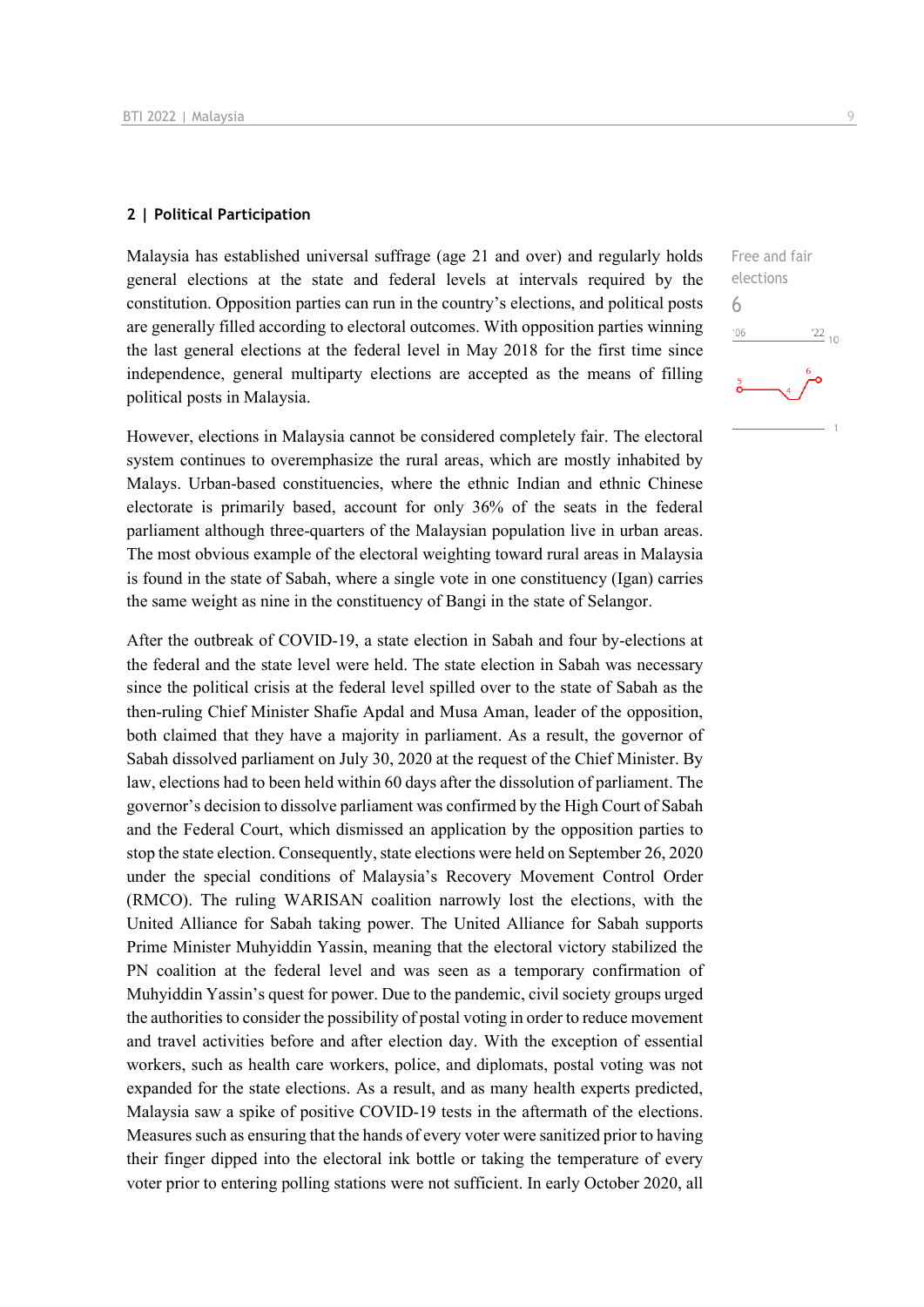thirteen states in Malaysia reported COVID-19 cases linked to the Sabah state elections. As a result of the new wave of COVID-19 cases in Malaysia, by-elections in the constituencies of Batu Sapi and Gerik were postponed in December 2020 and January 2021.

To overhaul the electoral system in Malaysia and to avoid irregularities such as the use of government resources during campaigning and electoral fraud such as the manipulation of voter registration, the Electoral Reform Committee (ERC) handed over 49 recommendations to the prime minister in August 2020. One of the recommendations was to appoint new members to the Electoral Boundary Commission on a yearly basis instead of the current practice of once every eight years. In addition, the ERC suggested appointing international and local observers during elections and making political parties register with the Election Commission (EC). In December 2020, the government set up a special committee to study the 49 recommendations submitted by the ERC. However, electoral watchdogs criticized the government for not publishing the report submitted by the ERC yet.

Since the opposition coalition Paraktan Harapan (PH) won the general elections in 2018 and the subsequent peaceful transfer of power from the former BN government to the PH, democratically elected political representatives have effective power to govern and no veto powers (e.g., the military, which was a loyal ally of the BN government) interfere with democratic procedures in general.

However, the resignation of former Prime Minister Mahathir at the end of February 2020 and the breakup of the PH coalition led to a political crisis unknown to Malaysia. Current Prime Minister Muhyiddin Yassin was appointed by the Malaysian monarch on March 1, 2020, after Mahathir tendered his resignation. So far, it remains unclear whether the appointed prime minister has a majority in parliament. An initiative to table a vote of no-confidence in parliament at the parliament session on May 18, 2020, was denied and only the Malaysian monarch was allowed to speak at the session. The monarch urged all parties to put aside their political differences to effectively fight the impact of COVID-19. On November 26, 2020, parliament passed a new budget, indicating that some essential functions of governance are still in place, despite the current political instability. On January 12, 2021, the Malaysian monarch made a national emergency proclamation under Article 150 of the Malaysian constitution to contain the COVID-19 pandemic at the request of Prime Minister Muhyiddin Yassin. With the proclamation being valid until August 1, 2021, parliament is officially suspended and no snap elections can be held.

The important political role of the Malaysian monarch in the removal of the democratically elected PH coalition and the appointment of Muhyiddin Yassin as new prime minister without clear proof of a parliamentary majority as well as the declaration of emergency in January 2021 showed that elected political representatives had limited power to govern during the period under review.

Effective power to govern 4 $\frac{22}{10}$  $'06$ 

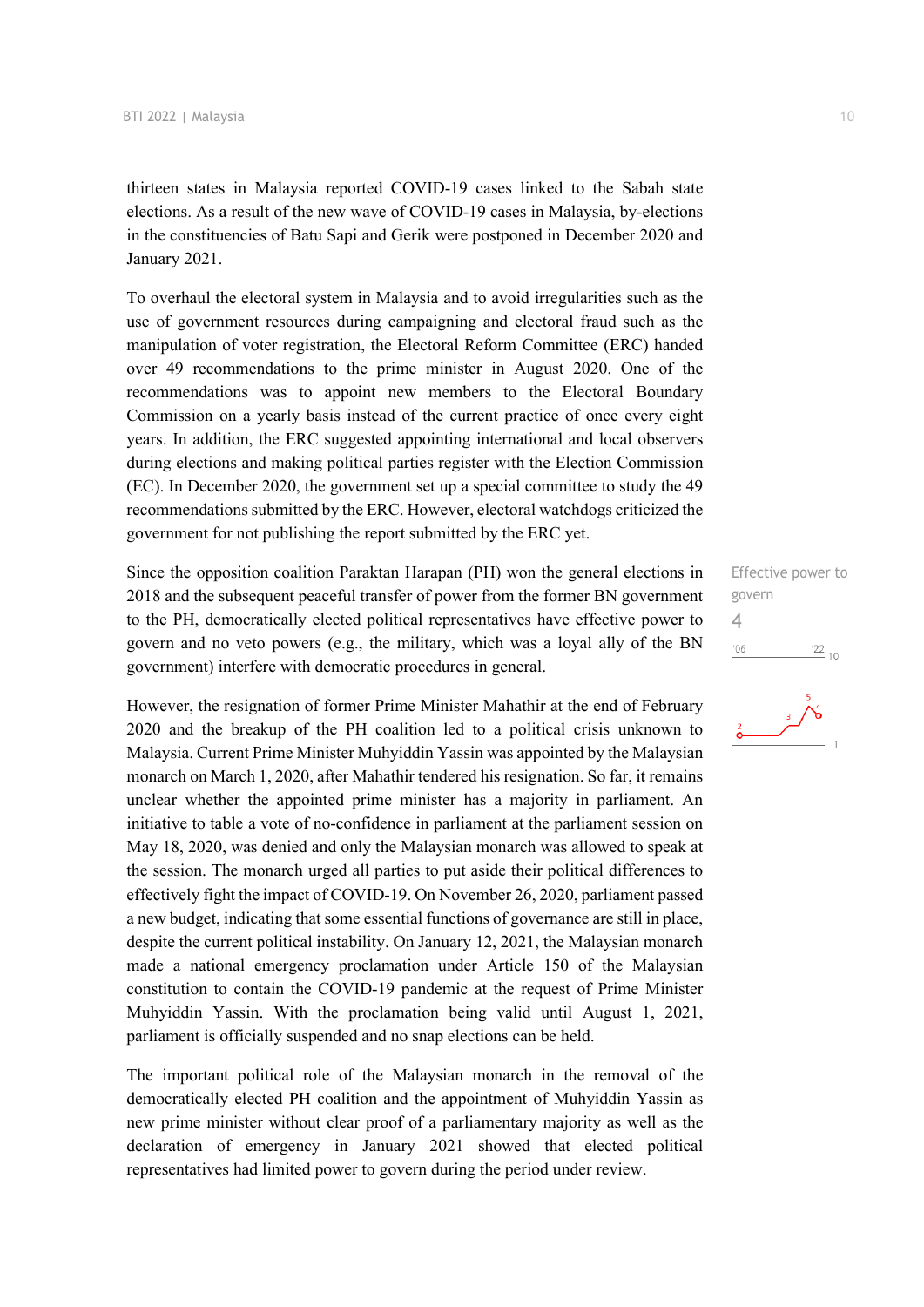Association and assembly rights are still limited. The former PH government did not fully implement their campaign pledge to thoroughly reform several acts that restrict the rights to assemble and associate by the time of the coalition's breakup in February 2020. In January 2021, the Registrar of Societies (RoS) rejected the registration applications by two opposition parties, one of them the newly founded party "Pejuang" led by former Prime Minister Mahathir. As a reaction to both rejections, human rights groups urged the government to reform the Societies Act under which every new party has to register. The act partially violates the right to freedom of association which is guaranteed by Article 10 of the Malaysian constitution. Human rights groups demanded that the registration of societies, including political parties, should be administered by an independent entity instead of a government department.

In October 2019, the Malaysian parliament passed the Industrial Relations (Amendment) Bill of 2019 which strengthened trade unions and employee rights. However, the suspension of parliament on January 12, 2021 delayed a longtime planned amendment to the Trade Unions Act which therefore still restricts the latitude for trade unions and the representation of worker rights. In October 2019, the thengoverning PH coalition tabled a bill to amend the Peaceful Assembly Act 2012, which limits the right to peacefully assemble. Although the amendments were seen as progress compared to the historical restrictive rules, human rights groups criticized the bill for falling short of meeting international human rights standards. The bill is designed to eliminate language banning all protests in which participants march from one location to another and would reduce the required notice period from 10 to seven days. In addition, proposed amendments did not eliminate the various criminal penalties provided in the Peaceful Assembly Act 2012.

Since the outbreak of the COVID-19 pandemic, assembly rights have been restricted. On March 18 2020, the government enforced a nationwide Restriction of Movement Order under the Control and Prevention of Infectious Diseases Act of 1988 and the Police Act of 1967. The restrictions thereby met the requirements of legality, necessity, and proportionality. However, the proclamation of the national emergency in January 2021 again restricts assembly rights (e.g., for the elected parliament), provides the military with police powers and gives the government and military neartotal immunity for acts taken under the ordinance. Even though these restrictions meet the requirements of legality, necessity and proportionality, this decision was questioned by opposition groups as it was seen as a move to stabilize the government due to the suspension of parliament

Association / assembly rights 4 $06'$  $\frac{22}{10}$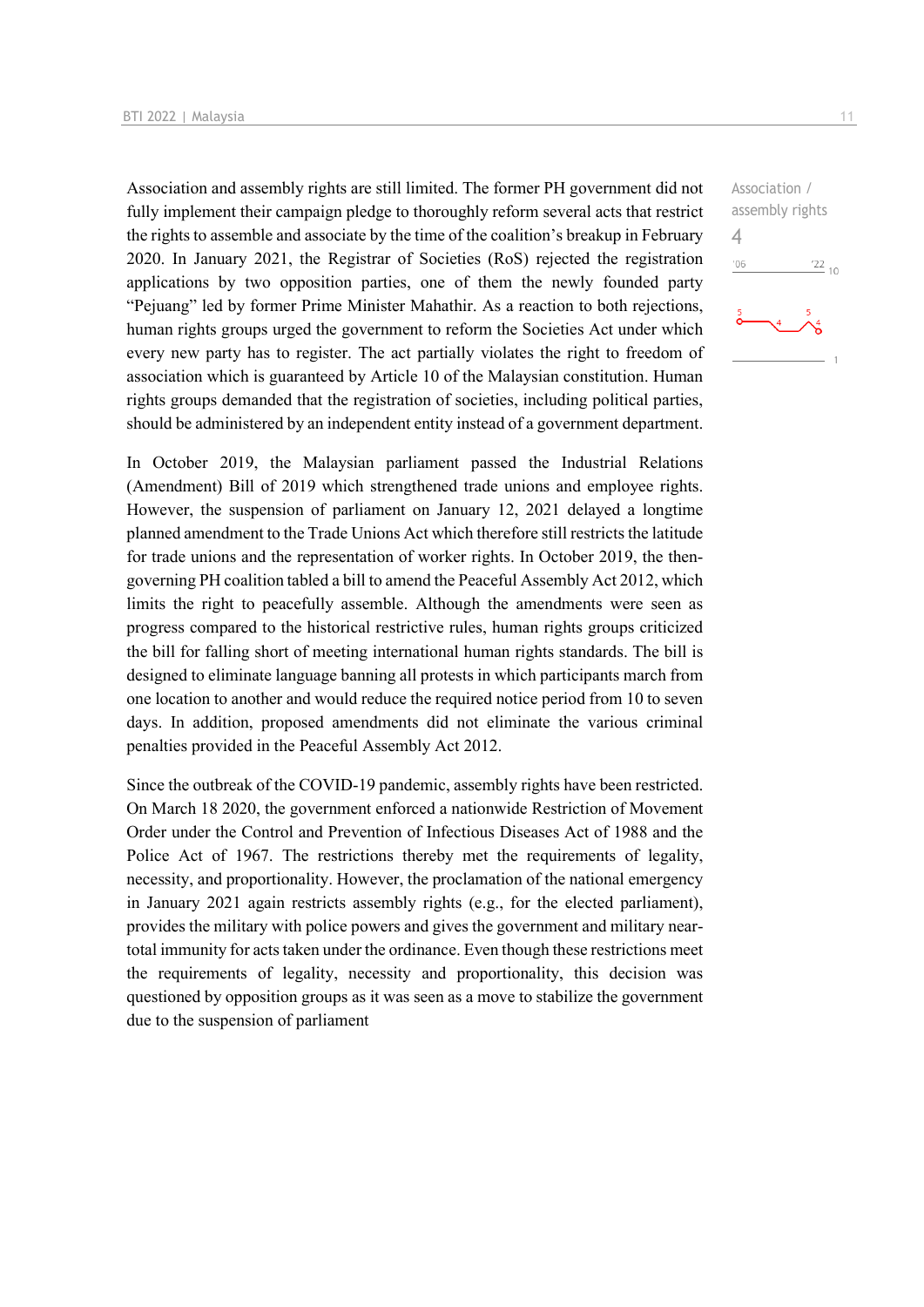Freedom of expression is still limited in Malaysia. Since the Perikatan Nasional (PN) coalition took power in March 2020, the former Pakatan Harapan (PH) government's faltering human rights reform agenda came to a halt, and space for free expression was tightened in the country. Laws such as the Official Secrets Act (OSA), the Printing Presses and Publications Act and the Sedition Act continue to restrict freedom of information and of speech.

Since the outbreak of COVID-19, the ruling PN coalition did not hesitate to exercise these draconic laws. In April 2020, the government charged 24 citizens for spreading fake news about COVID-19. Three months later, the police questioned six Al Jazeera staff members and raided the organization's offices in Kuala Lumpur. The network had aired a documentary about the treatment of migrant workers during the COVID-19 pandemic that was seen as critical of the ruling coalition's policies. The Center for Independent Journalism (CIJ) criticized the government for its actions and called for the abolishment of the OSA. The CIJ also objected to remarks made by the Inspector-General of the Police who warned police officers and staff not to reveal or share investigation reports with the public or post them on social media. Otherwise, policemen would be prosecuted under the OSA. The organization demanded the OSA be replaced with a new Right to Information (RTI) act.

### **3 | Rule of Law**

The constitution provides a structure for the separation of powers. However, the executive historically holds disproportionally power in Malaysia. In parallel to the outbreak of the COVID-19 pandemic, a political crisis paralyzed Malaysia when then-Prime Minister Mahathir stepped down from his position on February 24, 2020, weakening the legislative and executive branches.

New Prime Minister Muhyiddin Yassin only commanded a two-seat majority in parliament when forming the new government. The PN's grip on power and Muhyiddin Yassin's position as prime minister was threatened in September 2020, when opposition leader Anwar Ibrahim declared that he had a majority in parliament due to several defections from the ruling coalition. On October 25, 2020, the Malaysian king rejected the government's request to proclaim a nationwide emergency under which parliamentary sessions would have been suspended. The king declared that he was confident in the ability of the government to continue to implement policies to curb the spread of the COVID-19 pandemic. The government's request was widely seen as an attempt to block Anwar Ibrahim's plans to form a new government under his leadership. In addition, the state of emergency would have allowed Prime Minister Muhyiddin Yassin to enact the budget for 2021 without consulting parliament.

However, Muhyiddin Yassin was able to solidify his position as prime minister at the end of November 2020 when parliament passed a new budget for 2021 with 111 to 108 votes. On January 12, 2021, the Malaysian monarch finally made a national



| Separation of |            |  |
|---------------|------------|--|
| powers        |            |  |
| 4             |            |  |
| 106           | $122_{10}$ |  |

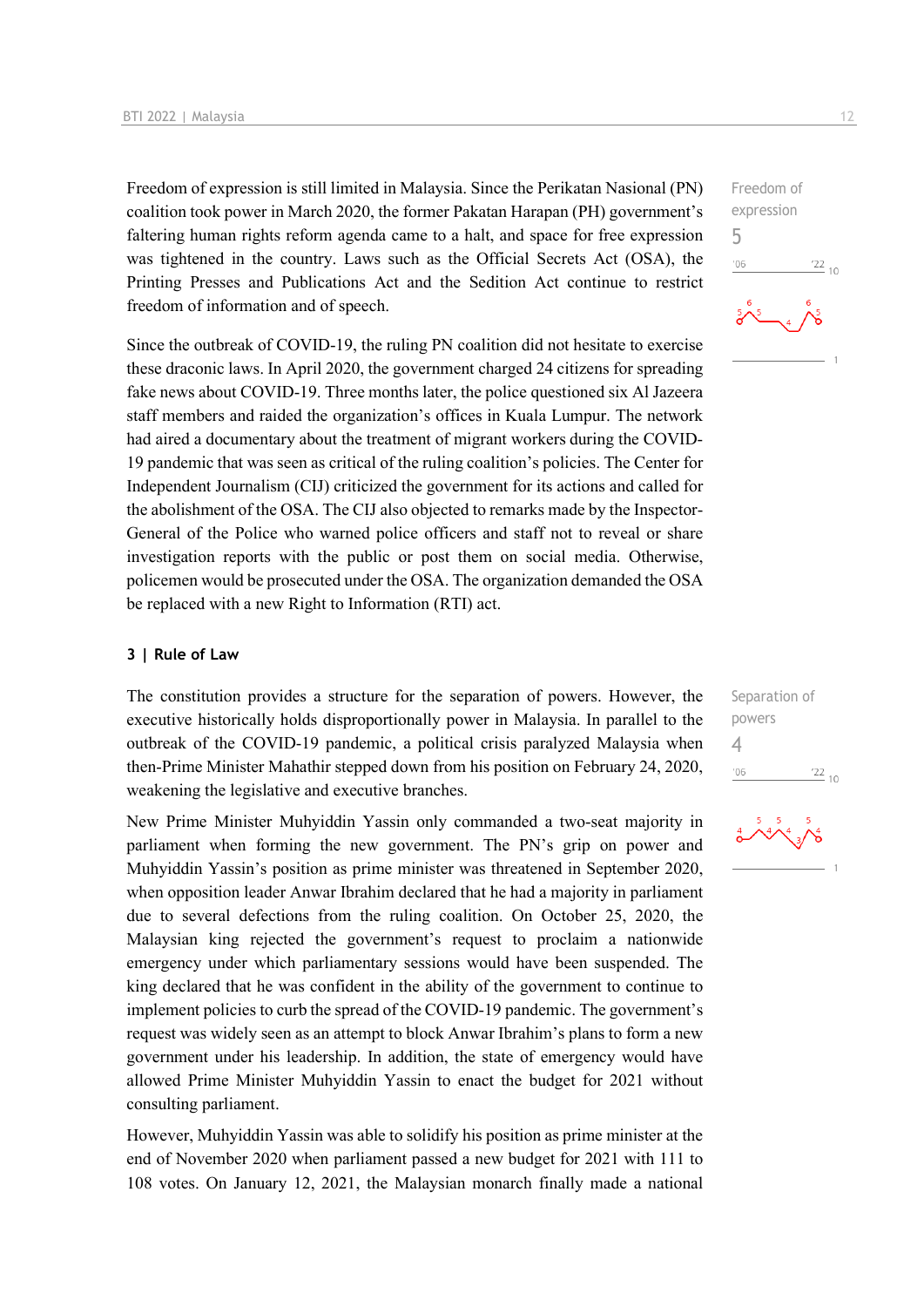emergency proclamation under Article 150 of the Malaysian constitution to contain the COVID-19 pandemic at the request of the Malaysian government. At that time, infection numbers were increasing throughout the country. A 19-member independent committee, led by a former chief justice, to advise the monarch on when the proclamation of emergency should end was established. However, the proclamation, which is valid at least until August 1, 2021, gives the executive branch significant powers, since parliament is officially suspended and no snap elections can be held. This solidifies Prime Minister Muhyiddin Yassin's grip on power.

On January 26, 2021, Anwar Ibrahim, the leader of the opposition, filed a lawsuit against the government that challenged the constitutionality of the prime minister's advice to the King in which he suggested that the monarch should suspend the national legislature during the declared period of emergency. Importantly, however, the opposition only challenged the suspension of the bicameral legislature, not the declaration of the emergency as such.

Historically, the fairly conservative judiciary has been unable or unwilling to act as an effective counterweight to executive actions. For example, a tell-all account published by former attorney general Tommy Thomas (2018 – 2020) in early 2021 details an impressive list of political meddling and failures in prosecuting high-profile corruption cases. Nonetheless, in recent years, Malaysia's judges have shown renewed reform momentum and independence. However, due to the emergency, most court cases were suspended with priority being given to cases in the public interest, such as corruption cases and criminal trials. This means that the judiciary found it increasingly challenging to perform its role as independent guardian of the rule of law.

The judiciary is institutionally differentiated and has the formal ability to interpret and review legislation and policies. Channels of appeal are in place and the court administration appears to function reasonably efficiently. Despite the political crisis, the judiciary is functional under the new PN government and continues to actively pursue several corruption cases against former members of the BN government. For example, former Prime Minister Najib Razak was sentenced to 12 years in jail for his role in the 1MDB scandal in July 2020. Prosecutors also charged former Federal Land Development Authority (Felda) chair Mohd Isa Abdul Samad for nine counts of corruption in relation to the purchase of a hotel in Sarawak. In the past, the judiciary was accused of only going after the "small fish" within the former BN administration and not thoroughly investigating cases in which higher-ranking members of the government were involved. During the period under review, the judiciary pursued its own reasoning, mostly free from the influence of political decision-makers. However, after his resignation as attorney general in March 2020, former General Attorney Tommy Thomas criticized the former PH government's lack of successfully institutionalizing judicial reform. For example, the former PH government's plan to establish a royal commission of inquiry (RCI) into alleged corruption in the judiciary never materialized and was not pursued by the ruling PN coalition.

Independent judiciary 5 $-06$  $\frac{22}{10}$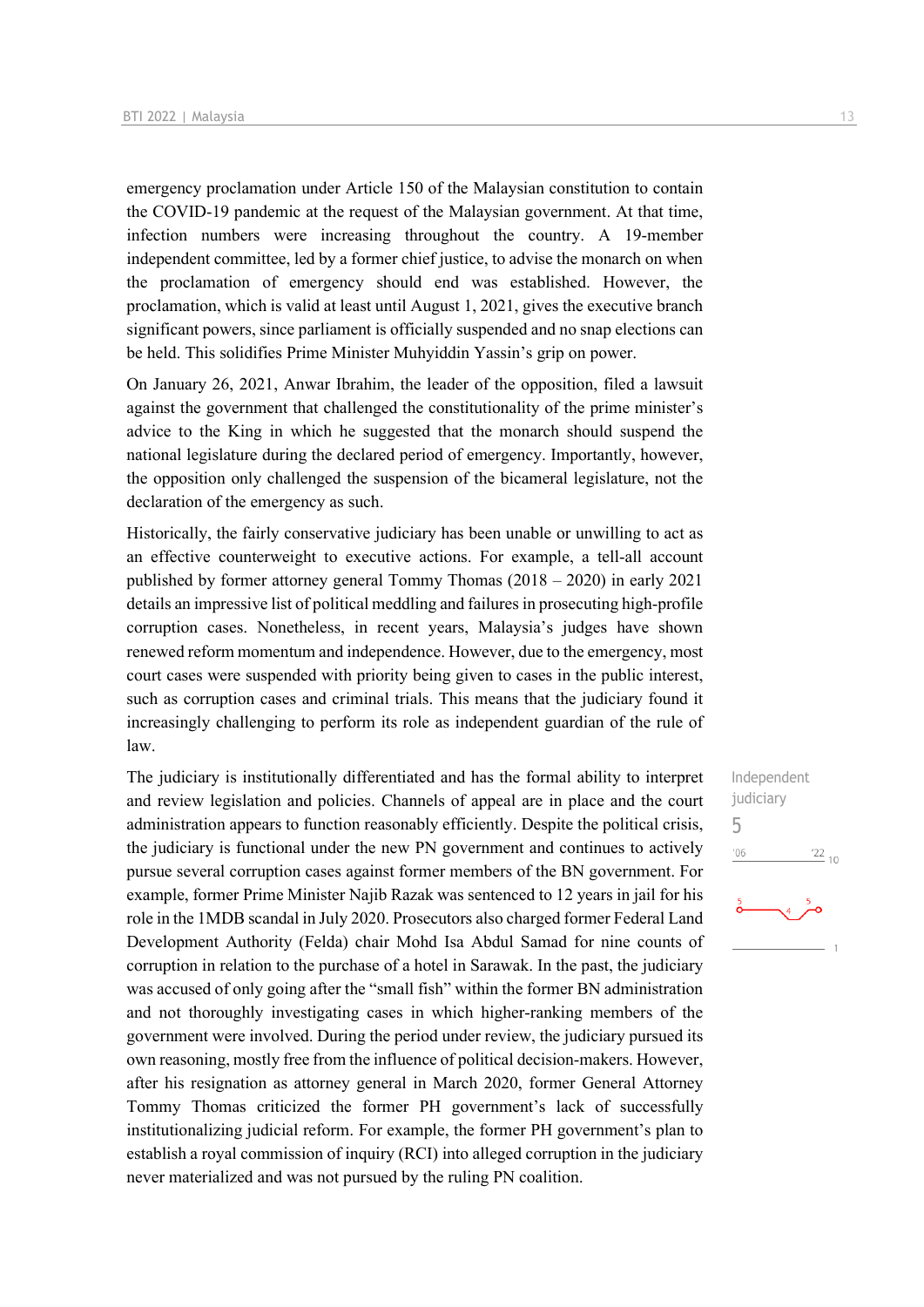The former PH government did not fully keep up with its election promise from 2018 to hold public servants and politicians accountable when they break the law and engage in corrupt practices. Although the former PH government started several legislative initiatives to institutionalize legal proceedings to make the prosecution of corruption easier, only a few of these initiatives materialized, and some stopped when the PN government took power in March 2020. The Whistleblower Protection Act still does not provide enough protection to those who blow the whistle on corrupt government officials.

In June 2020, the former chief minister of Sabah, Musa Aman, was fully acquitted of nearly 35 charges of corruption and money-laundering related to the award of logging contracts. In May 2020, the Sessions Court granted the prosecution's request to give a discharge not amounting to an acquittal to Najib Razak's stepson, Riza Aziz, who was charged with five counts of money-laundering amounting to \$248 million. The acquittal and the discharge were seen as a step back in the fight against corruption and raised questions as to whether the PN coalition will return to the politics of the former BN government, in which high-level officeholders of the BN government were not held accountable for corruption. However, the Malaysian Anti-Corruption Commission (MACC) arrested a total of 467 civil servants for various corruption offenses in 2020, down from 525 in the previous year. Former Prime Minister Najib Razak was the highest-ranking former government official who was sentenced and faces 12 years in jail for his role in the 1MDB scandal.

Civil rights (e.g., personal liberty, a prohibition on banishment, and freedom of movement) are constitutionally guaranteed but not entirely respected and protected. Mechanisms and institutions to prosecute, punish and redress violations of civil rights are largely in place but are not consistently effective.

Even under the PH government, the Malaysian authorities' attitude toward certain aspects of civil liberties remained ambivalent. Draconic laws such as the Peaceful Assembly Act and the Sedition Act indicates that the former PH government refrained from guaranteeing civil rights to every member of Malaysian society, especially members of the non-Malay/non-Muslim population. In addition, homosexuality remains illegal and gender nonconformity (particularly in terms of dress) is prohibited for Muslim women and men; infringement on either count is usually met with outright legal discrimination.

Human rights groups that supported the PH government in the 2018 elections voiced their displeasure with the then-government's inability to implement democratic reforms. The PH's meager reform agenda came to a complete halt when the PN coalition took power at the end of February 2020. Besides enacting several economic stimulus packages to help soften the economic burden caused by the COVID-19 pandemic, the PN government so far did not reveal any plans to implement democratic reforms to improve the de facto situation with regard to civil liberties in the country.



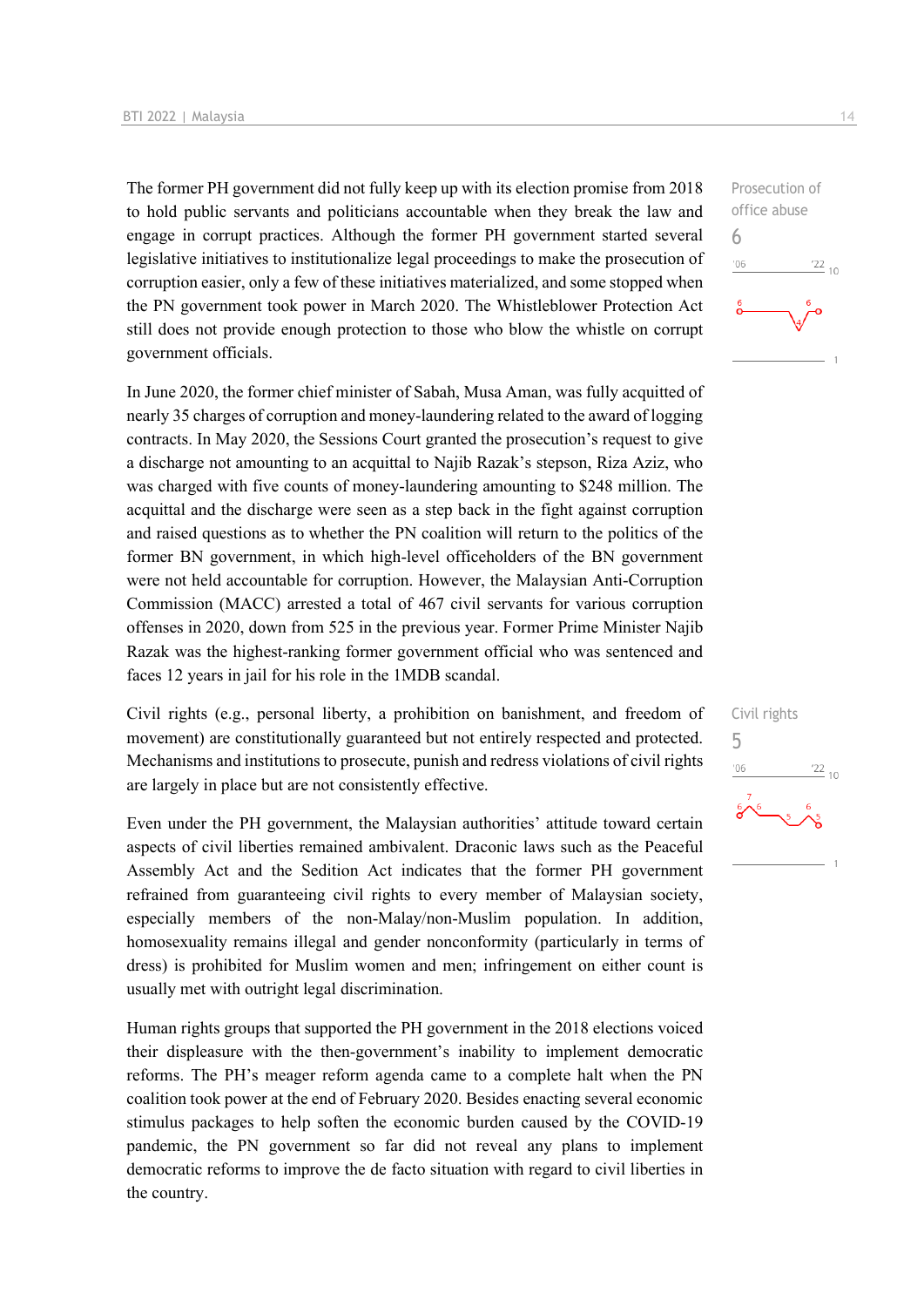As a reaction to the pandemic, the government issued several Movement Control Orders (MOC), starting on March 16, 2020. The MOC included the prohibition of mass movements and gatherings across the country and the closure of most educational institutions for in-person instructions. The authorities started easing restrictions by allowing most businesses to reopen under a Conditional Movement Control Order (CMCO) from May 4, 2020. A Recovery Movement Control Order (RMCO) took effect on June 10, 2020 lifting most restrictions on domestic activities and movement. A new wave of infections in Malaysia prompted the reinstatement of the CMCO on various states until January 14, 2021. Since then, the worsening of the pandemic has prompted the re-imposition of the stringent Movement Control Order (named MCO 2.0) on all states except Serawak until February 18, 2021. Stay-at-home orders were reintroduced, interstate traveling and social gatherings were banned, and only five essential economic sectors were allowed to operate, namely manufacturing, construction, services, trade and distribution, and plantations. Borders remained closed and overseas travel restricted until at least March 31, 2021.

The proclamation of the national emergency in January 2021 raised fears that civil liberties will come under more pressure since the national emergency provides the military with law enforcement powers and allows the forced confiscation of property with no ability to challenge the compensation offered. The declaration also provides almost complete impunity for the military and government concerning acts taken under the ordinance. Immediately after the proclamation, the Malaysian Multimedia and Communication Commission released a statement and warned that it was monitoring social media closely for misinformation.

### **4 | Stability of Democratic Institutions**

The victory of the opposition parties in May 2018 opened a window of opportunity for a transition from an electoral authoritarian regime to a more democratic system. Elections were viewed as the mechanism through which a transfer of power was possible. Two years after the electoral defeat of the former BN government, democratic institutions exist but are not free from counterproductive frictions.

The ongoing political crisis that has paralyzed the country since the resignation of former Prime Minister Mahathir in February 2020 due to extensive internal frictions – partially caused by personal animosities – within the PH government illustrates the instability of democratic institutions in Malaysia after more than six decades of authoritarian governance. Under BN rule, the executive had a dominant position and greatly restricted the separation of powers. The judiciary was particularly subject to strong interference from the executive and the parliament was not much more than a rubber stamp.

So far, new Prime Minister Muhyiddin Yassin is profiting from the unusual circumstances caused by the COVID-19 pandemic and his power largely rests with the confidence that the Malaysian monarch showed in his ability to stabilize the Performance of democratic institutions 4 $\frac{22}{10}$  $-06$ 

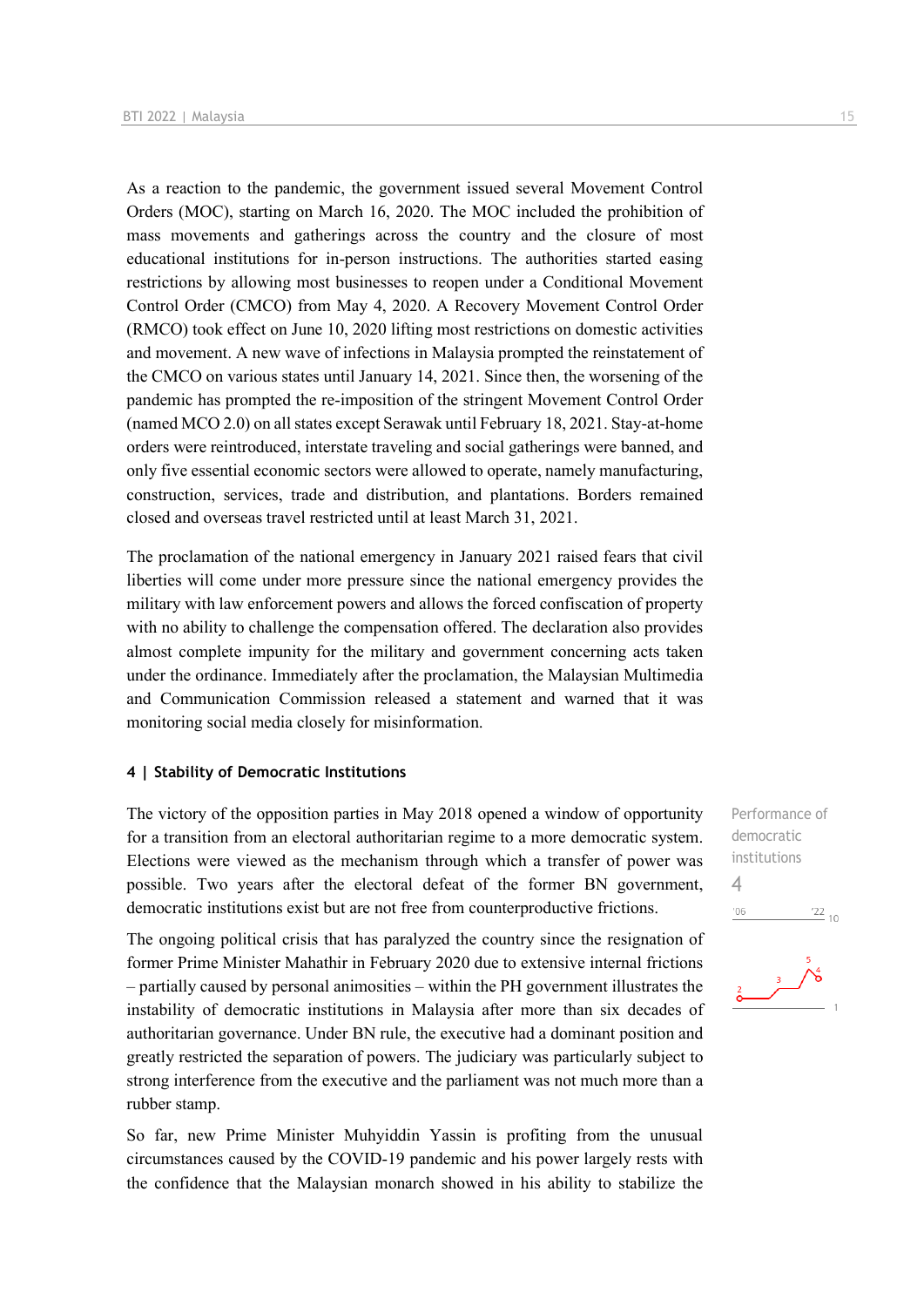country during the pandemic. The prime minister cannot count on a solid majority in parliament. Without the proclamation of a national emergency and the subsequent suspension of parliament until August 2021, Prime Minister Muhyiddin Yassin would be exposed to attempts to bring down the government. Despite Malaysia's federal structure, a very high level of fiscal and administrative centralization limits the ability of state and local governments to function effectively. So far, there are no indicators that this institutional structure will be changed.

The former PH government of Prime Minister Mahathir appeared committed to more democratic rule. The PH government started several legislative initiatives to abolish repressive laws such as the Sedition Act, indicating a commitment to democratic institutions and norms. However, these initiatives were not realized in the form of progressive laws or effective amendments to existing draconic laws, meaning that the former PH government's reform agenda must be viewed as a failure. To date, the new ruling PN coalition has not shown any intentions to profoundly reform the country's institutions and is mainly focused on the fight against the COVID-19 pandemic. Relevant political actors such as UMNO, which is part of the federal government, are not committed to democratic norms and institutions. However, the last general elections have shown that the military does not openly challenge civilian supremacy or state institutions.

### **5 | Political and Social Integration**

The Malaysian party system is rooted in society. However, polarization and fragmentation of the party system have significantly increased as evidenced by the disintegration of the former Pakatan Harapan (PH) ruling coalition after the resignation of former Prime Minister Mahathir and the founding of several new political parties and coalitions in the period since February 2020. The increased fragmentation of the Malaysian party system is mirrored in the new ruling coalition, Perikatan Nasional (PN), which consists of the Parti Pribumi Bersatu Malaysia (PPBM), the Parti Islam Se-Malaysia (PAS), the Parti Gerakan Rakyat Malaysia (Gerakan), the Sabah-based parties Parti Bersatu Sabah (PBS) and Parti Solidariti Tanah Airku (STAR) as well as the Malaysian Indian Congress (MIC) and the Malaysian Chinese Association (MCA). The coalition is aligned with United Malays National Organization (UMNO) and depends on UMNO's support at the federal and state level. PN's heterogeneous composition and the aisle-crossing of several parliamentarians at the federal and the state level indicate the instability of the Malaysian party system since the resignation of former Prime Minister Mahathir and symbolize the deep political crisis the country is now experiencing.

The PN competes with the former ruling coalition Pakatan Harapan (PH) as the biggest parties for votes in West Malaysia. The party system on the island of Borneo historically differs from the party system in West Malaysia.

Commitment to democratic institutions 4  $^{\prime}06$  $\frac{22}{10}$ 

Party system 5 $\frac{22}{10}$  $^{\prime}06$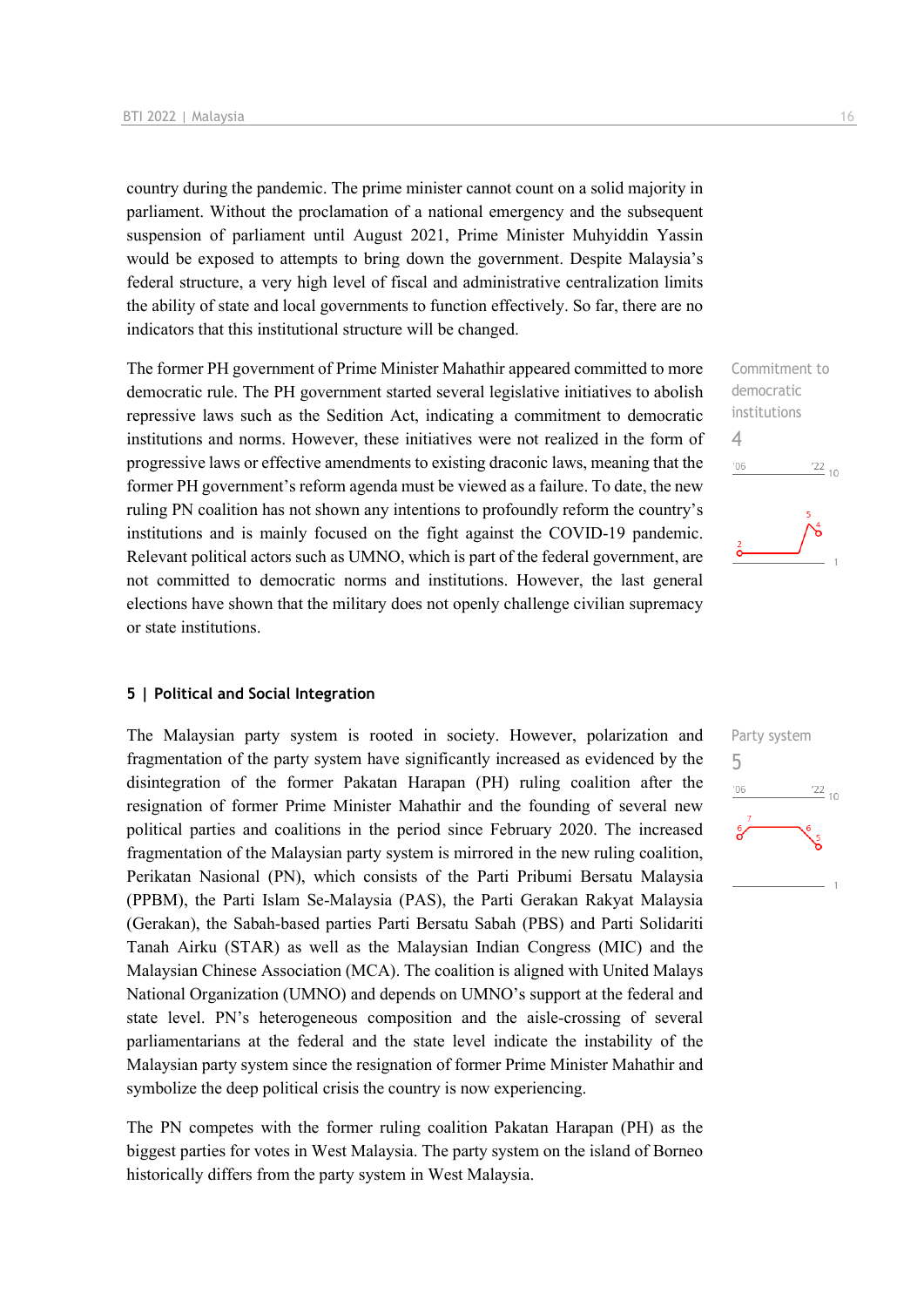The former ruling coalition PH now consists of the Democratic Action Party (DAP), the Parti Keadilan Rakyat (PKR), and the Parti Amanah Negara (Amanah). After several dismissals of and defections from former PKR's parliamentarians, the coalition now holds 90 seats in the federal parliament. The disintegration of the PH did not only lead to a change of government at the federal level, but also in the states of Johor, Perak, Malacca, and Kedah.

The events of February 2020 not only destabilized the Malaysian party system but also raised fears among the non-Malay and non-Muslim minority population that polarization among the different ethnic groups would increase because Malay/Muslim leaders of the former PH coalition left the multiethnic ruling coalition to cooperate with predominantly Malay/Muslim parties and form a Malay unity government. Despite these developments, the party system remains far more rooted in Malaysian society than in numerous other countries in the region.

There is a wide range of interest groups in Malaysia, even if important social interests such as indigenous groups are under-represented. Certain interests dominate and there is a risk of polarization, especially as many occupational and other policy areas are engaged in parallel by secular and Muslim organizations. The spectrum of interest groups ranges from social movements, such as environmental groups and community organizations providing local assistance to the poor, to professional associations, such as the Malaysian Bar Council. Some civil society groups (e.g., Bersih) have a multiethnic character.

During the period under review, human rights groups that supported the former PH government during the election campaign in 2018 voiced their displeasure with the former ruling coalition due to the lack of far-reaching reforms. Since the outbreak of the COVID-19 pandemic, civil society groups demanded that the PN government refrain from limiting civic space and civil rights. Though most civil society groups promote the ideals of a multiracial and open society, they remain predominantly organized along ethnic and religious lines. Employee associations and trade unions, such as those under the Malaysian Trade Union Congress (MTUC), an umbrella organization, have little political influence.

Malaysians have an ambivalent relationship to democratic norms. According to data provided by the World Value Survey, 88.3% of Malaysian respondents report that democracy is the most suitable form of government for the country. However, almost 70% of the respondents prefer a strong leader unburdened by parliament or elections and 77% prefer experts – not the government – to make decisions according to what they think is best for the country. Also, a significant share of respondents is favorably disposed toward procedures associated with authoritarian governance: half of the respondents report that a religious interpretation of the law is an essential characteristic of democracy. In addition, 45.9% report that they prefer a military government, and only 54% report that women having the same rights as men is an essential part of a democracy. The coincidence of the outbreak of the COVID-19 pandemic and the political crisis in Malaysia did not increase trust in democratic institutions.



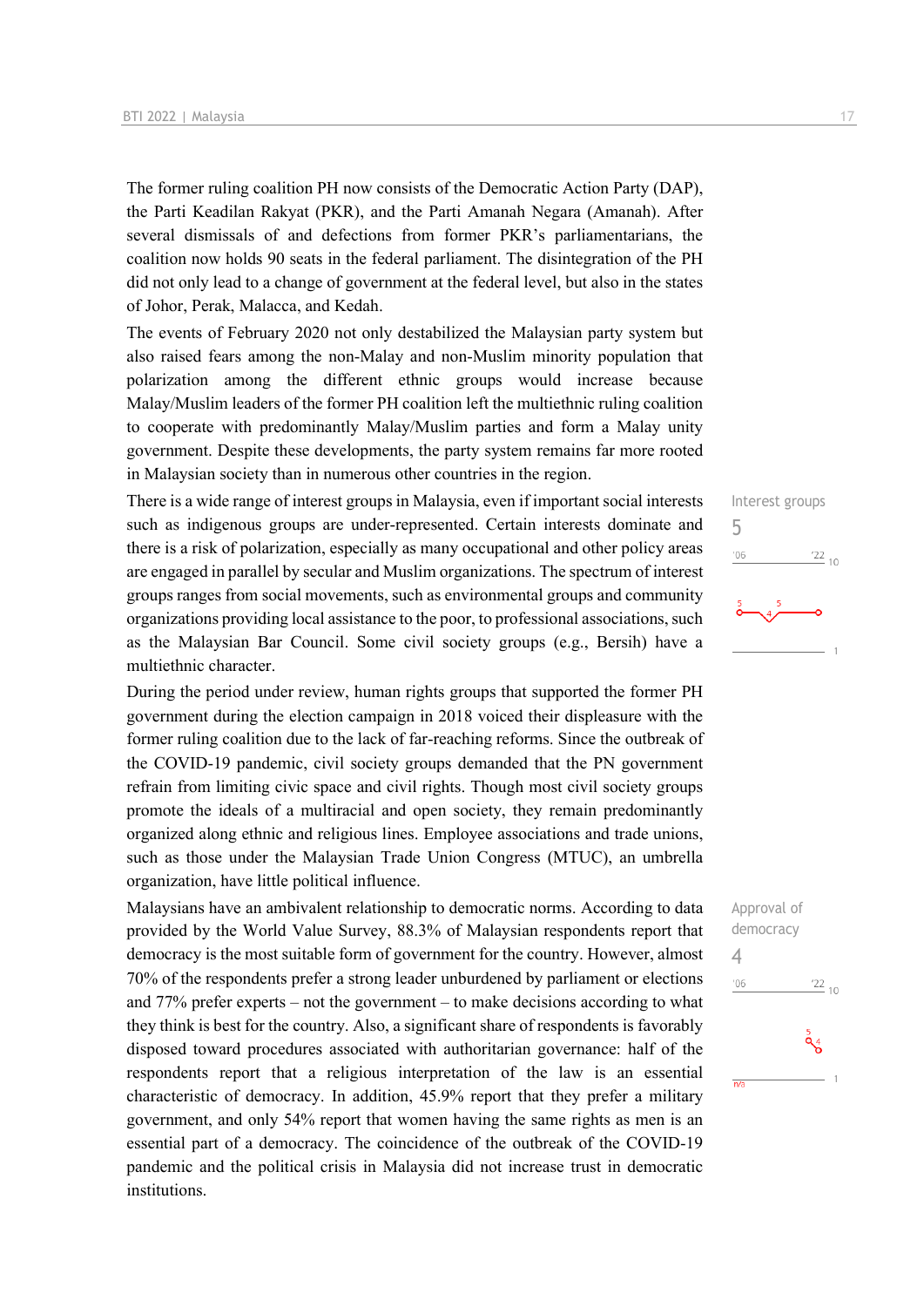There is a relatively low level of intercommunal trust within the Malaysian population, although data provided by the World Value Survey shows higher levels of intra-communal trust. Only half of the respondents trust people of another religion, indicating that social and cultural barriers divide the major ethnic and religious groups and became more entrenched during the period under review. Only 30% of Malaysian respondents reported holding membership in a societal association, with only 11% of the respondents being an active member. In addition, 80.4% reported that people cannot be trusted, pointing to markedly low social capital in Malaysian society.

The fact that most Malaysian parties are formed on the basis of ethnic/religious affiliations is a serious problem for the social cohesion of Malaysia. If a politician criticizes another party, there is always the notion that they are criticizing the ethnicity/religion of the other party. This became visible in February 2020, when an all-Malay/Islam party coalition was founded in order to remove the Chinese/Indian Malaysians from government. So far, there is no evidence that the COVID-19 pandemic has affected the sense of solidarity and trust and the self-organizational capacities of civil society.

# II. Economic Transformation

### **6 | Level of Socioeconomic Development**

Poverty and inequality are limited and only marginally ingrained in Malaysia. The country's level of development serves to reduce social exclusion among all citizens, although certain areas (such as the Borneo states of Sabah and Sarawak) and communities (such as the indigenous Orang Asli) suffer from lower levels of development and social mobility.

Key indicators reported by the UNDP point to a very high level of human development according to the 2018 statistical update of Human Development Indices and Indicators. The country's score in the UNDP's 2020 Human Development Index was 0.810, an improvement compared to previous years. Malaysia's score is below the average of 0.898 for countries in the very high development group but above the average of 0.747 for the regional East Asia and Pacific group. Malaysia was ranked 62th overall. Between 1990 and 2019, Malaysia's HDI score increased from 0.643 to 0.810, an increase of 26%. The UNDP noted that – compared to 1990 – the average Malaysian was now living 5.5 years longer, and life expectancy at birth was now 76.2 years. According to World Bank data from 2015, 0.2% of the population live on less than \$3.20 a day at 2011 international prices adjusted for purchasing power parity (PPP) in Malaysia. With a value of 41.0 (data from 2015), inequality in Malaysia significantly decreased in the last decade.

### Question Score

# Socioeconomic barriers 7 $-06$  $\frac{22}{10}$

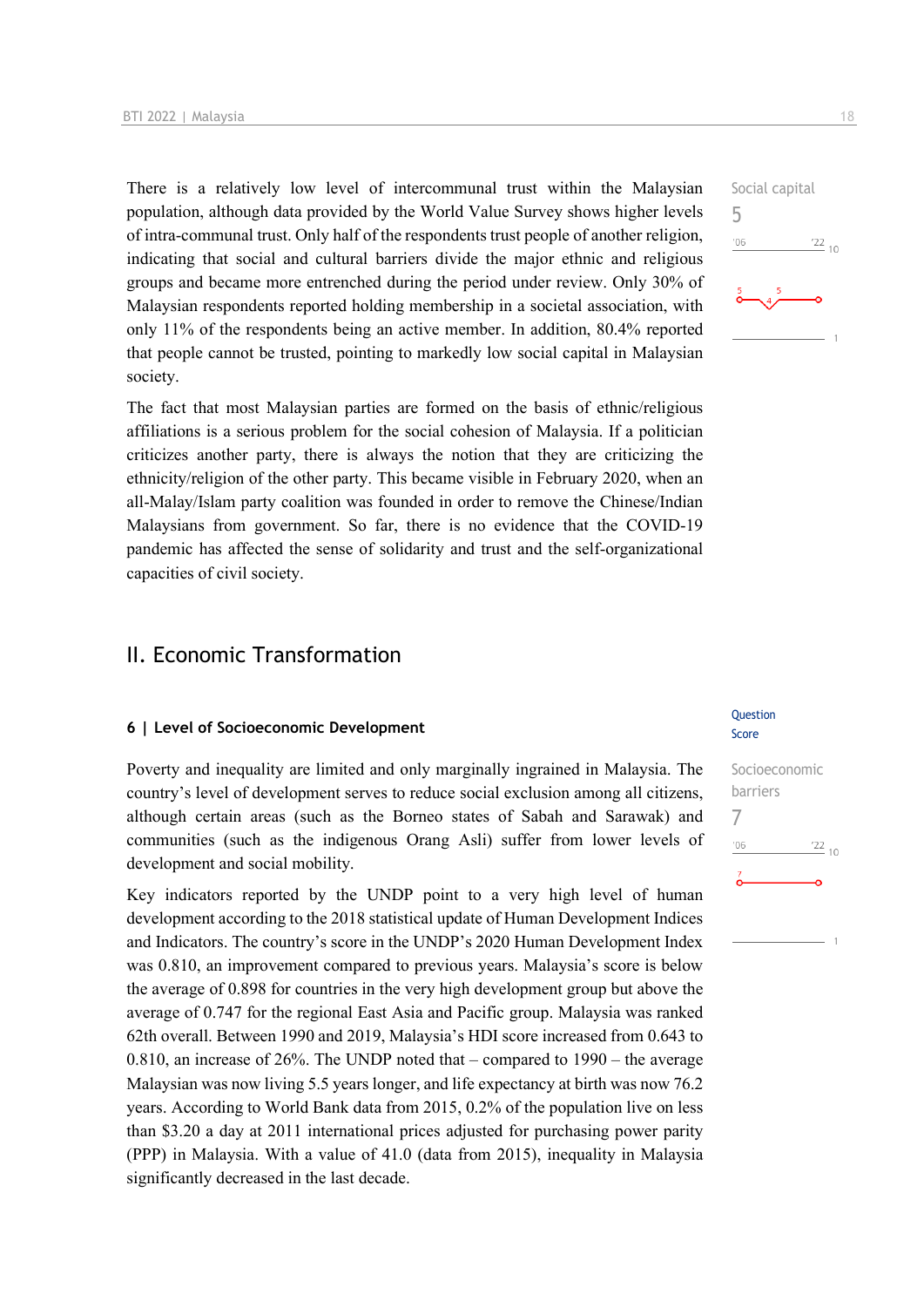The COVID-19 pandemic and the related movement control order (MCO) worsened the financial situation for the poorer segments of Malaysian society and caused more social exclusion among the poorest. These effects of the pandemic cannot be compensated by the efforts of non-governmental organizations (NGOs) which intensified their actions to extend basic necessities to the poorest communities.

| <b>Economic indicators</b> |          | 2017     | 2018           | 2019     | 2020     |
|----------------------------|----------|----------|----------------|----------|----------|
| <b>GDP</b>                 | \$ M     | 319112.1 | 358715.1       | 364681.4 | 336664.4 |
| GDP growth                 | $\%$     | 5.8      | 4.8            | 4.3      | $-5.6$   |
| Inflation (CPI)            | $\%$     | 3.9      | 0.9            | 0.7      | $-1.1$   |
| Unemployment               | %        | 3.4      | 3.3            | 3.3      | 4.6      |
| Foreign direct investment  | % of GDP | 2.9      | 2.3            | 2.5      |          |
| Export growth              | %        | 8.7      | 1.9            | $-1.3$   | $-8.8$   |
| Import growth              | $\%$     | 10.2     | 1.5            | $-2.5$   | $-8.3$   |
| Current account balance    | \$ M     | 8960.2   | 8026.4         | 12296.1  | 14847.9  |
| Public debt                | % of GDP | 54.4     | 55.6           | 57.1     | 67.4     |
| External debt              | \$ M     | ÷,       | $\blacksquare$ |          |          |
| Total debt service         | \$ M     |          | $\blacksquare$ |          |          |
| Net lending/borrowing      | % of GDP | $-2.9$   | $-3.6$         | $-3.4$   |          |
| Tax revenue                | % of GDP | 12.9     | 12.0           | 12.0     |          |
| Government consumption     | % of GDP | 12.2     | 11.9           | 11.7     | 13.0     |
| Public education spending  | % of GDP | 4.7      | 4.5            | 4.2      |          |
| Public health spending     | % of GDP | 1.9      | 1.9            |          |          |
| R&D expenditure            | % of GDP |          | 1.0            |          |          |
| Military expenditure       | % of GDP | 1.1      | 1.0            | 1.0      | 1.1      |

Sources (as of December 2021): The World Bank, World Development Indicators | International Monetary Fund (IMF), World Economic Outlook | Stockholm International Peace Research Institute (SIPRI), Military Expenditure Database.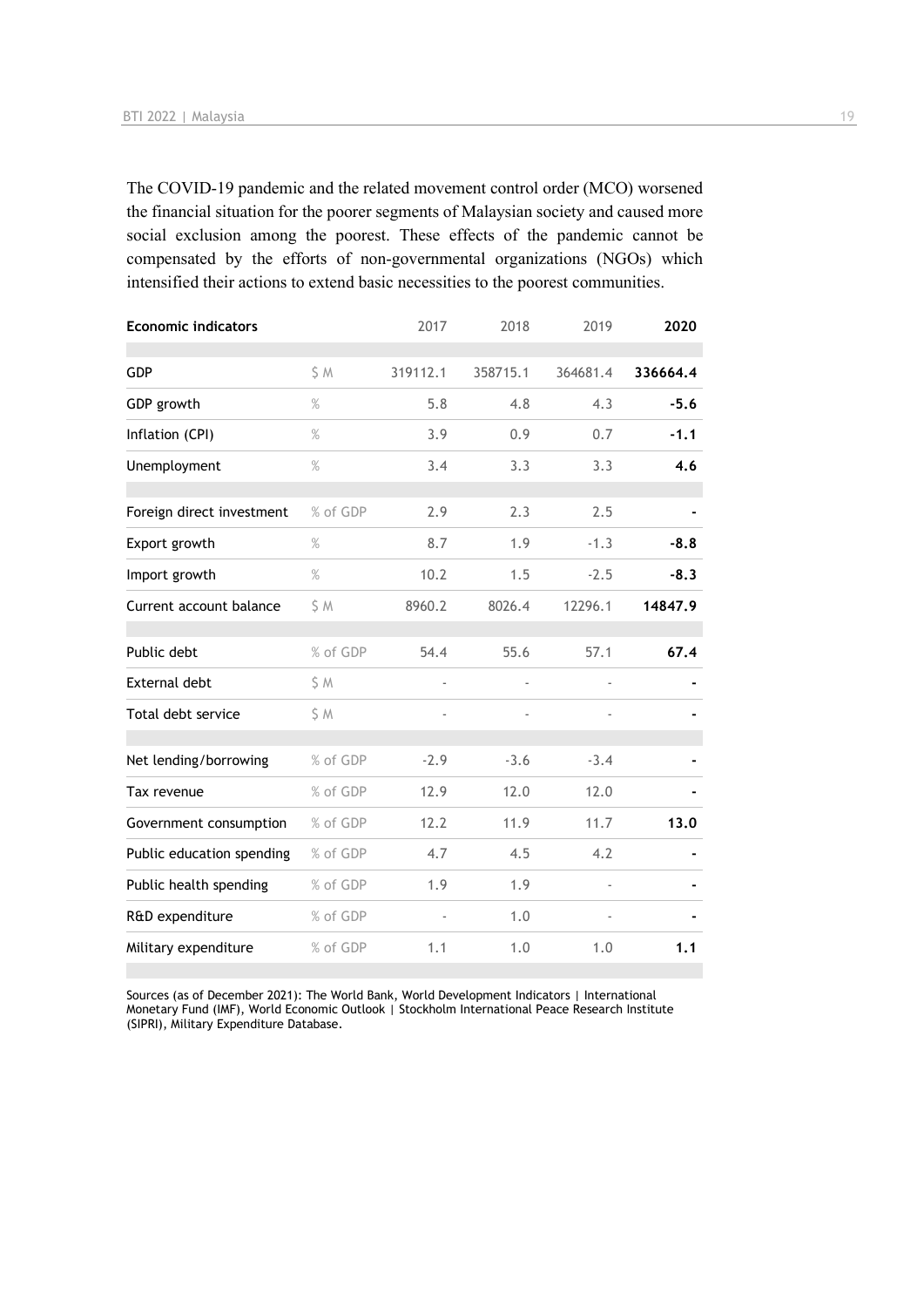### **7 | Organization of the Market and Competition**

Market competition has a strong institutional framework, but the rules for market competition are not uniform for all market participants. The informal sector is small (officially 8.3% of total employment), but administered prices still play a role in some sectors. In January 2020, the then-ruling PH coalition postponed an expected targeted fuel subsidy system from which 2.8 million low-income earners would have profited.

The change of government and the outbreak of the COVID-19 pandemic put the fuel subsidy system on hold. The change of government to the new PN coalition, which is mainly dominated by Malay/Muslim parties, raised fears that the new government will continue and possibly even further expand the policy of favoring Bumiputera companies for small government contracts, since the coalition largely depends on the Malay/Muslim electorate. There is no indication that public procurement procedures will be enhanced under the new government.

During the period under review, Malaysia improved its business climate for domestic small and medium-sized enterprises, placing it at rank 12 out of 190 economies in the World Bank's Doing Business Index and improving three places compared to the year before. However, according to the 2020 Doing Business report, establishing a business remains burdensome and even worsened during the period under review. It takes 17 days, eight procedures and 11.1% of the average income per capita, placing the country at rank 122 out of 190 in the sub-index on starting a business.

Competition laws designed to prevent monopolistic structures and conduct exist but are enforced inconsistently. The most important competition law in Malaysia is the Competition Act of 2010. It is designed to prevent large companies from engaging in monopolistic and cartel-like activities. The Malaysia Competition Commission (MyCC) oversees the enforcement of the act and initiated several lawsuits against companies that did not comply with the law during the period under review. In October 2019, the MyCC proposed a fine of \$ 20 million on Grab Malaysia, a multinational ride-hailing company, for violating competition law by imposing restrictive clauses on its drivers. The MyCC's inactiveness in investigating the company's business practices has drawn criticism from consumer rights groups in the past. In March 2020, Malaysia's High Court dismissed Grab's request to review MyCC's proposed decision to fine the company. Grab repeatedly declared that the company has fully complied with the Competition Act of 2010. On September 14, 2020, the MyCC fined the General Insurance Association of Malaysia (PIAM) and its 22 members for violating Section 4 of the Competition Act of 2010. The insurance companies were penalized with a fine of \$ 32 million. The final penalty was reduced because the MyCC took the impact of the COVID-19 pandemic on the economic situation in the country into consideration. However, consumer associations continue to ask for amendments to the Consumer Act of 2010, since the act does not provide



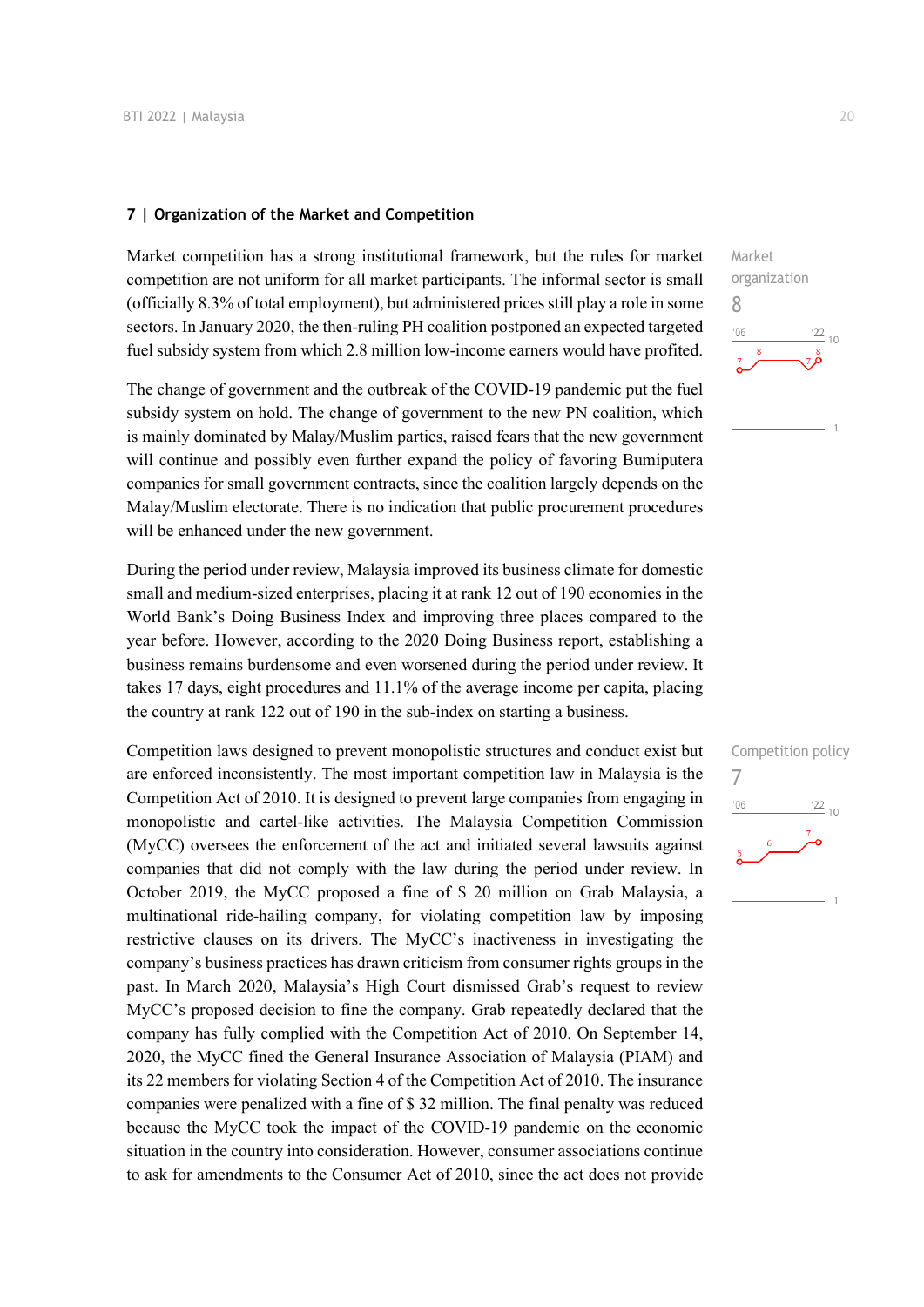for merger control powers. The absence of merger control powers deprives the MyCC of a more direct influence over changes in market structures that may have an adverse effect on competition.

Foreign trade is liberalized in principle, but significant exceptions remain, including differentiated tariffs and privileged treatment for domestic industries. Bumiputera equity quotas and protectionist policies shielding key enterprises continue to constitute high barriers for foreign investors. Since 2009, Malaysia has had mostfavored nation (MFN) status with its trading partners. At 6.2%, the effectively applied average MFN tariff rate was lower than the Asia-Pacific average. Major trading partners for agricultural products include China, India, the European Union and Singapore; for nonagricultural products, China, Singapore and Japan.

The government still has not ratified the Comprehensive and Progressive Agreement for Trans-Pacific Partnership (CPTPP), which incorporates most of the provisions of the defunct Trans-Pacific Partnership Agreement (TPP). The agreement was signed by the former BN government in 2018. On November 15, 2020, Malaysia and 14 other countries, including all ten ASEAN states as well as Australia, China, Japan, the Republic of Korea, and New Zealand, signed the Regional Comprehensive Economic Partnership (RCEP). The RCEP does not cover government subsidies, environmental protection, labor standards and agriculture sector in its agreement compared with the CPTPP. Currently, Malaysia has implemented seven bilateral free trade agreements (FTA) and six regional FTAs. In 2019, trade with countries covered by both the regional and bilateral FTAs accounted for 66.7% of Malaysia's total trade.

Malaysia's banking system and capital markets are differentiated and oriented toward international standards, with functional banking supervision. Capital markets are open to domestic and foreign capital flows, and banks remained well capitalized during the period under review. In 2019, the bank capital-to-assets ratio was 11.7%. Core capital stood at 15.1% as of December 2020 and reached an all-time high of 15.2% in September 2020. Due to the COVID-19 pandemic, the banking sector is expected to see an elevated level of non-performing loans over the next two years. On July 29, 2020, Bank Negara Malaysia announced that the banking industry will provide a targeted loan payment moratorium extension following the 6-month blanket moratorium that expired on September 30, 2020. Credit agency Moody's predicts that Malaysian banks' non-performing loan ratio will rise to 4% in 2022 from 1.5% in 2019, while the credit costs will increase to 0.7% from 0.3% over the same period. According to Moody's, Malaysia will be less affected by the COVID-19 pandemic in comparison to neighboring countries such as Indonesia, Thailand and Vietnam. In June 2020, the Malaysian Islamic banking sector accounted for 39% of total financing in the country.



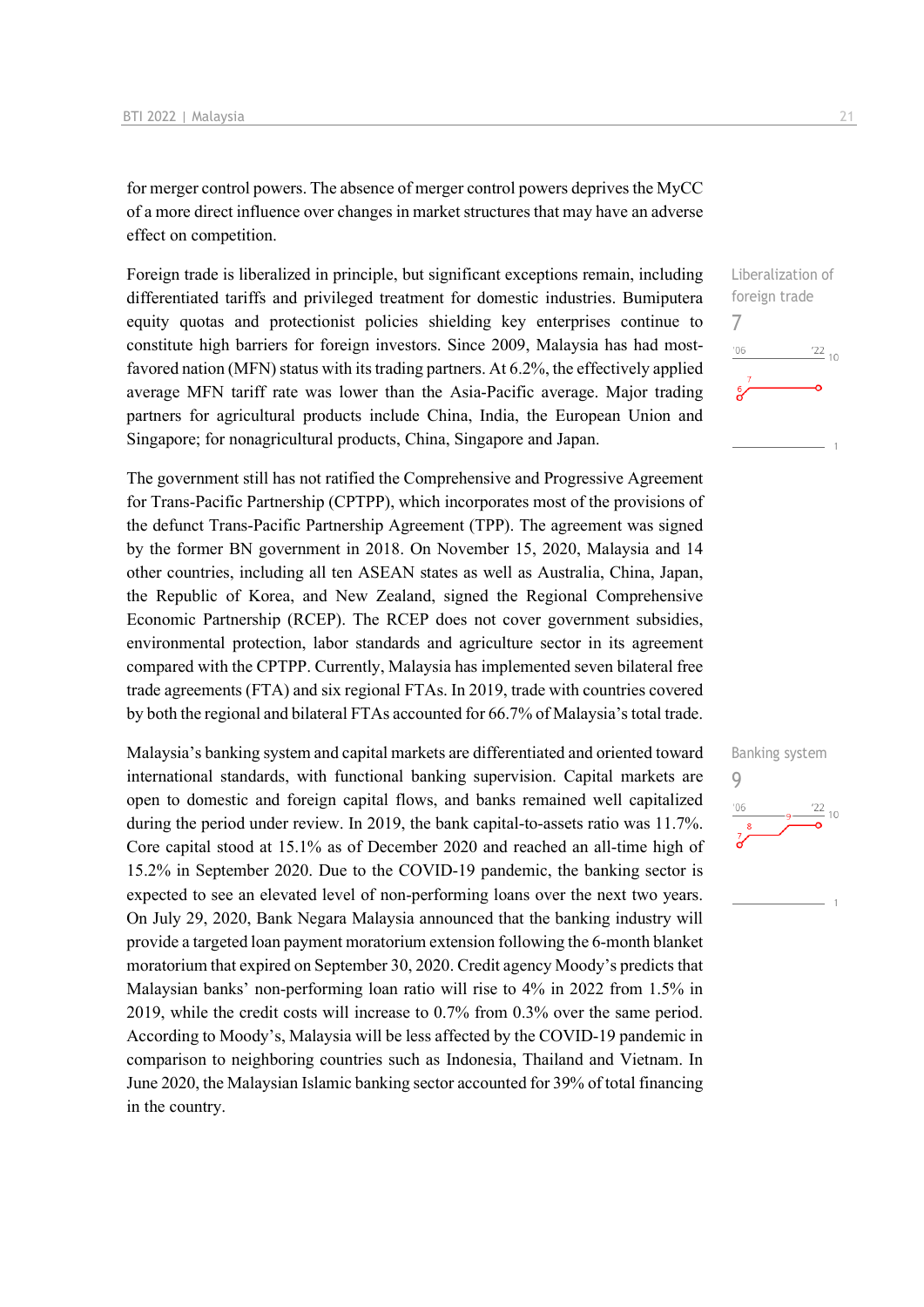### **8 | Monetary and fiscal stability**

Inflation and foreign exchange policies are treated in concert with other economic policy goals and have an adequate framework in Malaysia. During the period under review, inflation rate volatility (based on average consumer prices) was moderate. For 2019, the average stood at 0.7%, lower than the previous year and significantly lower in comparison to previous years (2018: 0.9%; 2017: 3.9% and 2016: 2.08%). Due to the COVID-19 pandemic, the inflation rate contracted to -1.2% in 2020, the first deflation since 1969. The contraction was due to weaker global crude oil prices as well as the discount given on electricity bills as part of the government's stimulus measures to soften the economic effect of the COVID-19 pandemic. For 2021, the rate is projected to normalize at 1.6%. Throughout the period under review, inflation remained within the comfort zone set by the independent central bank.

Also, the ringgit (MYR) performed better in comparison to the U.S. dollar than was the case in previous years. During the period under review, the ringgit remained stable compared to the dollar and stood at MYR 4.05 to \$1 at the end of the year. However, the ringgit weakened against other currencies including the euro, the Australian dollar, the British pound, the Singapore dollar, and even the Thai baht. In July 2020, the central bank lowered its interest rates by 0.25%, from 2% to an annual rate of 1.75%. The move was seen as an attempt to counter the contraction of the inflation rate and to revitalize the economy. The real effective exchange rate index (year 2000  $= 100$ ) decreased from 88.7 in 2018 to 87.4 in 2019.

The government's fiscal and debt policies generally promote macroeconomic stability, despite inconsistencies within the country's spectrum of institutional safeguards. In 2019, the budget deficit was 3.4% of GDP, down from 3.7% in 2018. The budget deficit was expected to be at 6% of GDP in 2020. Previously, in the government's 2020 budget, the fiscal deficit for the year was initially projected to stand at 3.2% of GDP.

The increase of the budget deficit was largely due to the economic downturn caused by the COVID-19 pandemic and the resulting government stimulus measures. On February 27, 2020, a fiscal stimulus package of MYR 6 billion (0.4% of GDP) was approved and included increased health spending, temporary tax and social security relief, cash transfers to affected sectors, and rural infrastructure spending. On March 16, 2020, additional measures such as electricity discounts and temporary pay leave were announced. Two weeks later, a second stimulus package (Prihatin Economic Stimulus Package) of MYR 25 billion (1.7% of GDP) was released. It included additional health spending, cash transfers to low-income households, wage subsidies to help employers retain workers, and infrastructure spending in East Malaysia.

The government also set up an MYR 50 billion fund for working capital loan guarantees for all businesses affect by COVID-19. Furthermore, employees were allowed special withdrawals from their Employment Provident Fund (EPF) account for a 12 month period, and businesses were allowed to reschedule their EPF

Monetary stability 9



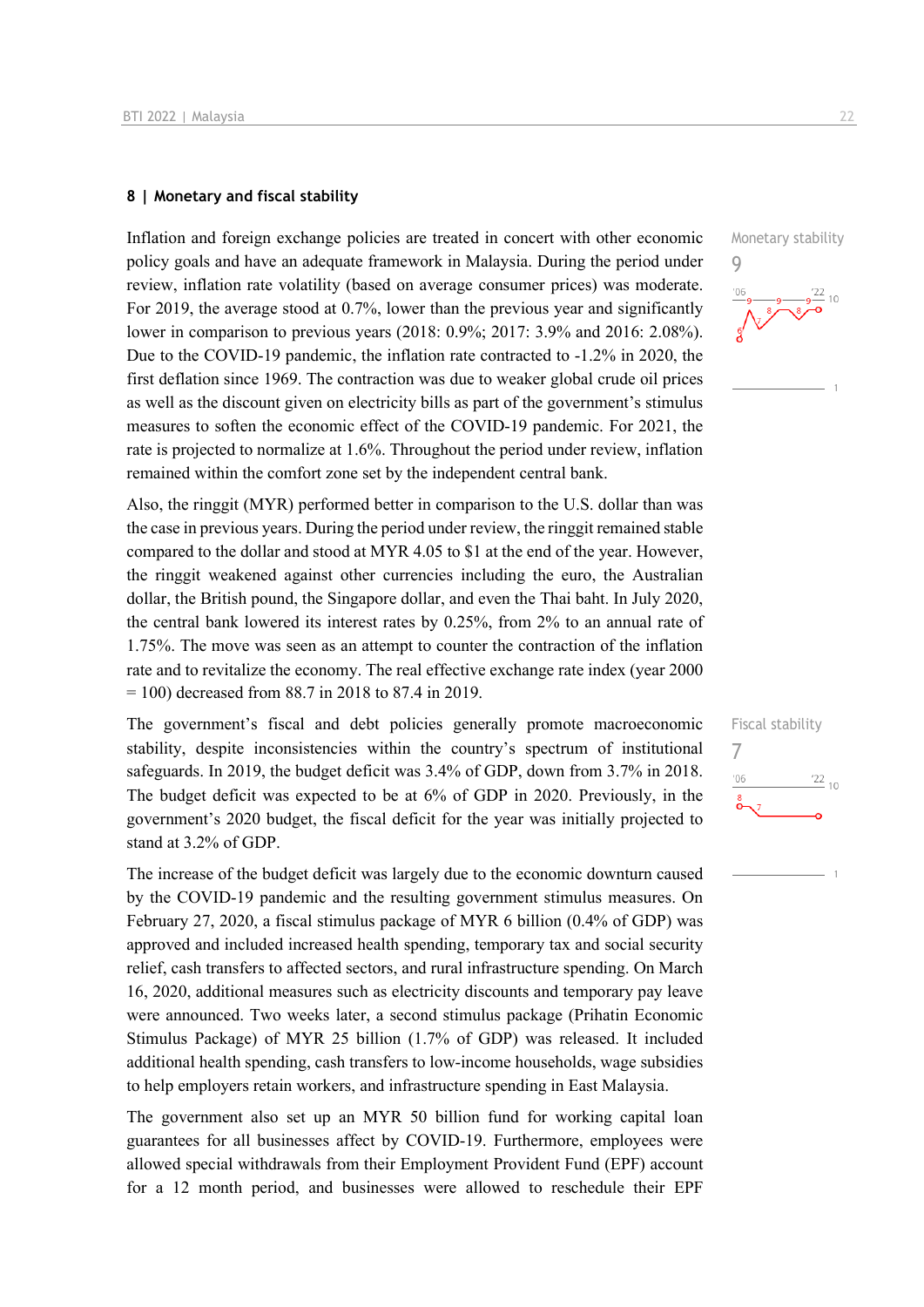payments. On April 6, 2020, the authorities announced a third stimulus package of MYR 10 billion (0.7% of GDP), including grants for micro small and medium enterprises (SMEs), scaled-up wage subsidies, and a 25% discount on foreign workers' fees. On June 9, 2020, the authorities announced a fourth stimulus package (Penjana Stimulus Package) of MYR 35 billion, which included an extension of the wage subsidies scheme, hiring and training subsidies, support for business digitalization, and additional tax relief. On September 23, 2020, the authorities announced a fifth stimulus package (Prihatin Supplementary Initiative Package) of MYR 10 billion (0.7% of GDP), which includes a further extension of the wage subsidies scheme and microgrants for entrepreneurs, and a new round of cash transfer to lower-income households. On October 26, 2020, the Temporary Measures for Government Financing (COVID-19) Act of 2020 was enacted. It temporarily increased the government debt ceiling by 5 percentage points to 60% of GDP.

On November 6, 2020, the government released the 2021 budget, which included MYR 17 billion of spending on COVID-related measures that were carried over from the packages announced earlier in the year. These measures will be financed from the funds borrowed under the Temporary Measures for Government Financing (COVID-19) Bill of 2020. The total amount of fiscal injection envisaged in five stimulus plans over 2020-2021 (MYR 55 billion) remains unchanged. Of that, around MYR 38 billion was spent in 2020 and the remainder, MYR 17 billion, has been allocated to 2021. On January 18, 2021, the PN coalition announced a new package that will total MYR 15 billion. Key initiatives include accelerated social security payments under the existing programs, accelerated withdrawals from the EPF, extended tax relief on communication equipment and locally produced cars, expansion of the wage subsidy program, and additional grants for microenterprises. It also includes relaxation of the unemployment benefits eligibility criteria and extension of terms.

In 2020 alone, the government announced stimulus packages worth 21.2% of GDP or approximately MYR 305 billion. Overall public debt was the equivalent of 60.7% of GDP in 2020, up from 57.2% in 2019. Before the outbreak of the COVID-19 pandemic, the country's total reserves stood at \$101.7 billion in 2019. Government consumption stood at 11.7% of GDP in 2019.

### **9 | Private Property**

Rights and regulations governing the acquisition, benefits, use and sale of property are generally well defined, but problems with implementation or enforcement under the rule of law occasionally emerge. Registering property in Malaysia takes 16.5 days and six procedures according to World Bank's Doing Business Report, which placed the country at rank 33 in 2020. Although Malaysia has acceded to the World Intellectual Property Organization (WIPO) Copyright and Performances and Phonograms Treaties in December 2012, there are several shortcomings in

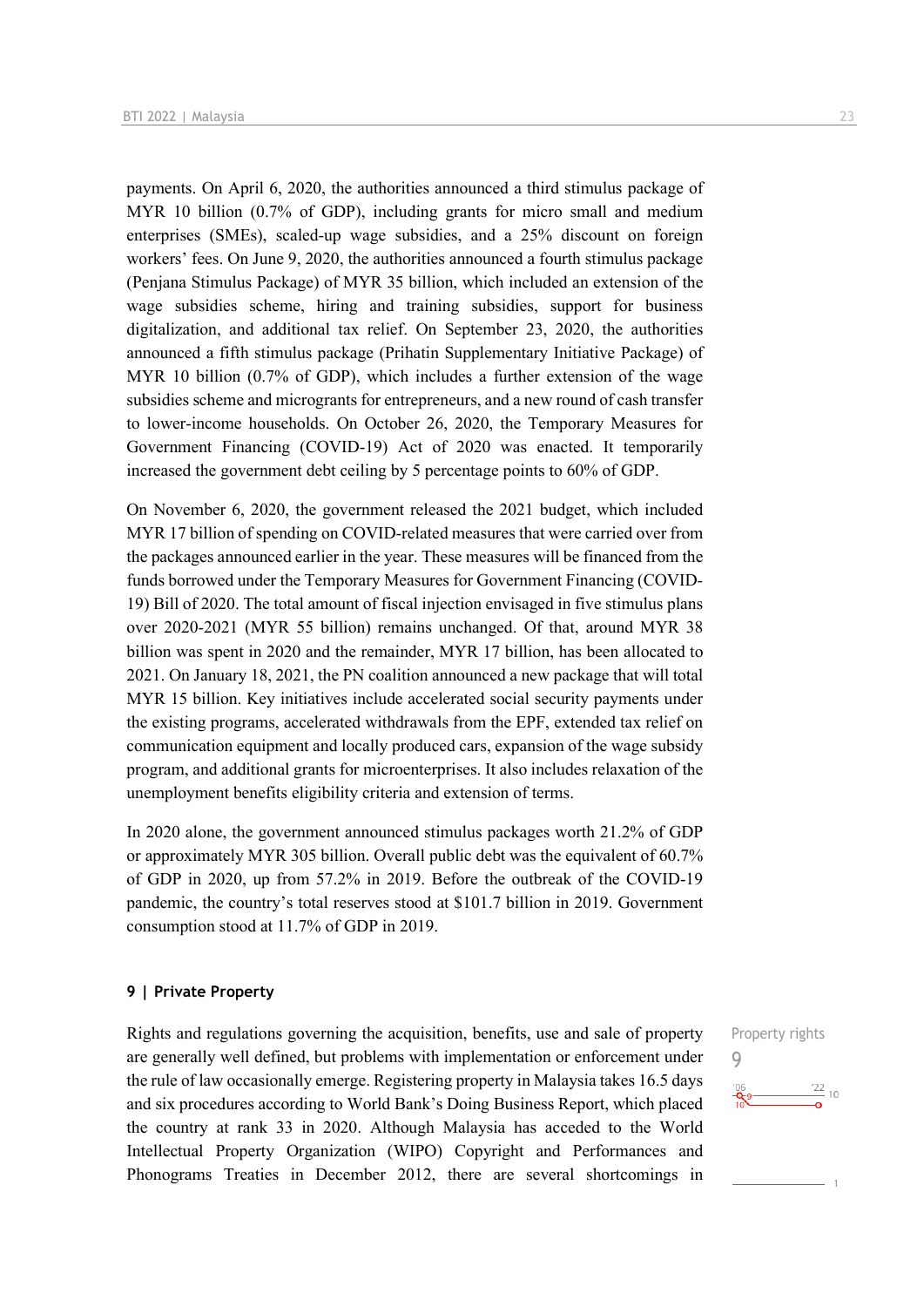Malaysia's efforts to enforce property rights effectively. Key problems include the widespread availability of pirated and counterfeit products, and high rates of internet and book piracy. Malaysia's score in the 2020 International Property Rights Index further improved compared to 2019. Overall, the country was at rank 30 out of 129 countries worldwide and 7 in the Asia and Oceania region. On January 12, 2021, the Malaysian monarch made a national emergency proclamation under Article 150 of the Malaysian constitution to contain the COVID-19 pandemic at the request of Prime Minister Muhyiddin Yassin. The proclamation allows forced confiscation of property with no ability to challenge the compensation offered.

Private companies are institutionally viewed as important engines of economic production and are given legal safeguards in Malaysia. Nonetheless, the revenues of Malaysia's state-owned companies and government-linked companies constitute nearly a fifth of the country's GDP. In the last decade, the top 20 government-linked companies (GLCs) saw their market capitalization grow by 320% to MYR 431.1 billion in 2015. As of 2017, GLCs owned by government-linked investment companies (GLICs) constituted 42% of the total market capitalization of all publiclisted firms in Malaysia. The top 20 GLCs are controlled by five government-linked investment companies (GLICs), namely Employees Provident Fund (EPF), Khazanah Nasional Berhad, Lembaga Tabung Angkatan Tentera (LTAT), Lembaga Tabung Haji (LTH) and Permodalan Nasional Berhad (PNB).

After the change in government in 2018, the then-ruling PH coalition was urged to review the GLC system, since it was synonymous with cronyism and patronage. However, with the fall of the PH government in February 2020 and the installation of Muhyiddin Yassin as the new prime minister, there has been a lack of reform when it comes to GLCs. Worse, government critics feared that the dependence of the new ruling coalition PN on the support of the UMNO would lead to a return to the old politics of cronyism in the GLC sector. The privatization of state companies does not fully conform to market principles, mainly because the privatization of projects requires Bumiputera participation.

### **10 | Welfare Regime**

In principle, social safety nets are well developed, but they do not cover all risks for all strata of the population. Part of the population is still risk of poverty in Malaysia, and there is no individual retirement funding mechanism in place. Several social security programs provide benefits for various groups of workers. Government employees receive the most generous benefits, while employees in the small informal sector receive virtually nothing.

The Employees Provident Fund (EPF) is the primary social security institution and covers more than half of the workers in the private sector as of 2000. In 2020, the EPF had 14.8 million members, of whom 7.6 million were active contributing



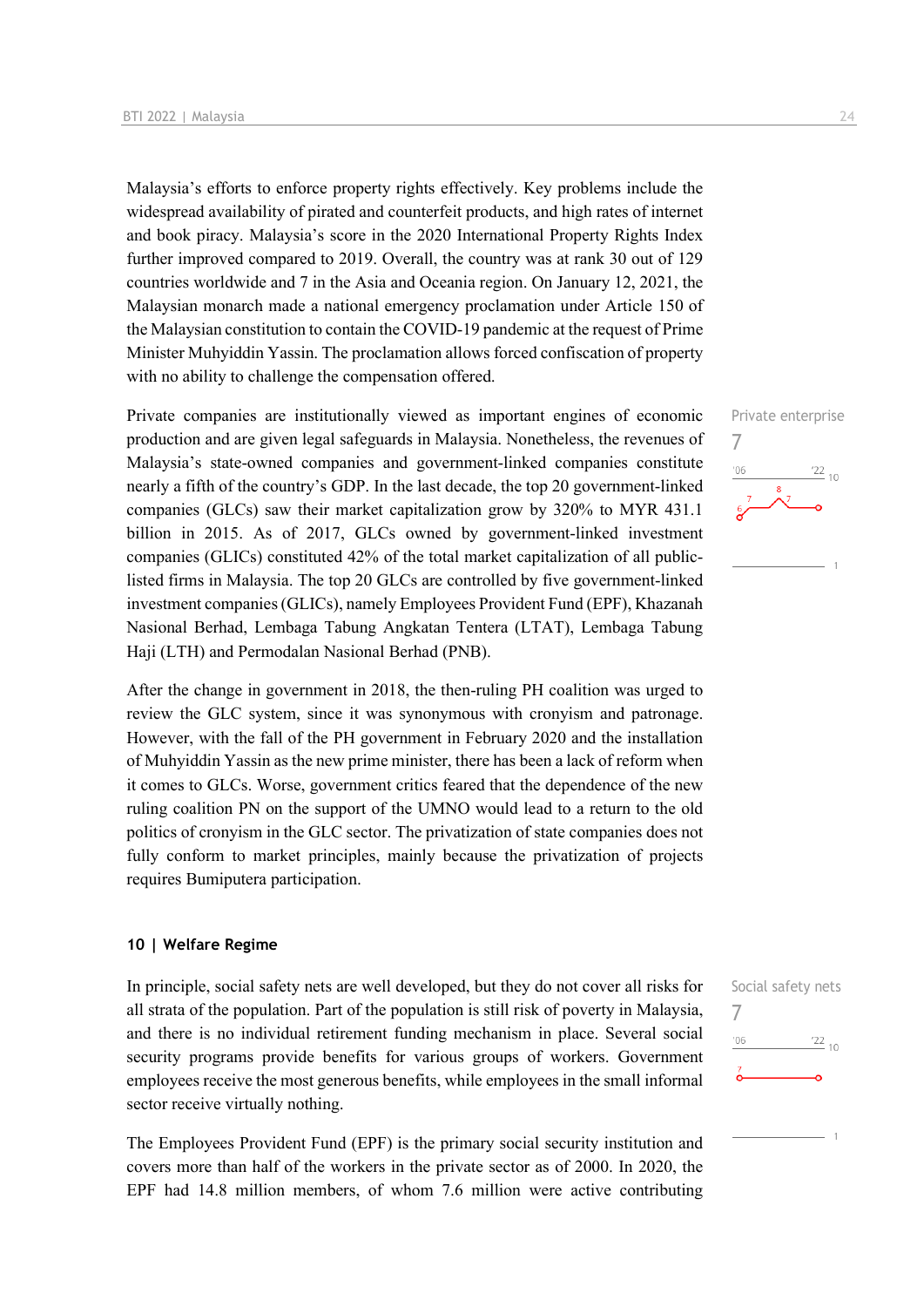members. Due to the COVID-19 pandemic, the government not only changed employee contribution rates to the EPF, but also allowed withdrawals from the EPF and implemented several programs to reduce the risk of poverty caused by the pandemic. For the period between April and December 2020, employees had to contribute 7% of their monthly salary, down from the usual 11% rate. In November 2020, the government announced that from January 2021 to December 2021, the rate would be 9%. In March 2020, the government implemented the i-Lestari scheme under which Malaysian citizens, permanent residents and non-Malaysians aged 55 and below that have an EPF account were allowed to withdraw up to MYR 500 per month from April 2020 to March 31, 2021. Members were allowed to take out funds only from the i-Lestari Account 2 of the EPF. In June 2020, the Malaysian Trade Union Congress (MTUC) criticized the i-Lestari scheme and demanded a MYR 500 monthly cash stimulus for the B40 (bottom 40%) workers from the government instead. The B40 group is defined as those with a household income of less than MYR 4,360 per month. Some EPF members have already exhausted their Account 2 after two months of withdrawing MYR 500 per month. On June 17, 2020, the EPF declared that the majority of the 4.1 million applications for the i-Lestari Account 2 withdrawals were from the B40 group, with a total of MYR 1.94 billion withdrawn. Between April 12, 2020 and December 18, 2020, MYR 14.41 billion were withdrawn by 4.88 million members from the i-Lestari Account 2.

In November 2020, the government announced the i-Sinar program. This will allow eligible employees to have access to 10% of their total Account 1 savings as long as they maintain a minimum balance of MY 100. The actual amount employees can withdraw under the i-Sinar initiative is determined by how much they have in their account. The government made MYR 70 billion available for withdrawals, allowing an estimated eight million subscribers to withdraw a maximum of up to MYR 10,000 or MYR 60,000 from Account 1.

In November 2020, the government increased its budget allocation for the Supplementary Food Programme (Rancangan Makanan Tambahan or RMT) to MYR 420 million in the 2021 budget, a substantial increase compared with MYR 295 million for 2020. During the period under review, the government released several wage subsidy programs under which employers with workers earning less than MYR 4,000 per month will be eligible to receive MYR 600 per employee, up to a maximum of 500 employees. Until the end of 2020, the government allocated a total of MYR 15 billion to the programs.

The most vulnerable members of society were supported with a total amount of MYR 108 million by the Penjana Stimulus Package with a one-off payment of MYR 300 given to 190,000 registered disabled persons, 150,000 single mothers who were below the poverty line, and 2,000 people receiving volunteer home help services. In addition, Malaysia remains dependent on informal community assistance and a large number of NGOs in the social security sector. This informal community assistance is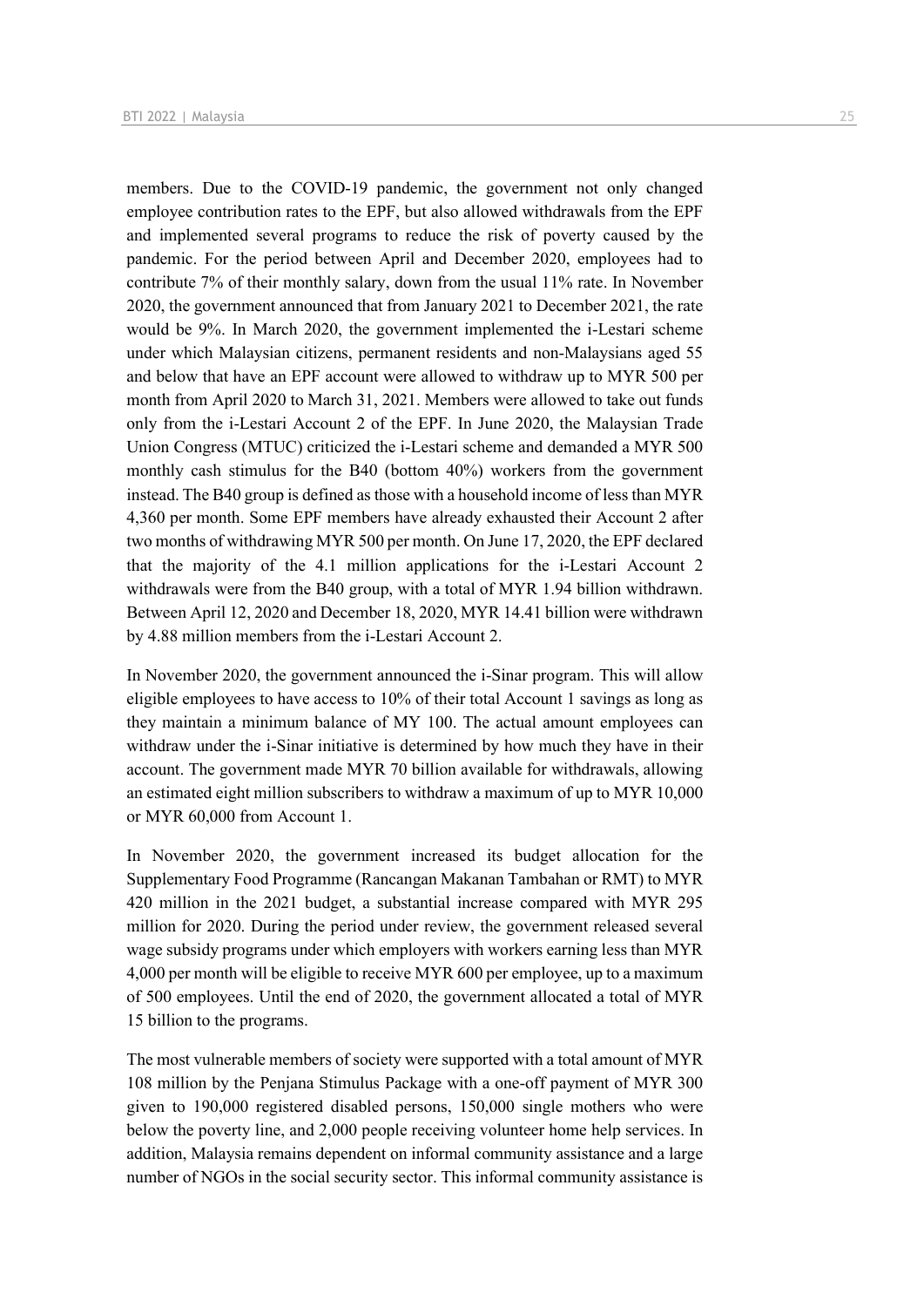also necessary because of low public expenditure on health (2% of GDP in 2017), despite Malaysia's widespread health care system. A universal health care system coexists with a growing private health care sector.

Equality of opportunity has been partly achieved. Indeed, it is systematically circumvented through policies of so-called reverse discrimination as well as informal stigmatization. Discrimination against women, members of the LGBTQ+ community and ethnic groups persist.

Although women's civil liberties are protected by law in Malaysia, traditional practices continue to distinguish between genders. In 2019, the country had a Gender Inequality Index value of 0.253, meaning Malaysia ranks 59 out of 162 countries. Further, only 14.1% of parliamentary seats are held by women. The country has a Gender Inequality Index value of 0.253. The 2019 female HDI value for Malaysia is 0.797, in contrast with 0.821 for males. In addition, the labor market participation rate is 55.8% for women, compared to 80.8% for men, indicating a serious gap between men and women in Malaysia. In context, Malaysia's Gender Inequality Index value is above the average for high HDI countries and the average for the East Asia and Pacific region. The female literacy rate is 93.5%, lower than the male rate of 96.1%. In the 2020 Global Gender Gap Index of the World Economic Forum Malaysia places only at rank 104 out of 153 countries, behind neighboring countries such as Indonesia (85), Thailand (75), or the Philippines (16).

Even more glaringly, affirmative action policies continue to favor "indigenous" Muslim-Malays, officially designated as "Bumiputera." Chinese and Indian citizens are thus systematically disadvantaged by quota systems and other exclusionary practices when seeking positions in political life, higher education, the state bureaucracy, public enterprises and the armed forces. Non-Bumiputera can participate more fully in economic life, but remain hampered by discriminatory government procurement policies, licensing approvals and contract awards, equity allocations, bank lending, ethnic-based discounts, and other barriers

### **11 | Economic Performance**

Like economies all over the world, Malaysia's economic performance was heavily impacted by the COVID-19 pandemic. The overall GDP growth rate for 2019 was 4.3%, down from 4.8% in 2018. In 2020, GDP shrank by 5.6% overall, the biggest contraction since the 1998 Asian financial crisis. The economy was almost entirely shut down between March and June 2020, causing GDP to contract by 17.1% in the second quarter of 2020. Initial projections by the Finance Ministry expect growth to be between 6.5% to 7.5% in 2021.

During the period under review, inflation rate volatility (based on average consumer prices) was moderate. For 2019, the average stood at 0.7%, lower than the previous

6

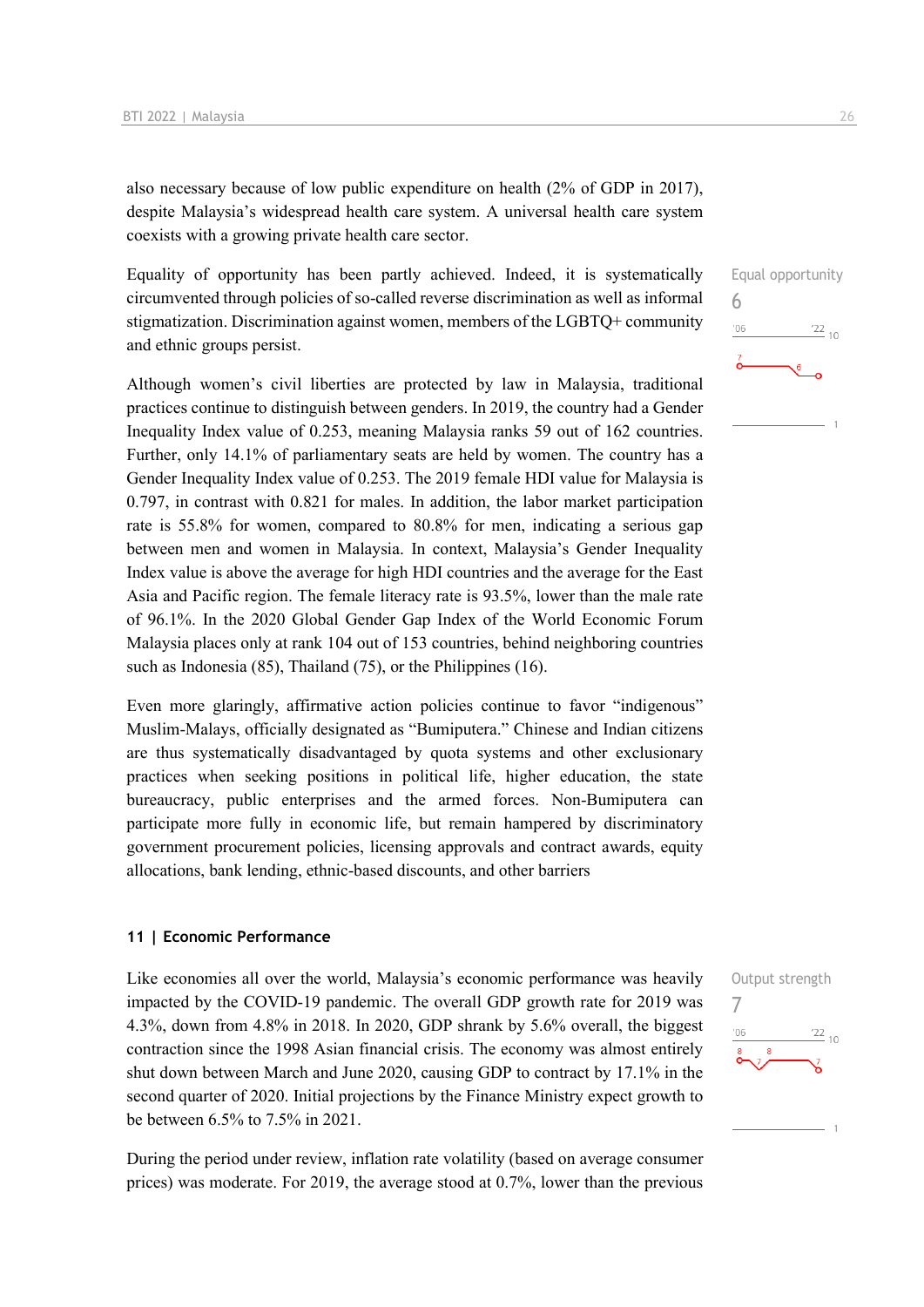year and significantly lower than previous years (2018: 0.9%; 2017: 3.9% and 2016: 2.08%). Due to the COVID-19 pandemic, the inflation rate contracted to -1.2% in 2020, the first deflation since 1969. The contraction was due to weaker global crude oil prices and the discount given on electricity bills as part of the government's stimulus measures to soften the economic effect of the COVID-19 pandemic. For 2021, the rate is projected to normalize at 1.6%.

The unemployment rate stood at 4.8% at the end of 2020 after surpassing 5% in the middle of the year, the highest rate in three decades. Foreign direct investment (FDI) into Malaysia dropped by more than two-thirds to just \$2.5 billion in 2020. Compared to other countries in Asia, where the average decline was just 4%, the drop mirrored the increasing political uncertainty in the country.

In 2019, the budget deficit was 3.4% of GDP, down from 3.7% in 2018. The budget deficit was expected to be at 6% of GDP in 2020. Previously, in the government's 2020 budget, the fiscal deficit for the year was initially projected to stand at 3.2% of GDP. The increase of the budget deficit was largely due to the economic downturn caused by the COVID-19 pandemic and the resulting government stimulus measures. Overall public debt was the equivalent of 60.7% of GDP in 2020, up from 57.2% in 2019. Before the outbreak of the COVID-19 pandemic, the country's total reserves stood at \$101.7 billion in 2019. Government consumption stood at 11.7% of GDP in 2019.

### **12 | Sustainability**

While Malaysian policymakers do take environmental concerns into account, they are apt to prioritize promoting economic growth above them. Deforestation and climate change are the nation's primary environmental concerns.

The former PH government emphasized the need to work on environmental concerns in the country. The coalition made environmental law reform one of its main issues. In July 2019, the former government reviewed the MYR 846 million Environmental Quality Monitoring Programme (EQMP) after concerns about its effectiveness as an early warning system. The government said the EQMP did not alert authorities to the illegal dumping of toxic waste at Sungai Kim Kim in March 2019. At the beginning of 2020, the former ruling coalition promised to streamline departmental procedures and improve the enforcement of environmental protection rules.

During the period under review, the federal government confronted state governments when they went against the federal government's environmental protection agenda. In February 2020, the Selangor state government announced that it would degazette and raze 931 hectares of the Kuala Langat forest, a biodiverse peat swamp The federal government joined civil society groups and indigenous Orang Asli communities in voicing concerns about this project and Selangor state's power. Environmental policy 5 $06'$  $\frac{22}{10}$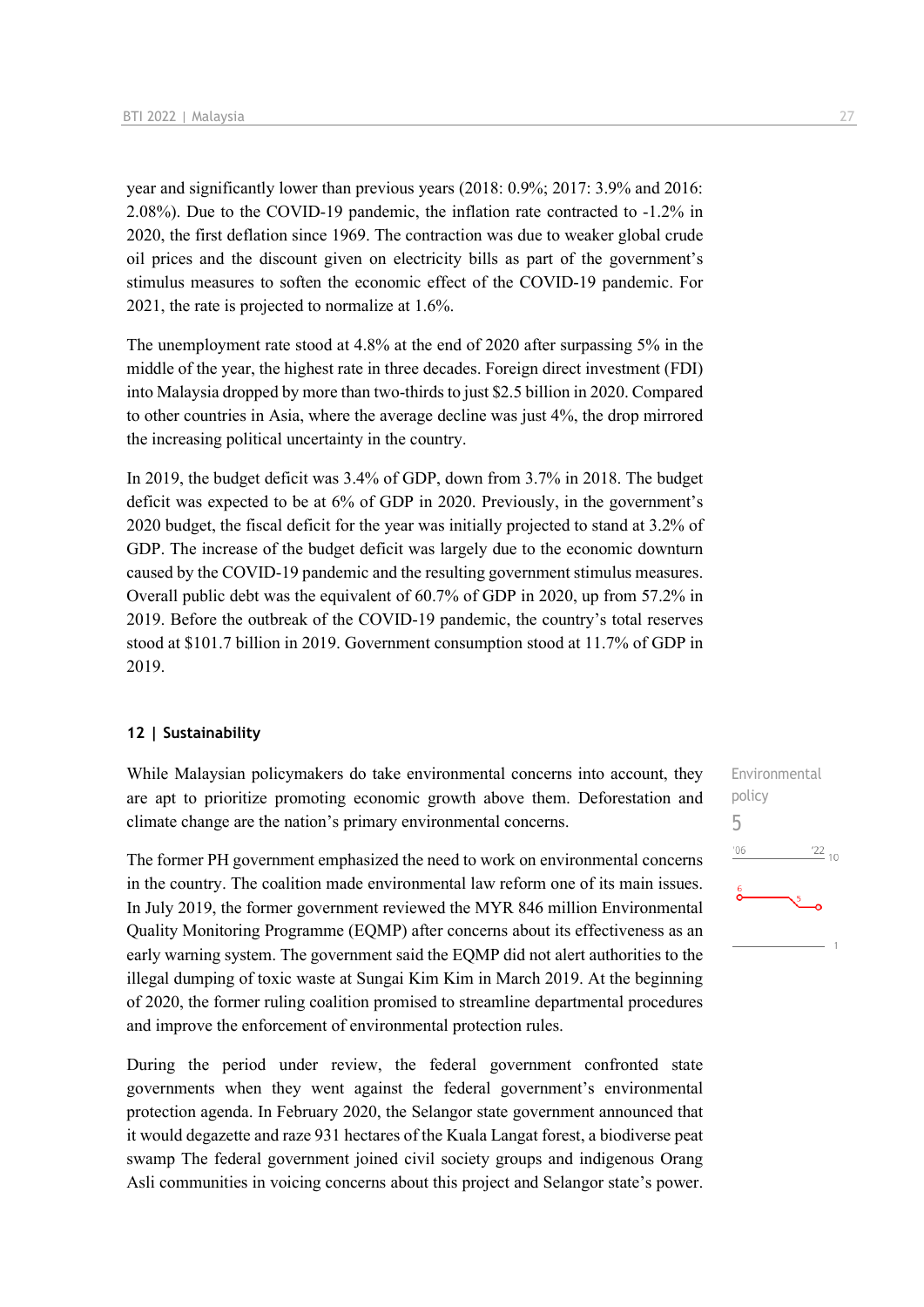At that time, the federal and state government were both led by the PH coalition. As a result, the federal government reluctantly criticized Selangor's government on the issue. Malaysia suffers from regular floods due to illegal logging activities as well as water contamination and illegal waste dumping.

In principle, Malaysia's education policy ensures a nationwide system of reasonably sound education and training. The research and technology sector is broadly based. Public expenditure on education, totaling 4.5% of GDP in 2018 according to World Bank data, can be considered high even in comparison to international standards.

Malaysia currently has 20 public universities, 33 polytechnical universities, 72 private universities, university colleges and Malaysian campuses of foreign universities, and about 500 private colleges, with almost a million students enrolled in these institutions. More than half a million students are enrolled in public universities. During the period under review, gross enrollment ratios at the secondary level stood at 81.9% and at the tertiary level at 45.13% as of 2018. In the UNDP's Education index, Malaysia scored at 0.726. Expenditure on R&D amounted to only 1.4% of GDP in 2016. The overall literacy rate stood at 94.9% in 2018. In addition, significant numbers of Malay Muslims gravitate into religious schools at the primary and secondary levels. Because many of these schools do not provide high quality education, they are often unregistered. During the period under review, calls for the abolishment of vernacular schools, which are schools that use languages other than Malay and English as the main medium, increased. In November 2019, the Federal Court dismissed the application for leave to challenge the existence of vernacular schools.

Although Malaysia invests large sums of money in education, with Malaysian universities viewed as second-best in the region behind Singapore, the educational system continues to face challenges. Malaysian schools would profit from reforms such as a pay and promotion structure that rewards good teaching and innovative management of schools, effective training of teachers, and expansion of well-run boarding schools for children from remote areas and nutritious meal programs for poor students.

Education policy / R&D 7 $^{\prime}06$  $\frac{22}{10}$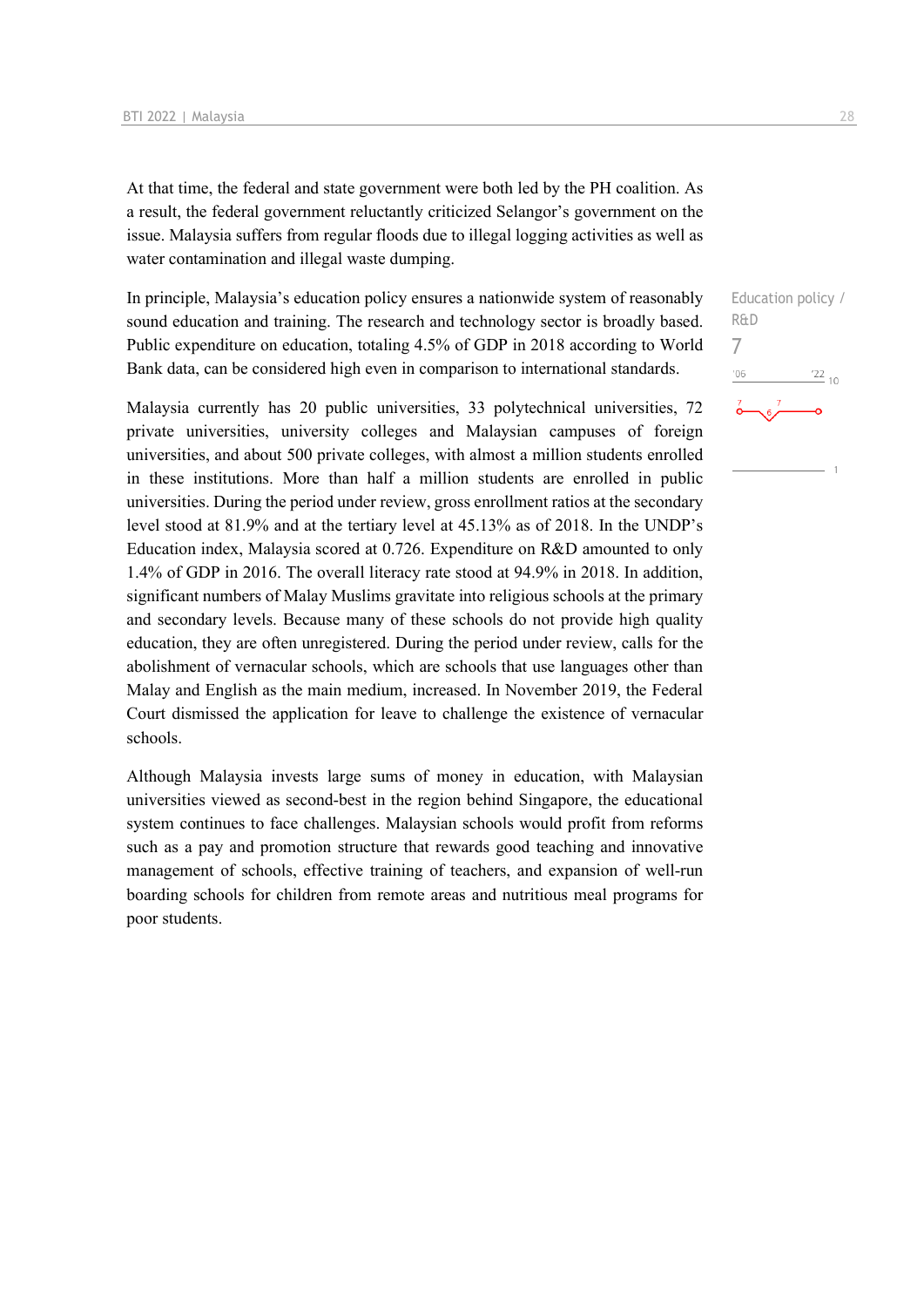# Governance

### I. Level of Difficulty

Besides the COVID-19 pandemic, the Malaysian government faces only moderate structural constraints with respect to its capacity to govern. Infrastructure development and extreme poverty are not serious constraints for the ruling PN government. Air pollution, the effects of the climate change and floods indicate that the country is moderately exposed to natural disasters. Malaysia's biennial update report to the United Nations Framework Convention on Climate Change indicates that its temperature, rainfall and sea level have been rising for the past four decades, a trend that is projected to continue for the next 30 years. The average temperature in Malaysia is projected to increase by between 1.2 degrees Celsius and 1.6 degrees Celsius by 2050, leading to various implications such as extreme weather and unpredictable waters off its coasts. Rising sea levels in Borneo could lead to the erasure of the ethnic Bajau Laut people's villages. As an indicator that the effects of climate change are already being experienced, the worst floods in the past 30 years have all occurred since 2003. During the period under review, Malaysia suffered from floods yet again. In January 2021, at least six people died and nearly 50,000 were evacuated after monsoon rains hit the country's east coast. The worst-hit state was Pahang, where about 27,000 people were evacuated.

In addition, the Malaysian government must improve public safety, especially in the state of Sabah and the Singapore Straits. During the period under review, piracy cases in the Singapore Straits remained a challenge for the Malaysian state. According to government officials, Malaysian security forces have thwarted 40 kidnapping attempts in the waters off the Eastern Sabah Security Zone since 2018, highlighting potential threats by guerilla groups and pirates active off the coast of Borneo.

Compared to other nations in Southeast Asia, Malaysia was hard hit by the COVID-19 pandemic. In terms of confirmed COVID-19 cases and COVID-related deaths, the country is the third and fourth most affected country in Southeast Asia, respectively. The country also suffered from negative effects on its economic performance due to the pandemic. A nationwide "Movement Control Order" (MCO), intended to mitigate the spread of COVID-19 through social distancing, heavily impacted the country's economy from March to June 2020. In 2020, the overall GDP shrank by 5.6%, the biggest contraction since the 1998 Asian financial crisis. The economy was almost entirely shut down between March and June 2020, causing GDP to contract by 17.1% in the second quarter of 2020. With the January 12, 2021 proclamation of a national

**Structural** constraints  $\frac{22}{10}$ 

4 $106$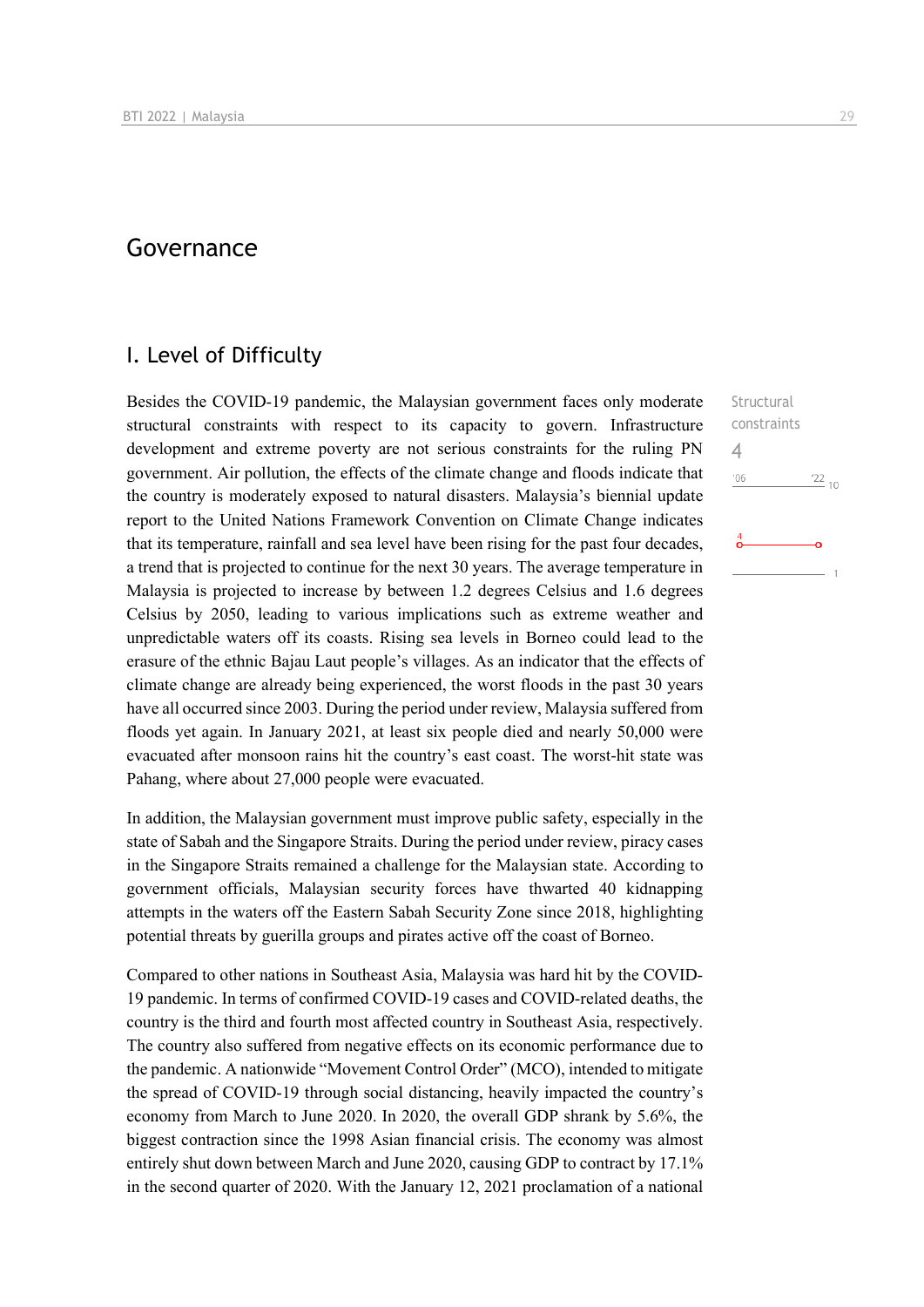emergency under Article 150 of the Malaysian constitution intended to contain the COVID-19 pandemic, the pandemic continues to profoundly impact daily life in Malaysia.

Civil society traditions remain fairly weak in Malaysia. With the exception of religious and ethnic organizations, voluntary organizations are mostly found in urban areas. Though new NGOs have emerged in the last two decades, the country's voluntary organizations remain plagued by scarce organizational resources. Nonetheless, civil society groups played a significant role in the outcome of the last general elections in May 2018. Civil society groups (e.g., the Coalition for Clean and Fair Elections, Bersih) actively educated the public about redistricting violations made by the Election Commission (EC) prior to the general elections. As a result, large segments of the public were sensitive to the authoritarian tactics used by the former BN government.

However, the breakup of the democratically elected PH government due to political infighting and the former PH government's underwhelming performance with respect to their reform agenda in the 22 months of their rule led to mounting frustrations among civil society groups. Several civil society associations demanded that all PH members of parliament, including now Prime Minister Muhyiddin Yassin, who won on the PH ticket but left the coalition, should resign immediately. Civil society groups described the new PN government as a "backdoor government" and viewed the formation of the PN coalition as a betrayal of voters who voted for change in the last general elections in 2018.

In general, two civil society cultures have emerged within the growing circle of NGOs. On the one hand, liberal organizations have strengthened monitoring activities in such areas as human rights, the government's reform agenda and especially environmental issues. On the other hand, a more welfare-oriented culture has emerged in rural areas, with a particular focus at the local level on informal community assistance to the poor. However, only 30% of Malaysian respondents are members of any form of societal association, according to data provided by the World Value Survey, with only 11% of the respondents being an active member. The data further shows that involvement in associations largely fails to foster trust in fellow citizens in Malaysia. Social capital is markedly low in Malaysian society. 80.4% of Malaysian respondents report that people cannot be trusted.

There have been few outbreaks of serious violence in Malaysia in recent years. However, society is polarized along ethnic and religious lines. The divide between Muslims and non-Muslims was evident during the period under review when the multiethnic PH coalition broke up in February 2020 and was replaced by the PN coalition, in which the Malay/Muslim parties are dominant. Although the breakup of the PH coalition was partially related to internal fighting, the formation of a coalition dominated by Malay/Muslim identity raised fears among ethnic Chinese and ethnic Indians over discrimination.



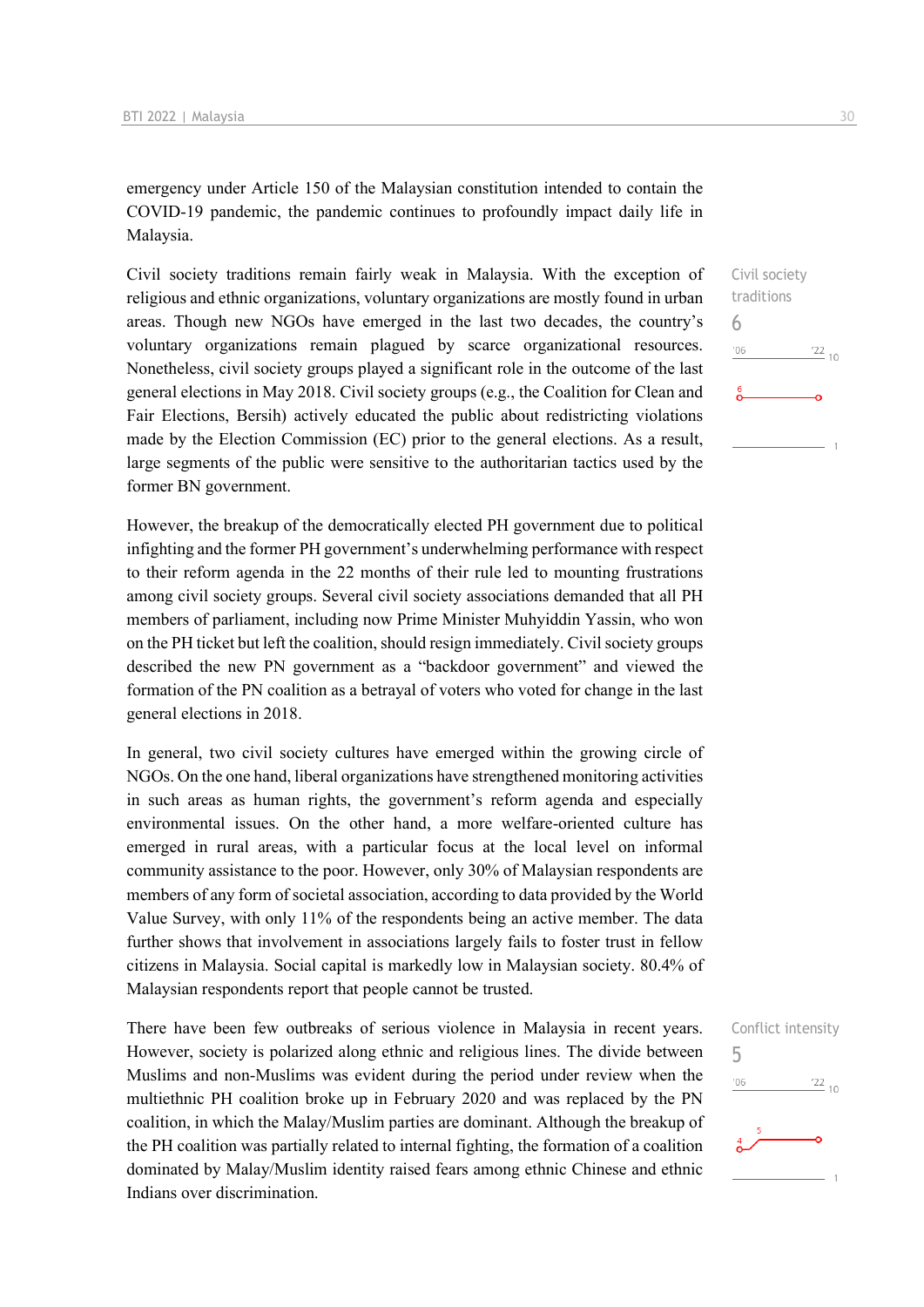Significant shares of the Malay population continue to reject any change to Malay dominance. This became evident in January 2021, when the government discussed plans to amend the Shariah Courts (Criminal Jurisdiction) Act 1965 to criminalize gender changes and the creation of online media content that could be deemed as controversial. The amendments, if passed in parliament, would further indicate the growing influence of religious dogmas on the Malaysian legal order and the government's agenda to form a more conservative social order in Malaysia.

The polarization of Malaysian society with regard to how far religious norms should define daily public life became evident in July 2020, when the minister of religious affairs, Zulkifli Mohamad, publicly encouraged officers of the Federal Territory Islamic Department to arrest transgender people so that they would "return to the right path." In October 2020, a raid against an event organized by transgender women in the state of Kedah led to the arrest of 30 people. These examples indicate that the legacy of the former BN government with regard to the configuration of ethnic and religious relations still plays an important role in Malaysian society.

### II. Governance Performance

### **14 | Steering Capability**

The former ruling PH coalition set strategic priorities after taking over the government in May 2018. The former government's long-term development goals included democratization of the public sphere and deepening of democratic norms. However, due to the end of the coalition in February 2020, the reform agenda largely failed. In most cases, the recommendations for institutional reforms made by the Institutional Reforms Committee (IRC) mostly never came to fruition. In August 2020, the new PN government withdrew the bill and submitted a modified bill in response to police objection against the original bill. The new bill also deprives the commission of enforcement powers, making the commission's work essentially irrelevant. This episode can be seen as symptomatic for the new PN government's agenda to roll back the reform initiatives of the former PH government. So far, the PN government's actions do not fit the normative framework of a democratic reform agenda and short-term interests of political bargaining and office seeking seem to dominate the ruling coalition's policy agenda.

The new PN government's economic agenda is largely dominated by the effects of the COVID-19 pandemic. The government quickly prioritized softening the economic effects of the pandemic and issued several stimulus packages to keep the country's economy on track. In October 2019, the then-ruling PH coalition released the Shared Prosperity Vision (SPV) 2030 for the period of 2021 to 2030. This

#### **Ouestion** Score

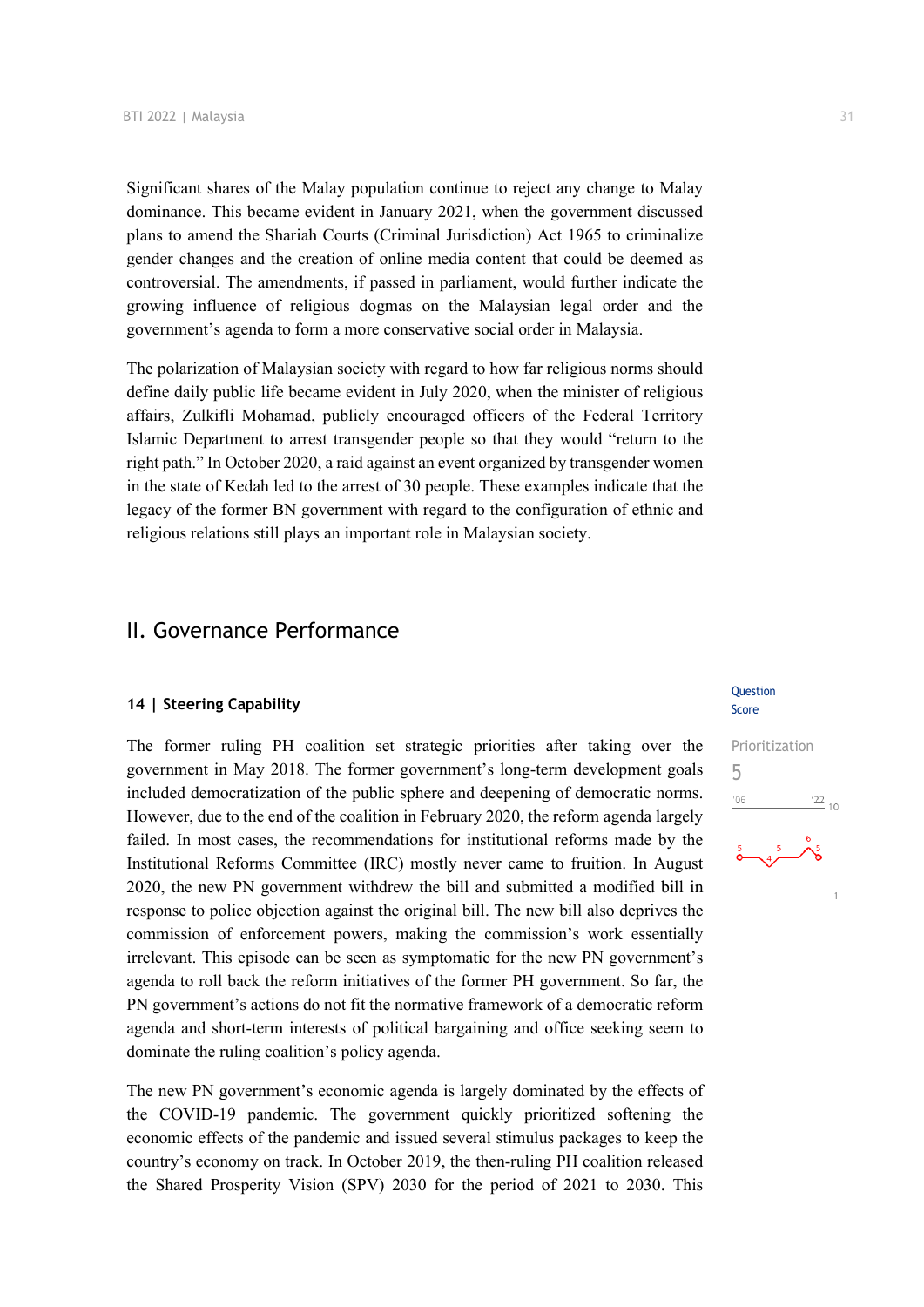economic blueprint aimed to increase the incomes of all ethnic groups. Among its key objectives is to move Malaysia from being a labor-intensive country with a reliance on unskilled low-paying workers to a high-income, high-skilled labor force capable of attracting new investments and opportunities, in line with the latest developments in science and technology. The Twelfth Malaysia Plan (2021-2025) was originally scheduled to be released in 2020. Due to the COVID-19 pandemic, the release was postponed in order to take the policy adjustments and economic reforms needed due to the pandemic into consideration. According to government officials, the plan will focus on high potential industries such as aerospace, advanced electrical and electronics, creative industry, biomass, and smart farming.

The former PH government only partially achieved its own strategic priorities and did not fully implement its campaign pledge to thoroughly reform several acts that restrict civil rights by the time the coalition broke up in February 2020. Laws such as the Official Secrets Act (OSA), the Printing Presses and Publications Act, and the Sedition Act continue to restrict freedom of information and of speech. In October 2019, the then-governing PH coalition also tabled a bill to amend the Peaceful Assembly Act of 2012, which limits the right to peacefully assemble.

Although the amendments were seen as progress compared to the still more restrictive rules that came prior to it, human rights groups criticized the bill for falling short of meeting international human rights standards. The bill is designed to eliminate language banning all protests in which participants march from one location to another and would reduce the required notice period from 10 to seven days. In addition, proposed amendments did not eliminate the various criminal penalties provided in the Peaceful Assembly Act of 2012.

To date, the new ruling PN coalition does not seem to be following through with democratic reforms. On the contrary, the proclamation of the national emergency in January 2021 raised fears that democratic norms will come under more pressure since the national emergency provides the military with police powers, allows the forced confiscation of property with no ability to challenge the compensation offered, and gives the government and military near-total immunity for acts taken under the ordinance. Immediately after the proclamation, the Malaysian Multimedia and Communication Commission released a statement and warned that it was monitoring social media closely for misinformation.

With regard to implementing economic reform policies and instituting a more market-based economy, the effects of the COVID-19 pandemic limited the government's range of actions. The former PH government and the ruling PN coalition identified the country's dependency on a labor-intensity industry and the lack of a highly-skilled workforce as problematic for the transformation of the country's economy. However, the publication of the Twelfth Malaysia Plan, the economic blueprint for the next several years, was delayed due to the pandemic. Government officials declared that the focus of the Twelfth Malaysia Plan will be on 4

 $106$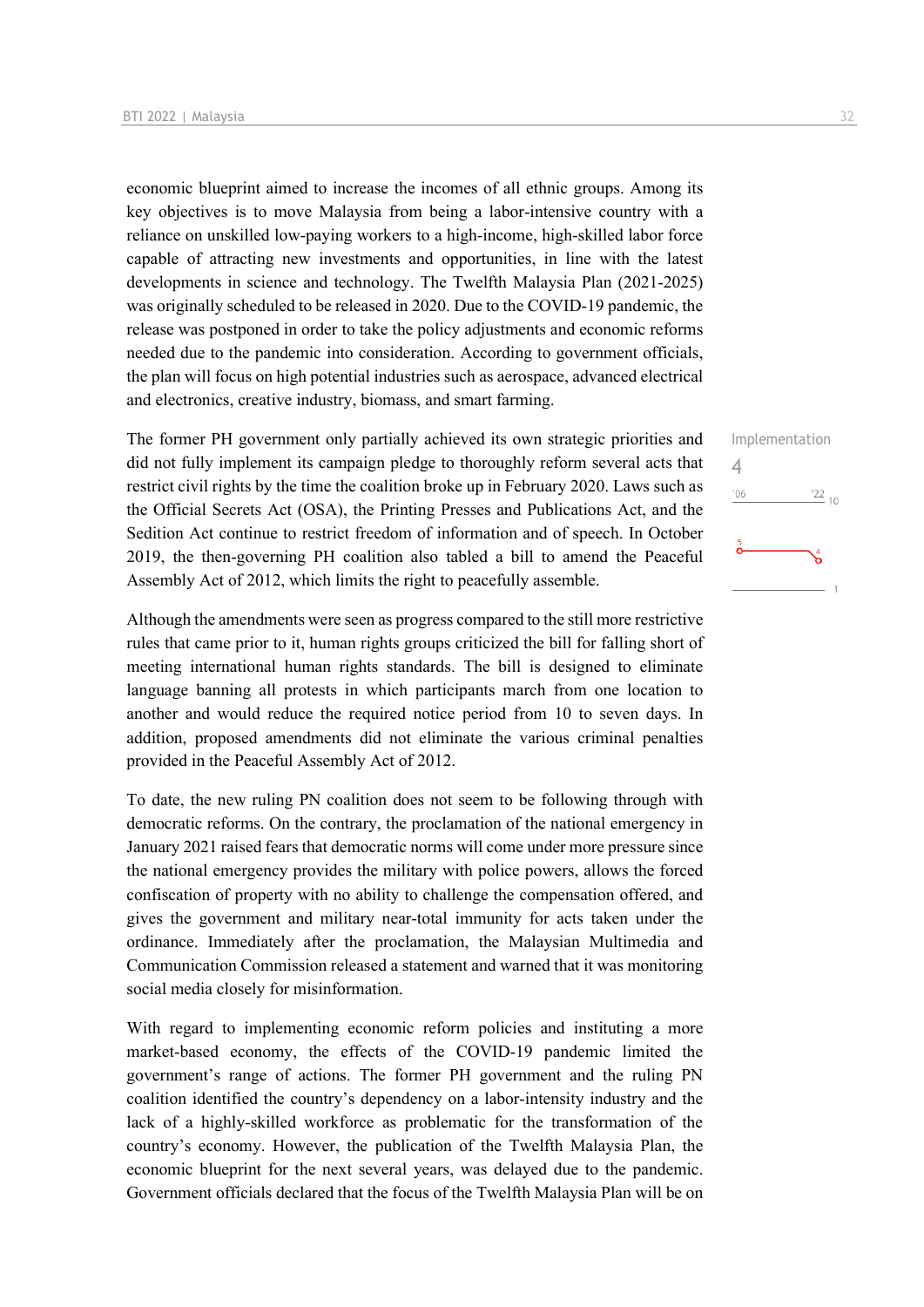attracting quality investments that promote the development of complex products and services, create high-skilled and high-paying jobs, encourage higher use of domestic inputs and improve development in underserved areas.

The former PH government showed some willingness to learn from past mistakes made by the BN coalition in its many years of rule. However, when it came to implementing reforms in order to widen the democratic framework in the country, the coalition refrained from enacting far-reaching reforms. Former Prime Minister Mahathir was not willing to learn from past mistakes to leave behind racial politics, respond to criticisms that he was selling out Islam to the secularists, and engage in meaningful reform. At the end of the PH coalition, it became evident that there was a deeply entrenched division over governance that led to the breakup of the coalition. The less reform-oriented parts of the PH coalition joined forces with the PAS and UMNO in order to tap into Malay resentments over ethnic displacement and to stoke antireform resistance.

To date, the PN government has not successfully avoided polarization among ethnic groups. Since foreign workers and refugees were held responsible for some outbreaks of COVID-19 in the country, xenophobic sentiments have increased. In addition, the coalition returned to the old practice of politicized appointments in governmentlinked companies (GLC) and has not appeared to consult with academic experts and practitioners. Furthermore, individuals who were subjects of corruption-related investigations in the past, such as UMNO President Ahmad Zahid Hamidi, whose corruption trial is still ongoing, continue to influence the government's policy agenda.

To date, the government's response to the COVID-19 pandemic has been adequate. However, due to the political crisis that coincided with the outbreak of COVID-19, the government's response to early COVID-19 clusters was delayed and drew criticism from public health experts. In March 2020, Health Minister Adham Baba was criticized for nonsensical, almost comical, advice given to the public regarding how to avoid being infected with the virus. As part for The Prihatin stimulus package, the government urged telecommunication companies to invest an additional MYR 400 million to increase network coverage and capacity by improving their backhaul infrastructure. In 2019, the former PH government announced the National Fiberisation and Connectivity Plan (NFCP) which was intended to continue building and improving national digital infrastructure, especially in rural areas.

Policy learning 5 $^{\prime}06$  $\frac{22}{10}$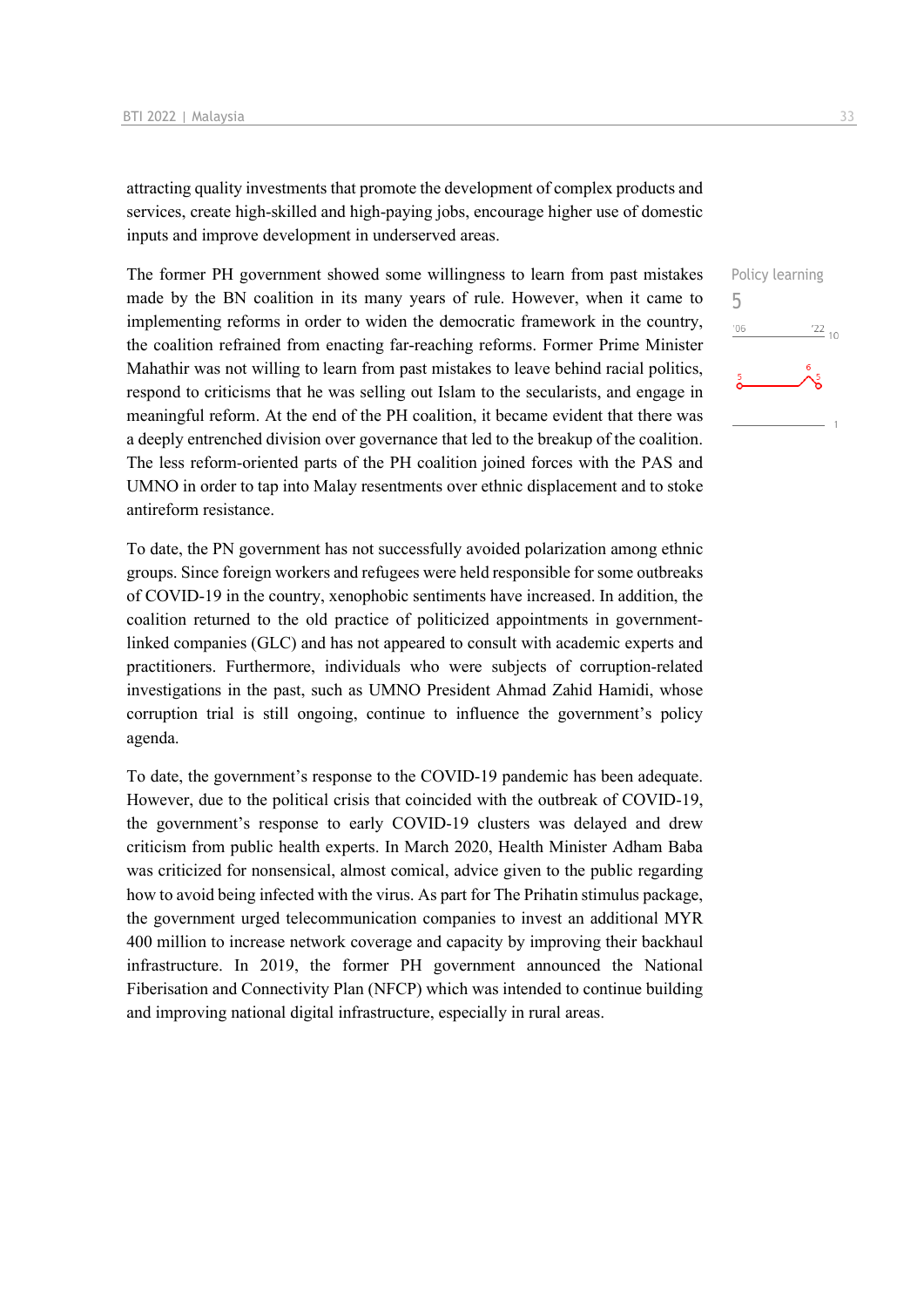### **15 | Resource Efficiency**

The Malaysian government makes efficient use of most available human, financial and organizational resources. The government's administrative personnel are generally seen as professional. However, the reach of competitive recruiting systems is limited due to the Bumiputera quota system. This negatively impacts the efficiency of the administrative system at all levels of the Malaysian bureaucracy.

Furthermore, the highly centralized character of the Malaysian federation cripples local government initiatives. In addition, the government's affirmative action policy, which establishes a Bumiputera quota for virtually all of its economic activities, remains problematic and not in line with a market-based economy. After the change in government, the new PN administration continued the practice of appointing unfit directors to government-linked companies (GLCs) and state-owned enterprises (SOEs).

Due to the COVID-19 pandemic and the government's stimulus packages to ease the financial burden for the Malaysian population, the federal government's level of debt increased significantly during the period under review and remains higher than that of comparable countries. Overall public debt was the equivalent of 60.7% of GDP in 2020, up from 57.2% in 2019. With a budget deficit expected to be at 6% of GDP in 2020, the government is far from achieving a balanced budget.

The former PH government failed to coordinate conflicting interests and objectives under the leadership of Prime Minister Mahathir, leading to the breakup of the coalition in February 2020. The multiethnic coalition did not successfully coordinate its conflicting interests and policy positions, especially when it came to the special role of the Malay/Muslim majority population. Former Prime Minister Mahathir was not willing to learn from past mistakes to abandon racial politics and profoundly reform the political and economic sphere in the country. At the end of the PH coalition, it became evident that there was a deeply entrenched division over governance that led to the breakup of the coalition, resulting in the less reformoriented parts of the PH coalition joining forces with the PAS and UMNO.

The conflicts within the former PH government over economic and social policies were reflected in the meager reform agenda the coalition showed in the 22 months of its rule. One challenge for the PH government was coordination across federal, state and local levels of government. The BN and PAS, which hold power in several states, successfully slowed down PH's policy reforms. The new PN coalition response to the COVID-19 pandemic, though initially praised by the World Health Organization (WHO), came under scrutiny in January 2021 due to rising coronavirus cases throughout the country.



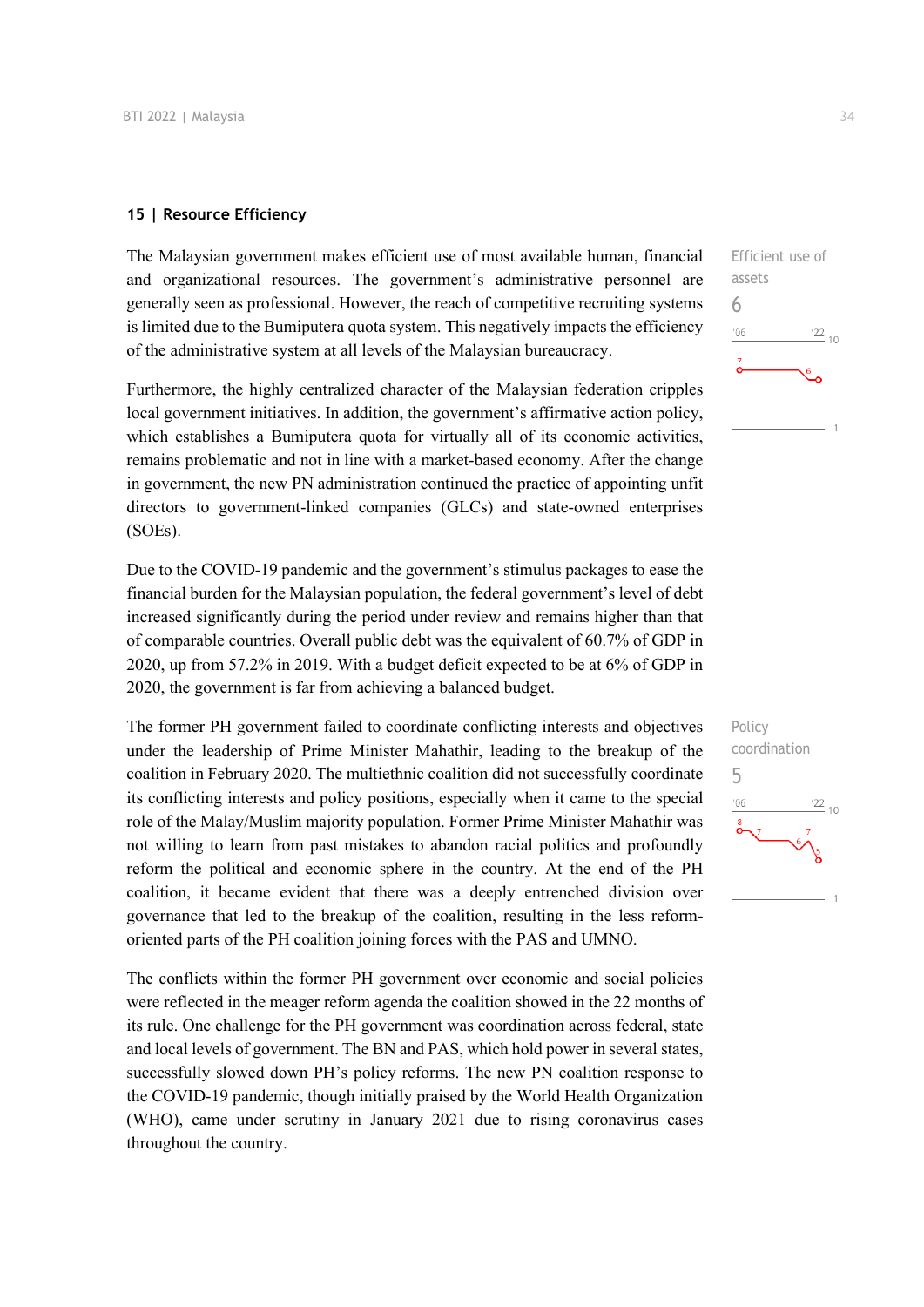Several reforms intended to contain corruption were implemented by the former PH government, leading to the partial establishment of effective mechanisms to tackle corruption in Malaysia.

On July 1, 2019, the Dewan Rakyat approved a special motion requiring all members of parliament, senators and their immediate family members to declare their assets under the National Anti-Corruption Plan (NACP). In addition, the Malaysian Anti-Corruption Commission (MACC) arrested a total of 467 civil servants for various corruption offenses in 2020, down from 525 in the previous year. On March 17, 2020, officials from the Prime Minister's Office (PMO) declared that Malaysia had recovered \$322 million stolen from the sovereign wealth fund 1MDB, which amounted to only a fraction of the more than \$4.5 billion prosecutors estimate had been stolen.

On July 28, 2020, the High Court convicted former Prime Minister Najib Razak on all seven counts of abuse of power, money-laundering and criminal breach of trust for his role in the 1MDB scandal, making him the first prime minister of Malaysia to be convicted of corruption. He was sentenced to 12 years' imprisonment and fined MYR 210 million. He was also given six concurrent sentences of 10 years' imprisonment for six other charges.

However, the former government failed to table and pass the Political Funding Bill and as a result, money politics is still rampant during elections. In June 2020, the former chief minister of Sabah, Musa Aman, was fully acquitted of nearly 35 charges of corruption and money-laundering related to the award of logging contracts in June 2020. In May 2020, the Sessions Court granted the prosecution's request to give a discharge not amounting to an acquittal to Najib Razak's stepson, Riza Aziz, who was charged with five counts of money-laundering amounting to \$248 million.

With the return of the former ruling party UMNO to the federal government, questions arose as to whether the new PN government will pursue the fight against corruption in the country. In addition, there is no indication that public procurement procedures will be enhanced under the new government. Institutions to audit state spending are in place. In July 2020, Auditor-General Datuk Nik Azman Nik Abdul Majid released the third part of a series of reports in which the department performed 12 audits concerning 742.476 billion MYR of spending involving programs and projects in 10 ministries. Besides the ministries, the National Audit Department also carried out performance audits on 17 programs or projects involving 22 departments and agencies and 13 management audits on state-owned companies in the report.

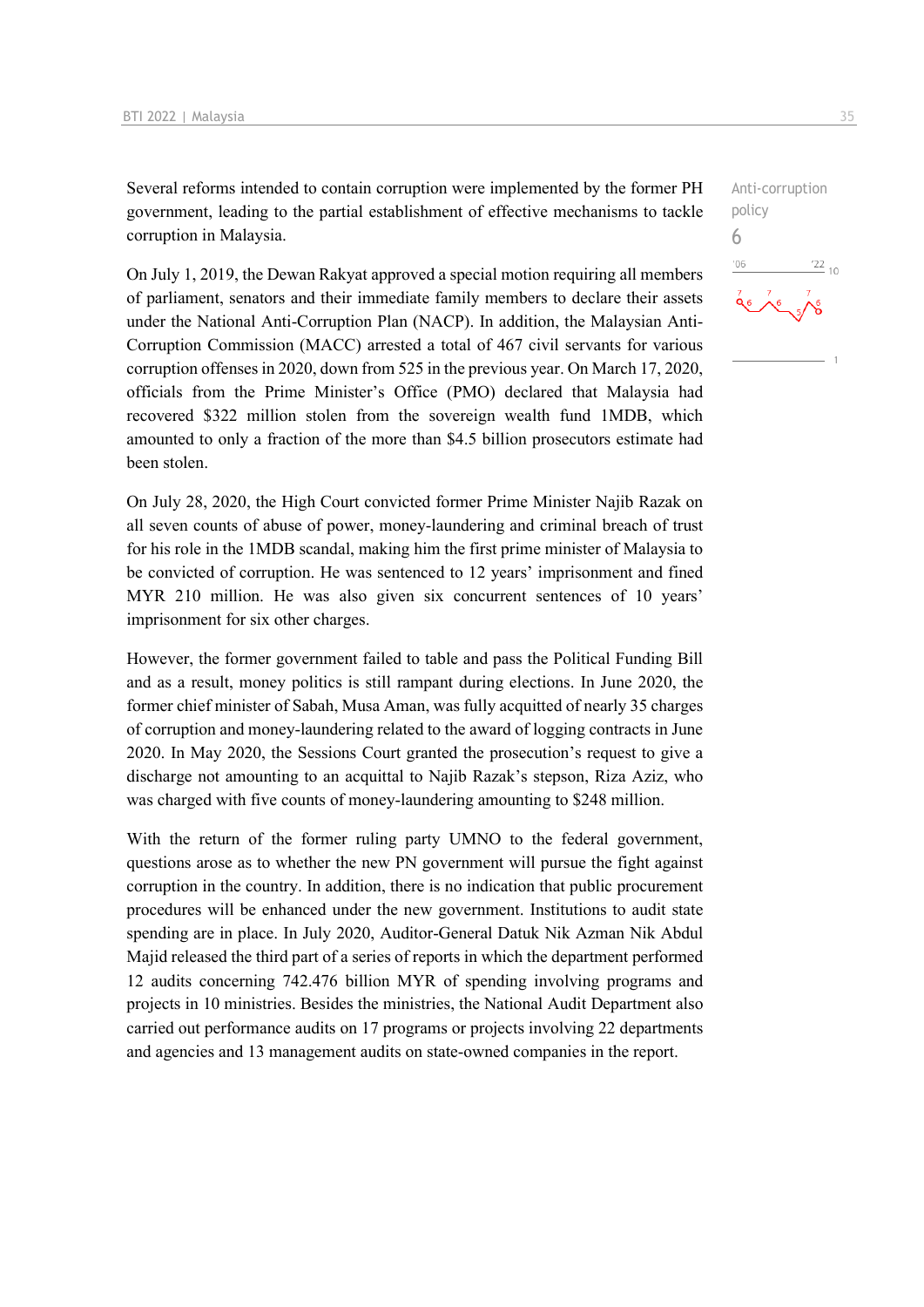### **16 | Consensus-Building**

The new PN government and opposition parties do not share a consensus on the subject of liberal democracy. While the new administration has refrained from repealing repressive laws that have been a trademark of the Malaysian political system over the last decades, civil society groups have joined the opposition parties in urging the government to implement democratic reforms. Islamic right-wing groups continue to pressure the new administration to preserve the special rights of the Malay/Muslim majority population. Even so, a significant part of civil society supports democracy and the former administration's reform agenda.

In principle, all major political and social actors agree on the goal of a market-based economy. The exceptions to this include some environmental groups, who feel that environmental considerations should not come second to measures taken for economic growth, as well as right-wing Malay groups such as Perkasa, who argue that economic opportunities should be structured on ethnic lines. Right-wing Malay groups, which dominate certain segments of the public discourse, pose a serious challenge to the government's reform policies. Labor activists have also expressed concern with the impact of several free trade agreements. Nevertheless, there is no politically or economically relevant actor with the power to derail either the reform process or the expansion of the market economy.

The change of government that occurred when the former PH coalition broke up in February 2020 ended the rule of pro-democratic reformers at the federal level for the first time since Malaysia's independence. At the state level, pro-democratic actors only rule in three states, having lost power in Johor, Perak, Malacca and Kedah. As a result, the former PH government's democratic reform agenda came to a halt with the installation of the new PN coalition. In contrast, the military does not appear to pose a threat to democratic reformers, since it decided not to intervene in the 2018 electoral victory of the opposition coalition. The armed forces are effectively subordinated to civilian rulers.

Given the ethnic and religious heterogeneity of Malaysian society and its significant ethno-religious cleavages, former and current governments have had various degrees of success in managing social differences. After the change of government in 2018, there was a peaceful transfer of power without violent clashes between ethnic groups. This was a departure from events in 1969, when opposition parties gained a significant share of seats in the general elections and riots broke out.

However, while cleavage-based conflicts have not boiled over into large-scale violence, the breakup of the multiethnic PH coalition and the installation of the Malay/Muslim dominated PN government demonstrated the potential for ethnic conflict. The new administration will have to prove its willingness to implement reforms with regard to the social contract (i.e., to establish equal rights among the

6

 $^{\prime}06$ 



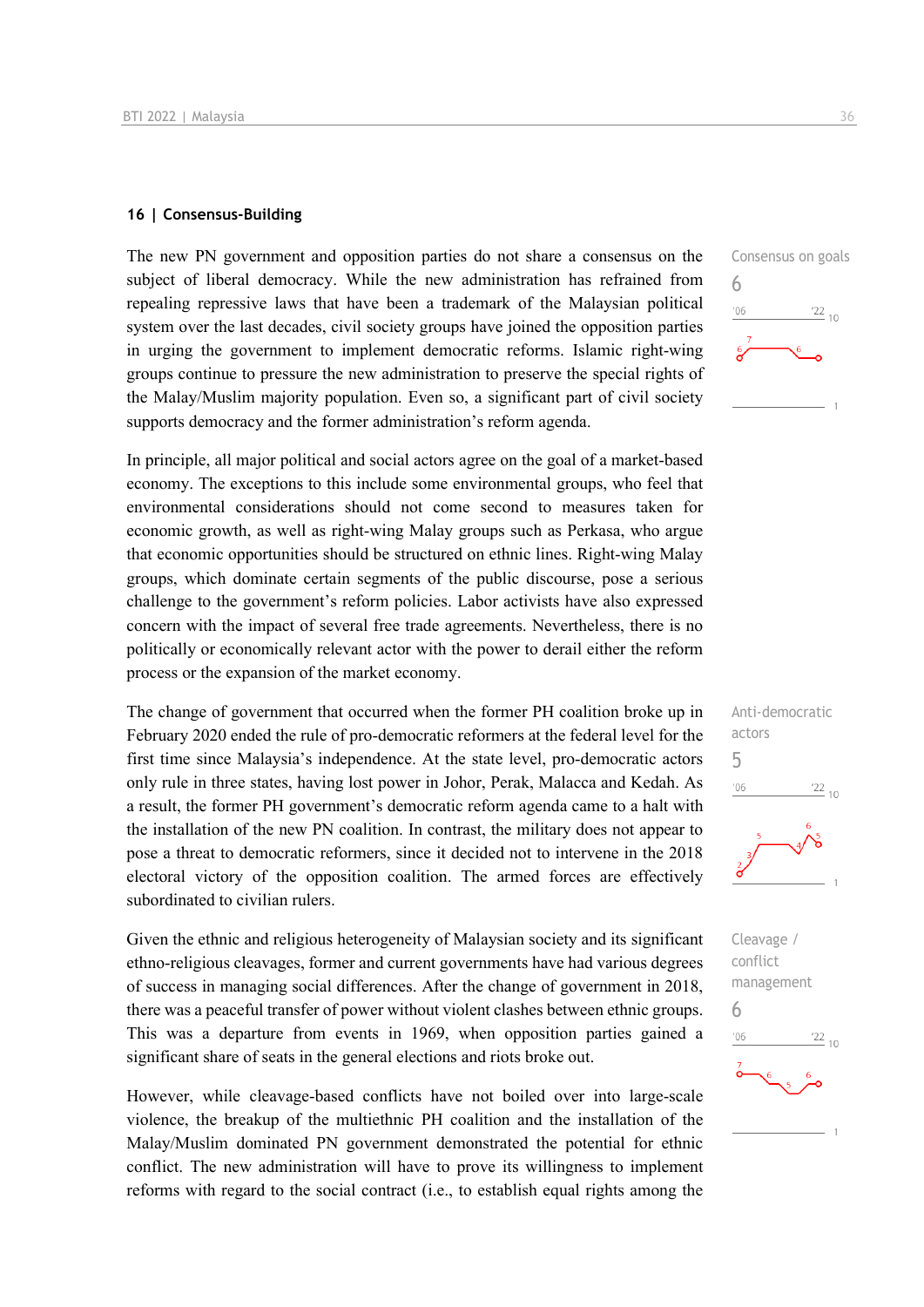various ethnic groups) without causing violent disruptions and political turmoil So far, the new political leadership has prevented cleavage-based conflicts from escalating.

The former PH government permitted civil society participation and partially considered and accommodated the interests of most civil society actors. Though laws pertaining to NGOs and other civil society groups limiting the space within which civic activity can take place have not been repealed during the period under review, civil society groups can organize their activities without interference from the government. In addition, recommendations formulated by civil society actors had an impact on the former government's policies. However, civil society groups that supported the former PH government during the election campaign in 2018 voiced their displeasure with the former ruling coalition due to the lack of far-reaching reforms during the period under review.

Civil society actors' influence on the now ruling PN coalition's policy agenda is severely limited compared to the previous government. Since the outbreak of the COVID-19 pandemic, civil society groups demanded that the PN government to refrain from limiting civic space and civil rights. Islamist groups have been increasingly influential at the federal level since the breakup of the PH coalition.

The effects of the May 13, 1969 race riots remain visible in Malaysian society, as the Bumiputera affirmative action policies implemented at the time remain partially in place. Discontent with these policies is clearly visible among the ethnic Indian and Chinese minorities. This fact became evident after the breakup of the multiethnic ruling coalition in February 2020. The former PH failed to accommodate the demands of the ethnic Chinese and Indian minorities by finding a more inclusive way of formulating and implementing policies without favoring one ethnic group. The Malay/Muslim parties, UMNO and PAS, have made it clear that they and their supporters will not accept changes to Bumiputera affirmative action policies. As a result, tensions between the Malay-Muslim majority and non-Malay/non-Muslim minorities remained high during the period under review.

### **17 | International Cooperation**

The political leadership uses international assistance for its own development agenda, but it remains difficult to assess if the new administration views international assistance as an important instrument for implementing its long-term development strategy. The former PH government stressed the importance of international cooperation in the fight against corruption. At the Tenth Annual General Assembly of the International Association of Anti-Corruption Authorities (IAACA) former Prime Minister Mahathir delivered a keynote address and emphasized that international cooperation helps in reducing crime, since borders are becoming more and more porous. Malaysia also engaged in international cooperation to fight the COVID-19 pandemic and, in early 2020, donated medical equipment to China. Later, Malaysia received personal protective equipment from the United Arab Emirates.







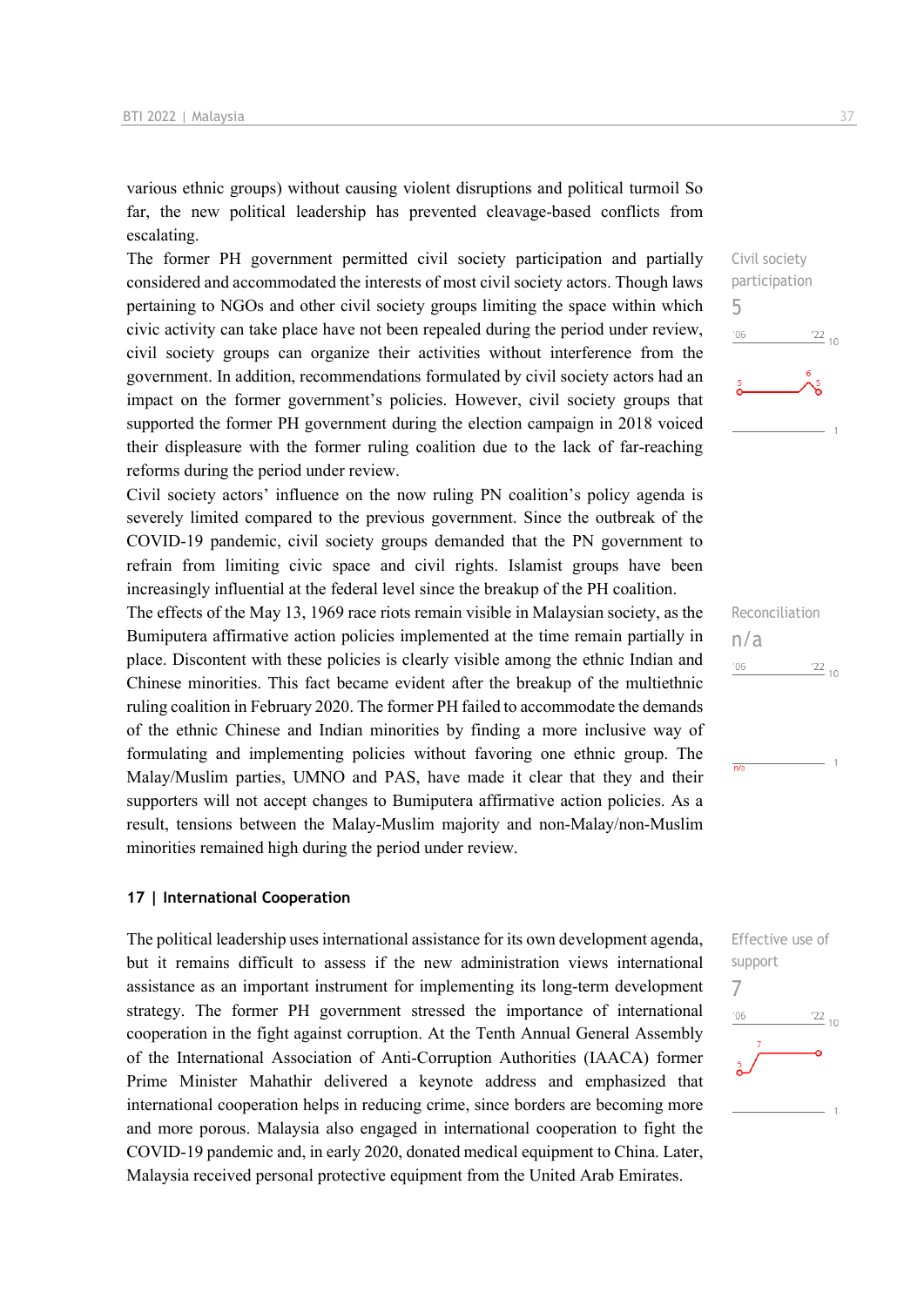The Malaysian government is considered to be a reliable and credible partner by the international community. Political leadership remains fully engaged with the World Bank, IMF, Asian Development Bank (ADB), WTO and other international institutions. Malaysia, Indonesia and the Philippines trustfully cooperate in a trilateral maritime mission to secure the waters off the coast of Sabah to combat violent extremism and terrorism. In general, Malaysia's foreign policy focuses on a nonaligned position that maximizes the country's economic, political and security interests.

The Malaysian government promotes both regional and international cooperation. On November 15, 2020, Malaysia and 14 other countries, including all ten ASEAN states as well as Australia, China, Japan, the Republic of Korea and New Zealand, signed the Regional Comprehensive Economic Partnership (RCEP). In January 2021, Malaysia and Australia elevated the bilateral relationship to a Comprehensive Strategic Partnership (CSP). The CSP commits leaders to meet annually and is underpinned by three streams of cooperation: economic prosperity, society and technology, and defense and regional security. Under the CSP, Australia and Malaysia will expand cooperation on economic recovery and growth, health, education, and the digital economy, and will also begin cooperation in new areas of science and innovation. In addition, Malaysia is cooperating with its neighbors to improve security in the international waters close to Malaysia and to secure commercial routes. Currently, Singapore, Malaysia, Indonesia and Thailand conduct joint patrols along the Malacca Strait from the Andaman Sea down to the Singapore Strait and its entry point from the South China Sea. However, Malaysia's territorial dispute with the Philippines over the northern part of Sabah on the island of Borneo remains unresolved. In addition, the deportation and mistreatment of migrant workers from various Asian countries since the outbreak of the COVID-19 pandemic causes frictions with these countries.